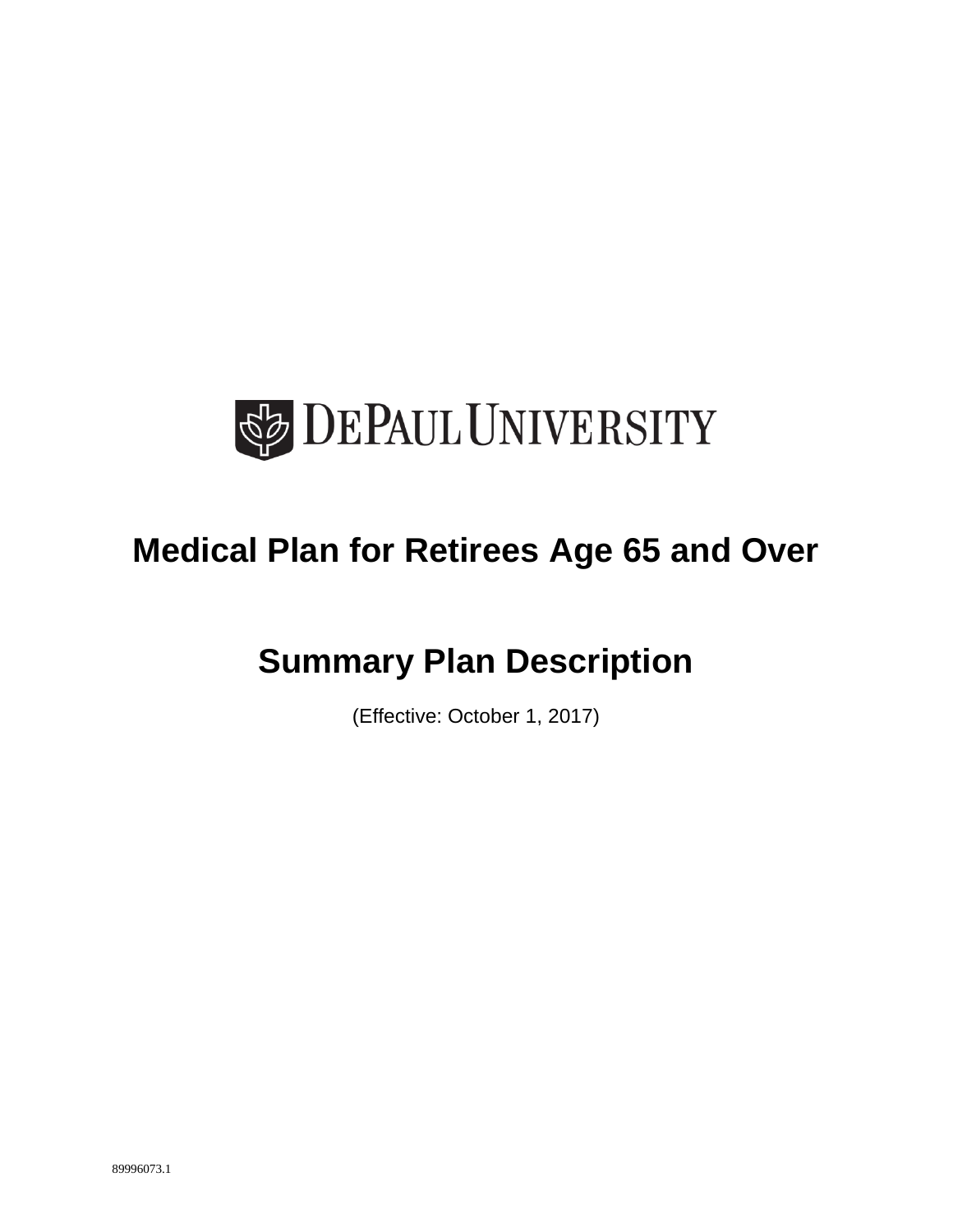| <b>WHO IS ELIGIBLE</b><br>How Your Contribution Towards Coverage Is Determined 2                                          |  |
|---------------------------------------------------------------------------------------------------------------------------|--|
| Requirement to Notify DePaul if Your Dependent's Eligibility Changes 5                                                    |  |
|                                                                                                                           |  |
|                                                                                                                           |  |
|                                                                                                                           |  |
| Your Spouse or Unrelated SDA Who Is Age 65 and Entitled to Medicare 7                                                     |  |
|                                                                                                                           |  |
| Special Enrollment Rules - Changes to Dependent Coverage Elections                                                        |  |
|                                                                                                                           |  |
| CONTINUING COVERAGE AFTER PLAN COVERAGE ENDS  11<br>COBRA.<br>Note about Continuation Coverage for Medicare HMO Option 12 |  |
| <b>PROGRAM DETAILS.</b>                                                                                                   |  |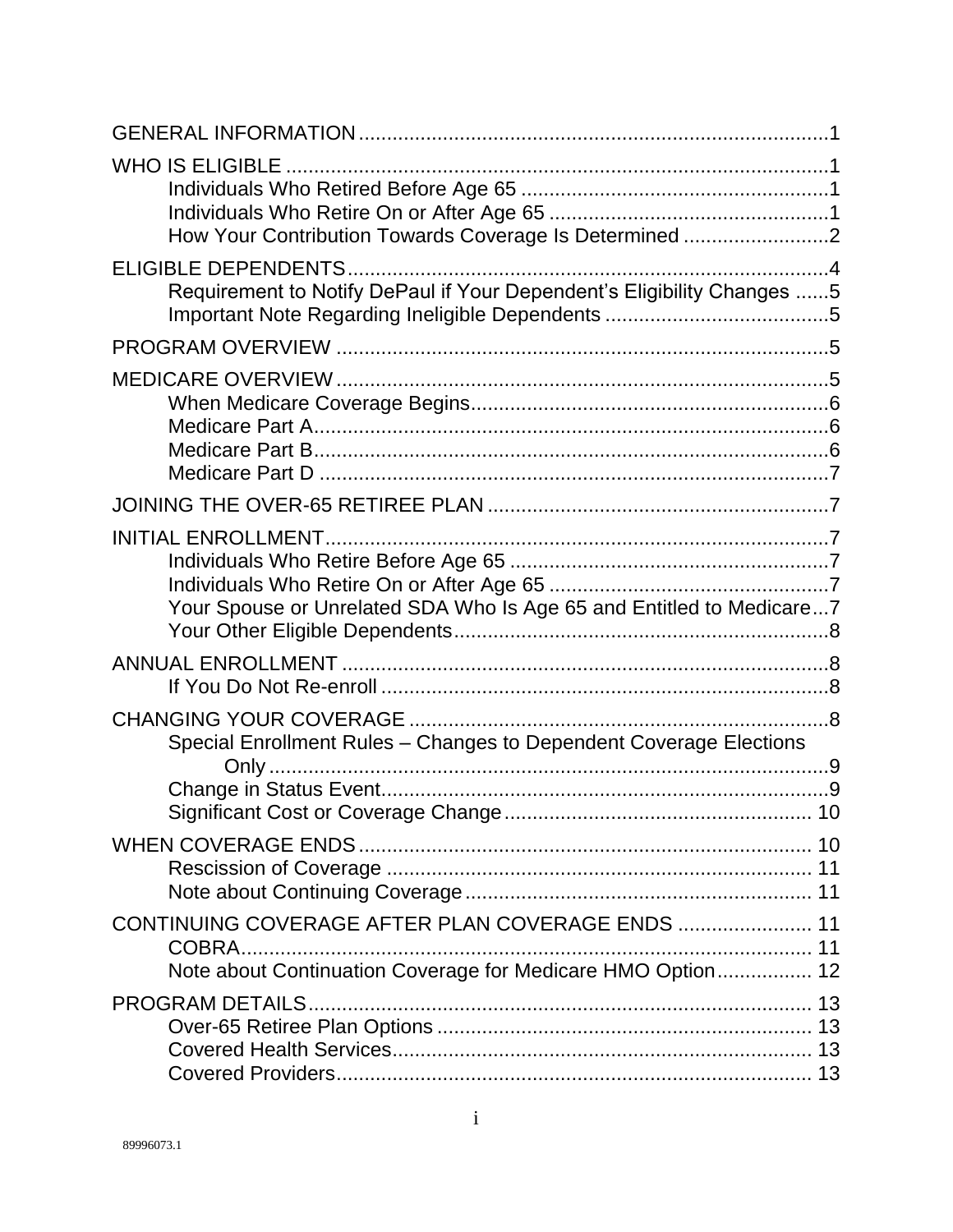| Identification Cards for the Over-65 Retiree Plan Program Options  29                                                                                                            |  |
|----------------------------------------------------------------------------------------------------------------------------------------------------------------------------------|--|
|                                                                                                                                                                                  |  |
| HOW THE OVER-65 RETIREE PLAN WORKS WITH OTHER PLANS 36<br>General Rules to Determine Payment Responsibility  36<br>How Benefits Are Determined in Coordination with Medicare  37 |  |
|                                                                                                                                                                                  |  |
| External Review of Denied Over-65 Retiree Plan Appeals 43                                                                                                                        |  |
|                                                                                                                                                                                  |  |
| ADMINISTRATIVE INFORMATION ABOUT THE OVER-65 RETIREE PLAN 49                                                                                                                     |  |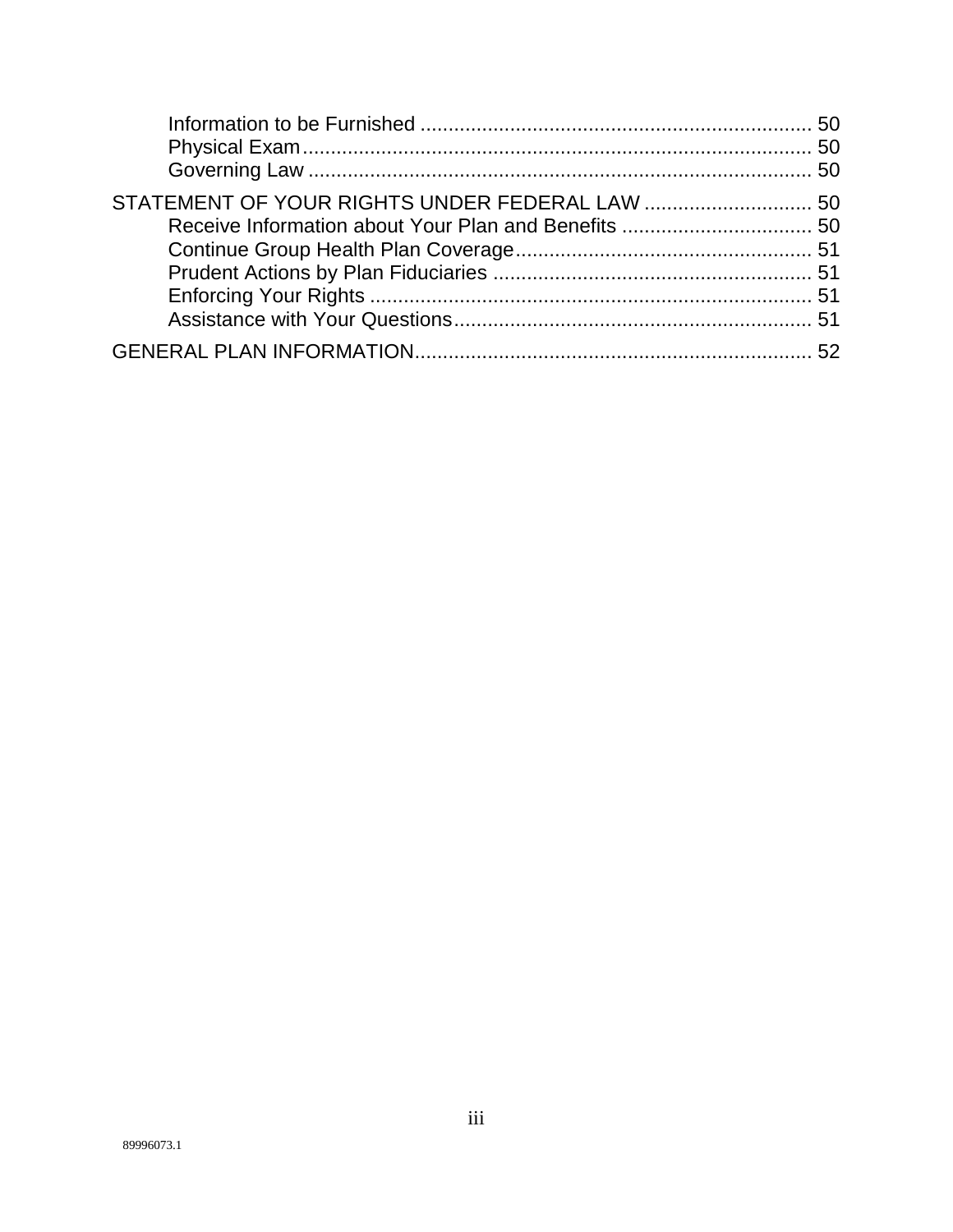## **GENERAL INFORMATION**

This summary plan description ("SPD") contains general information about the DePaul University Medical Plan for Retirees Age 65 and Over (the "Over-65 Retiree Plan"), which is offered under the DePaul University Health and Welfare Benefits Plan (the "Plan"), sponsored by DePaul University ("DePaul"). This SPD includes information relating to:

- Who is eligible to participate in the Over-65 Retiree Plan
- How to enroll in the Over-65 Retiree Plan
- When you may change your coverage under the Over-65 Retiree Plan
- When your coverage under the Over-65 Retiree Plan ends
- Benefits available under the Over-65 Retiree Plan
- How to file your claims for benefits
- How to appeal if your claim is denied
- **Your privacy rights with respect to the Over-65 Retiree Plan**
- Your rights under federal law (including ERISA)
- Administrative information about the Over-65 Retiree Plan

For the Over-65 Retiree Plan, a "plan year" is January 1 to December 31. This SPD describes the Over-65 Retiree Plan in effect as of October 1, 2017.

## **WHO IS ELIGIBLE**

You are eligible for coverage under the Over-65 Retiree Plan if you are in one of the categories described below.

## **Individuals Who Retired Before Age 65**

If you retired before reaching age 65, upon reaching age 65 as a Retiree, you will be eligible to enroll in the Over-65 Retiree Plan if you meet the following conditions:

- You previously enrolled in medical coverage under the DePaul University Medical Plan (the "Medical Plan") as a pre-65 Retiree (see the separate SPD for the DePaul University Health Benefits Plans ("Health Plans") for pre-65 Retiree eligibility requirements); and
- You continue to be covered under the Medical Plan as a pre-65 Retiree through the last day of the month prior to your 65th birthday.

DePaul will notify you of your eligibility for the Over-65 Retiree Plan prior to the first day of the month in which you turn age 65 and will explain the steps you need to take to complete enrollment in the Over-65 Retiree Plan.

## **Individuals Who Retire On or After Age 65**

If you retire on or after you reach age 65, you will be eligible to enroll in the Over-65 Retiree Plan if you meet the following conditions as of the date of your retirement:

- You are enrolled in the Medical Plan under one of the following classifications:
	- $\triangleright$  full-time employee (if you are in a voluntary reduced work time arrangement, you are considered a "full-time employee" for the purpose of determining eligibility for the Over-65 Retiree Plan); or
		- member of DePaul's sponsoring religious order; and
- You have at least 10 years of cumulative full-time service with DePaul.

### *Excluded Classifications*

You are not eligible to enroll in the Over-65 Retiree Plan if, prior to your retirement, you are:

- covered by a collective bargaining agreement;
- **in a position classified as a student employee;**
- in an instructional associate position;
- in a position classified as a temporary employee;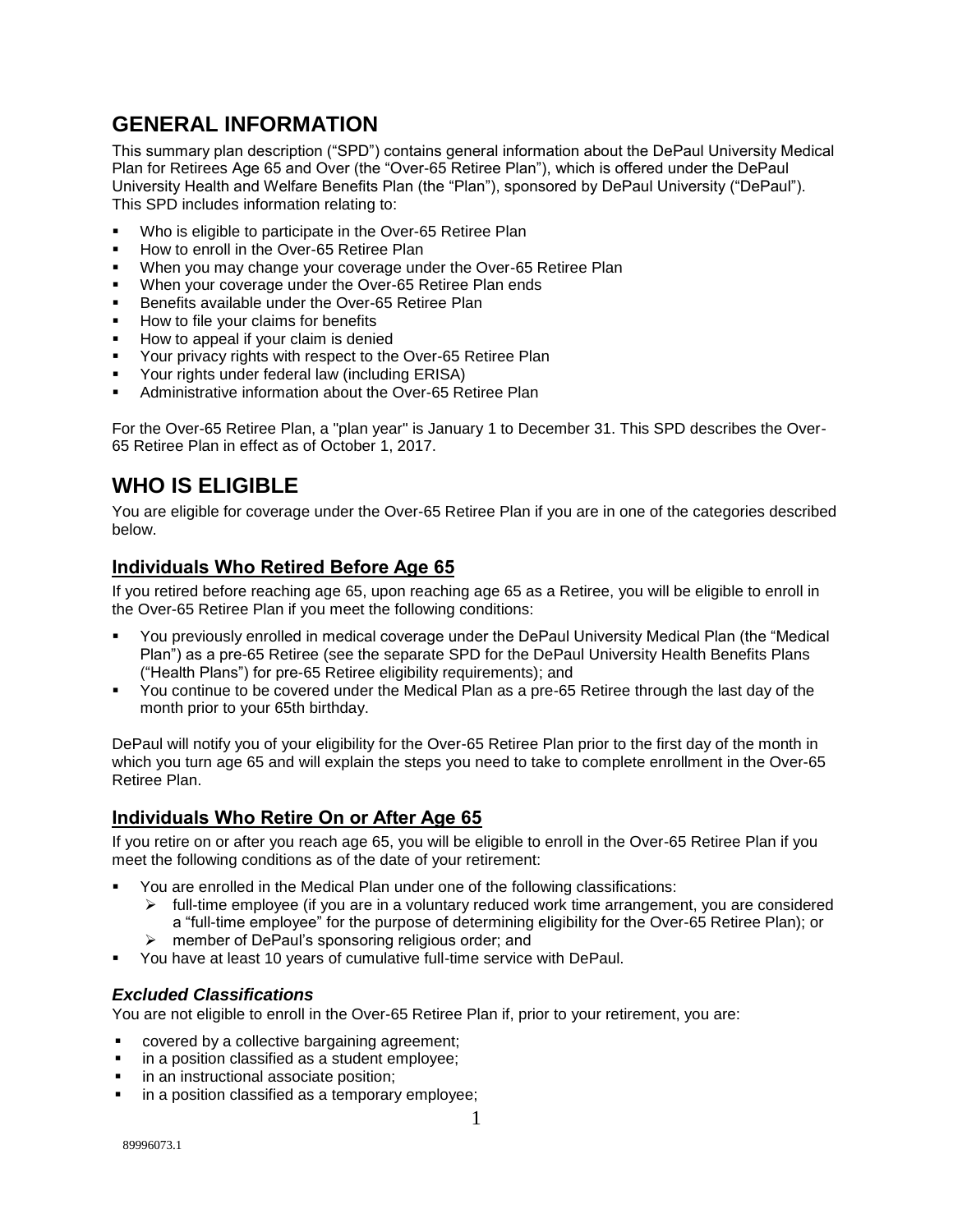- a part-time employee;
- a member of the Midwest Province of the Congregation of the Mission;
- an employee who has a non-U.S. home country or non-U.S. permanent residence, and you are employed in a position that will require you to work in a non-U.S. location;
- designated by DePaul to be an independent contractor (whether determined at a later date to be a common law employee or otherwise); or
- a Trustee.

## **How Your Contribution Towards Coverage Is Determined**

If you were hired on or before April 1, 2006 into a full-time faculty or staff position, or if you have an official offer of employment letter for a full-time faculty or staff position dated on or before April 1, 2006, you and DePaul will share in the cost of your coverage under the Over-65 Retiree Plan. If you elect medical coverage for your spouse or unrelated Second Domiciled Adult ("Unrelated SDA") as described below in *Eligible Dependents*, DePaul will also share in the cost of coverage for your spouse or Unrelated SDA. The amount you pay for coverage will depend on your Grandfathered Group classification, as outlined in the chart below.

If you were hired after April 1, 2006 and you do not have an official offer of employment letter for a fulltime faculty or staff position dated on or before April 1, 2006, you will pay the full amount of the cost for your coverage under the Over-65 Retiree Plan, as well as the full amount of the cost for medical coverage for any dependents you choose to cover.

As a Retiree, you pay for all coverage you elect on an after-tax basis. Premium payments and any other required payments must be sent to Blue Cross Blue Shield (for the Medicare Advantage option) or to DePaul (for the Medicare HMO option) at the applicable address included at the end of this SPD under *General Plan Information*.

| <b>Grandfathered</b><br>Group | <b>Definition</b>                                                                                                                                                                                                                                                                                                                                                          | <b>How Your Contribution Is Calculated</b>                                                                                                                   |
|-------------------------------|----------------------------------------------------------------------------------------------------------------------------------------------------------------------------------------------------------------------------------------------------------------------------------------------------------------------------------------------------------------------------|--------------------------------------------------------------------------------------------------------------------------------------------------------------|
| Category One*                 | Includes all eligible Retirees who retired<br>before July 1, 2004.                                                                                                                                                                                                                                                                                                         | You pay 20% of the cost of coverage.*<br>DePaul pays 80% of the cost of coverage for<br>you, your spouse or Unrelated SDA and/or<br>your dependent children. |
| Category Two                  | Includes all eligible Retirees who:<br>were actively employed by DePaul as of<br>July 1, 2004; and<br>satisfied one of the following<br>٠<br>combinations of age and service, as of<br>July 1, 2004:<br>$\ge$ at least age 55, with 20 years of<br>cumulative full-time service, or<br>$\triangleright$ at least age 62, with 10 years of<br>cumulative full-time service. | You pay 20% of the cost of coverage.<br>DePaul pays 80% of the cost of coverage for<br>you, your spouse or Unrelated SDA and/or<br>your dependent children.  |
| Category Three                | Includes all eligible Retirees who:<br>were hired by DePaul before January 1,<br>1994 and were actively employed by<br>DePaul as of July 1, 2004; and<br>satisfied one of the following<br>٠<br>combinations of age and service, as of<br>July 1, 2009 (but not as of July 1, 2004):                                                                                       | You pay 30% of the cost of coverage.<br>DePaul pays 70% of the cost of coverage,<br>for you, your spouse or Unrelated SDA<br>and/or your dependent children. |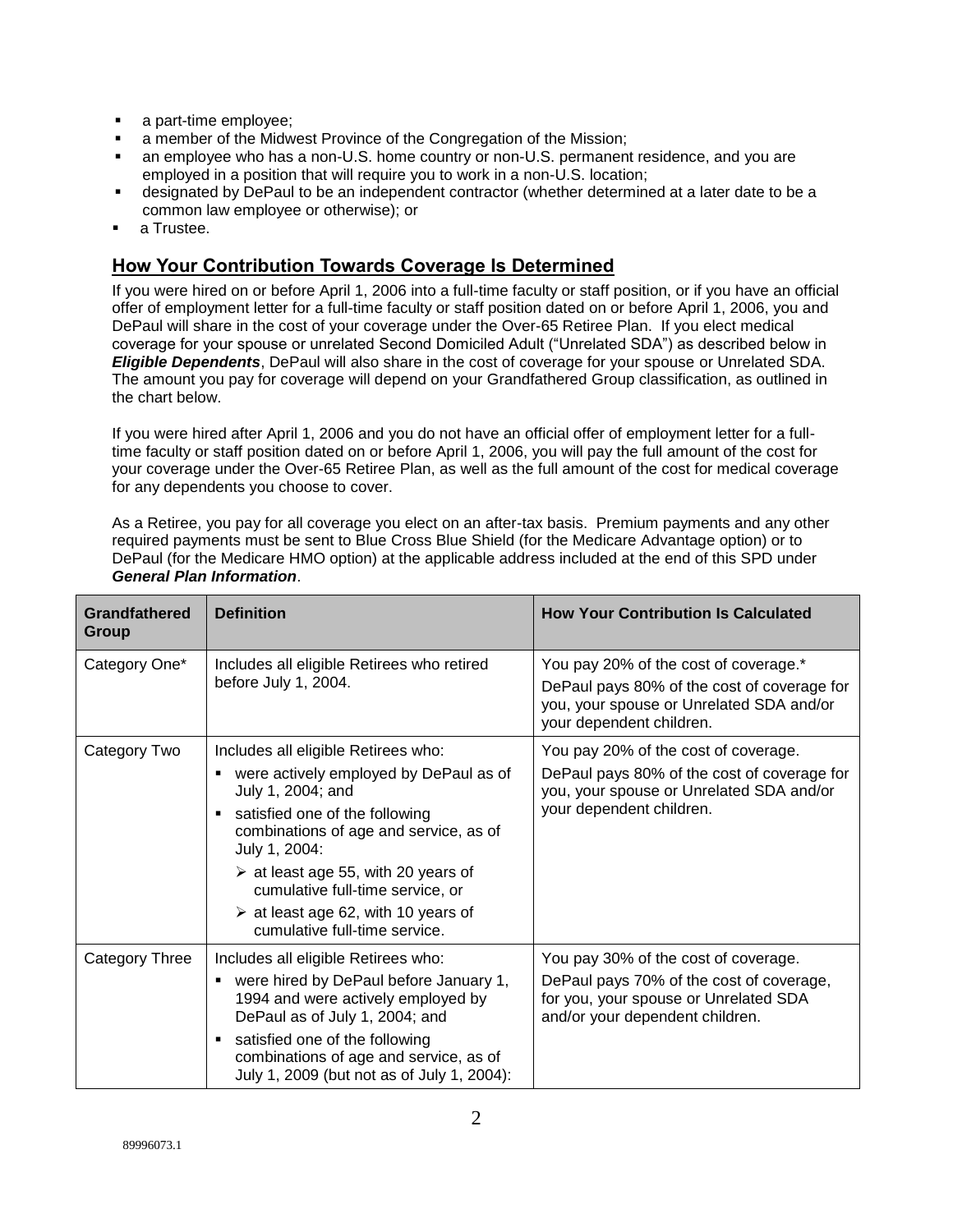| <b>Grandfathered</b><br><b>Group</b> | <b>Definition</b>                                                                                                                                                                                                                                                                                                                                                                                                                                                                                                                                           | <b>How Your Contribution Is Calculated</b>                                                                                                                                                                                                                                                                                                                                                                                                                                                                                                                                                                                                                                                                                                                                                                                                                                                                                                                 |
|--------------------------------------|-------------------------------------------------------------------------------------------------------------------------------------------------------------------------------------------------------------------------------------------------------------------------------------------------------------------------------------------------------------------------------------------------------------------------------------------------------------------------------------------------------------------------------------------------------------|------------------------------------------------------------------------------------------------------------------------------------------------------------------------------------------------------------------------------------------------------------------------------------------------------------------------------------------------------------------------------------------------------------------------------------------------------------------------------------------------------------------------------------------------------------------------------------------------------------------------------------------------------------------------------------------------------------------------------------------------------------------------------------------------------------------------------------------------------------------------------------------------------------------------------------------------------------|
|                                      | $\triangleright$ at least age 55, with 20 years of<br>cumulative full-time service, or<br>$\triangleright$ at least age 62, with 10 years of<br>cumulative full-time service.                                                                                                                                                                                                                                                                                                                                                                               |                                                                                                                                                                                                                                                                                                                                                                                                                                                                                                                                                                                                                                                                                                                                                                                                                                                                                                                                                            |
| Category Four                        | Includes all eligible Retirees who were<br>actively employed by DePaul as of July 1,<br>2004 and who, as of July 1, 2004:<br>had at least 20 years of service; but<br>had not yet reached age 55.<br>п                                                                                                                                                                                                                                                                                                                                                      | You pay 30% of the cost of coverage.<br>DePaul pays 70% of the cost of coverage for<br>you, your spouse or Unrelated SDA and/or<br>your dependent children.                                                                                                                                                                                                                                                                                                                                                                                                                                                                                                                                                                                                                                                                                                                                                                                                |
| <b>Category Five</b>                 | Includes all eligible Retirees who:<br>• were hired by DePaul on or before April<br>1, 2006; OR<br>have an official offer of employment letter<br>for a full-time faculty or staff position, that<br>is dated on or before April 1, 2006; and<br>do not meet the requirements for<br>Grandfathered Group Categories 1 - 4.<br>Includes all eligible Retirees who:<br>have an original full-time hire date that is<br>before April 2, 2006; and<br>retired and were re-hired by DePaul into a<br>full-time faculty or staff position after April<br>1, 2006. | DePaul pays a flat-dollar amount towards<br>the cost of coverage.<br>This flat-dollar amount is calculated as<br>follows:<br>80% of the full premium amount that<br>٠<br>was in effect as of July 1, 2004,<br>increased each year by the greater of:<br>the Consumer Price Index, or<br>⋗<br>the weighted DePaul University<br>⋗<br>tuition increase.<br>Beginning in 2013, if the percentage<br>increase in the full premium amount for the<br>year is less than the increase in the<br>Consumer Price Index or the weighted<br>DePaul University tuition increase, then the<br>percentage change in the full premium<br>amount (whether positive or negative) will be<br>applied equally to the premium paid by<br>DePaul and the premium you pay.<br>You pay the difference between the cost of<br>coverage (including coverage for your<br>spouse or Unrelated SDA and/or your<br>dependent children), and the flat-dollar<br>amount that DePaul pays. |

\*If you are in Grandfathered Group – Category One and you retired prior to November 26, 1990 under an agreement that states that you pay a fixed cost for Over-65 Retiree Plan coverage, the amount you pay for your coverage is stated in the terms of the applicable agreement.

If you, your spouse or Unrelated SDA, or both of you, are covered under the Over-65 Retiree Plan and other dependents are covered under the pre-65 retiree coverage under the Medical Plan, the Plan Administrator determines your premiums by blending the applicable rate for coverage under the Over-65 Retiree Plan with the applicable rate for coverage under the Medical Plan, to determine the overall cost for coverage elected under both plans.

### *If You Return to Work at DePaul After You Have Retired*

After you retire, if you return to work at DePaul at a later date, your eligibility for retiree coverage from DePaul may end.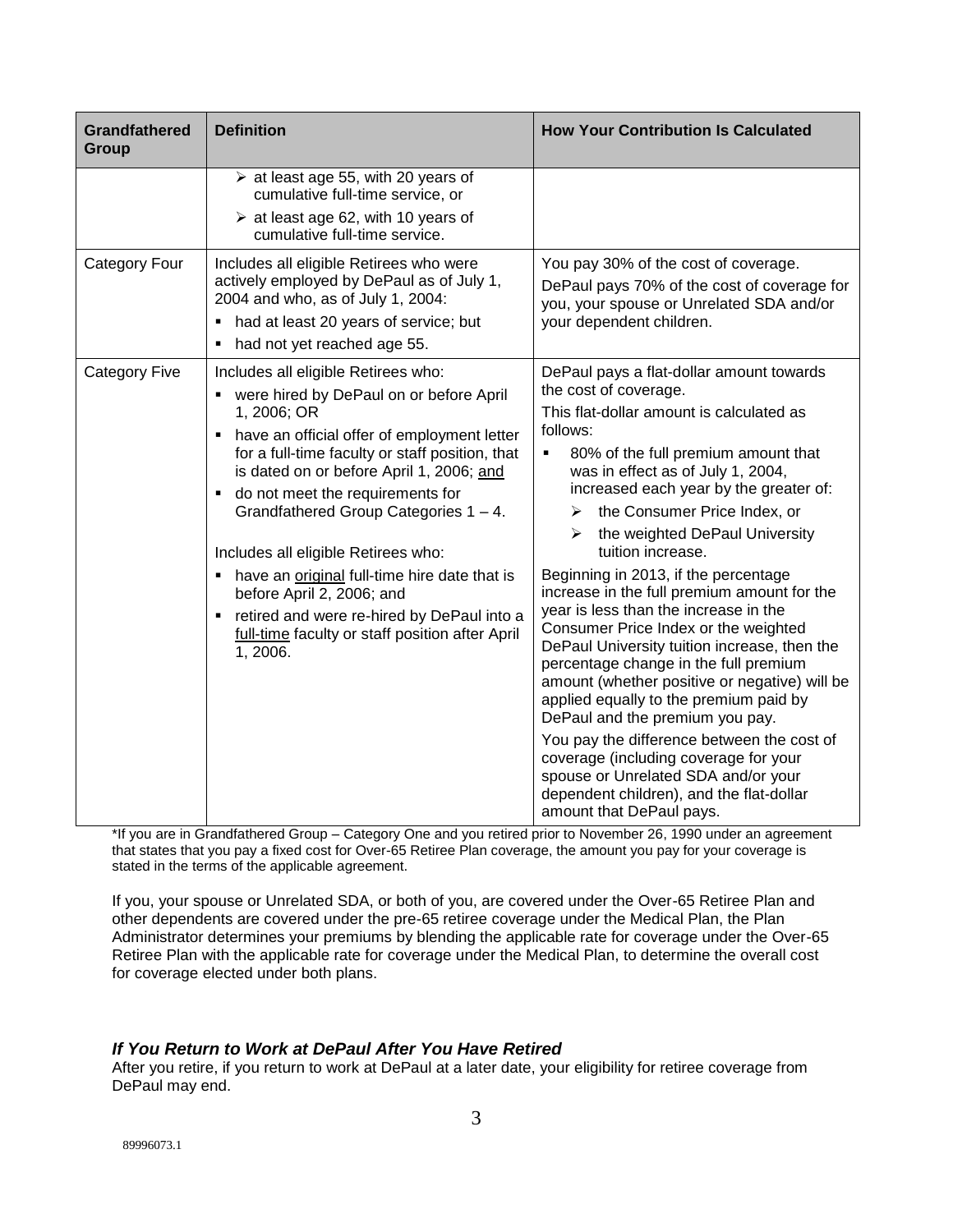If you have already begun receiving benefits under the Over-65 Retiree Plan and you return to work in a part-time or full-time position in which you are eligible for Medical Plan benefits as an active employee (see the Health Plans SPD), you will no longer be eligible to participate in the Over-65 Retiree Plan, but you will be eligible for Health Plans coverage as an employee. If you return to work in a full-time position, when you subsequently retire your Grandfathered Group classification will be determined using your initial date of hire and your most recent date of retirement. If you return to work in a part-time position, when you subsequently retire, you will not be eligible to reenroll under the Over-65 Retiree Plan.

#### Exception for Retirees Rejoining the Active Medical Plan on January 1, 2015

There is an exception to the above rule. If you are an active part-time employee and eligible for part-time benefits under the Medical Plan beginning January 1, 2015, and you were enrolled in retiree coverage under the Medical Plan or the Over-65 Retiree Plan as of December 31, 2014, when you subsequently retire or lose eligibility for Medical Plan benefits as an employee, you will be eligible to reenroll at that time in retiree coverage under the Over-65 Retiree Plan, based on your initial date of hire with DePaul and your most recent date of retirement. However, if you later drop your retiree medical coverage with DePaul again, for any reason, including because you again become eligible for benefits as an active employee, you will not be eligible to rejoin the Over-65 Retiree Plan at a later date, under any circumstances.

## **ELIGIBLE DEPENDENTS**

If you are eligible to enroll in coverage under the Over-65 Retiree Plan, you also may enroll (or continue coverage for) your spouse or Unrelated SDA who is age 65 or older and eligible for Medicare in the Over-65 Retiree Plan.

Your spouse is your legal spouse under federal law, including a spouse from whom you are separated under a legal separation decree.

An Unrelated SDA is an adult (same or opposite sex as you) member of your household who:

- is not related to you in any way that would prohibit marriage;
- is not legally married to any person;
- is at least 18 years of age prior to the effective date of the coverage;
- has shared your principal place of residence for at least the 6 months immediately prior to the effective date of the coverage;
- has a close personal relationship with you (not a casual roommate or tenant) that you and the SDA intend to be permanent;
- shares with you a mutual obligation of support and responsibility for each other's welfare; and
- does not have other group health insurance.

Your Unrelated SDA also includes an individual with whom you have entered into a civil union in Illinois, or a civil union, registered domestic partnership, or equivalent relationship that is recognized under the applicable law of another state, as long as such relationship has not been dissolved under applicable law.

For coverage terms applicable to your spouse or SDA who has not yet reached age 65 and become eligible for Medicare, your dependent children, or your SDA's children, under the PPO option or the HMO Illinois option offered under the Medical Plan, see the separate Health Plans SPD. Note that your Related SDA is not eligible for coverage under the Over-65 Retiree Plan.

#### **Additional Taxation of Benefits**

Under federal law, if you enroll in health coverage on behalf of an Unrelated SDA who does not meet the criteria to be considered your tax dependent for health coverage purposes, DePaul is required to report as taxable income to you the value of the health coverage DePaul provides on behalf of the Unrelated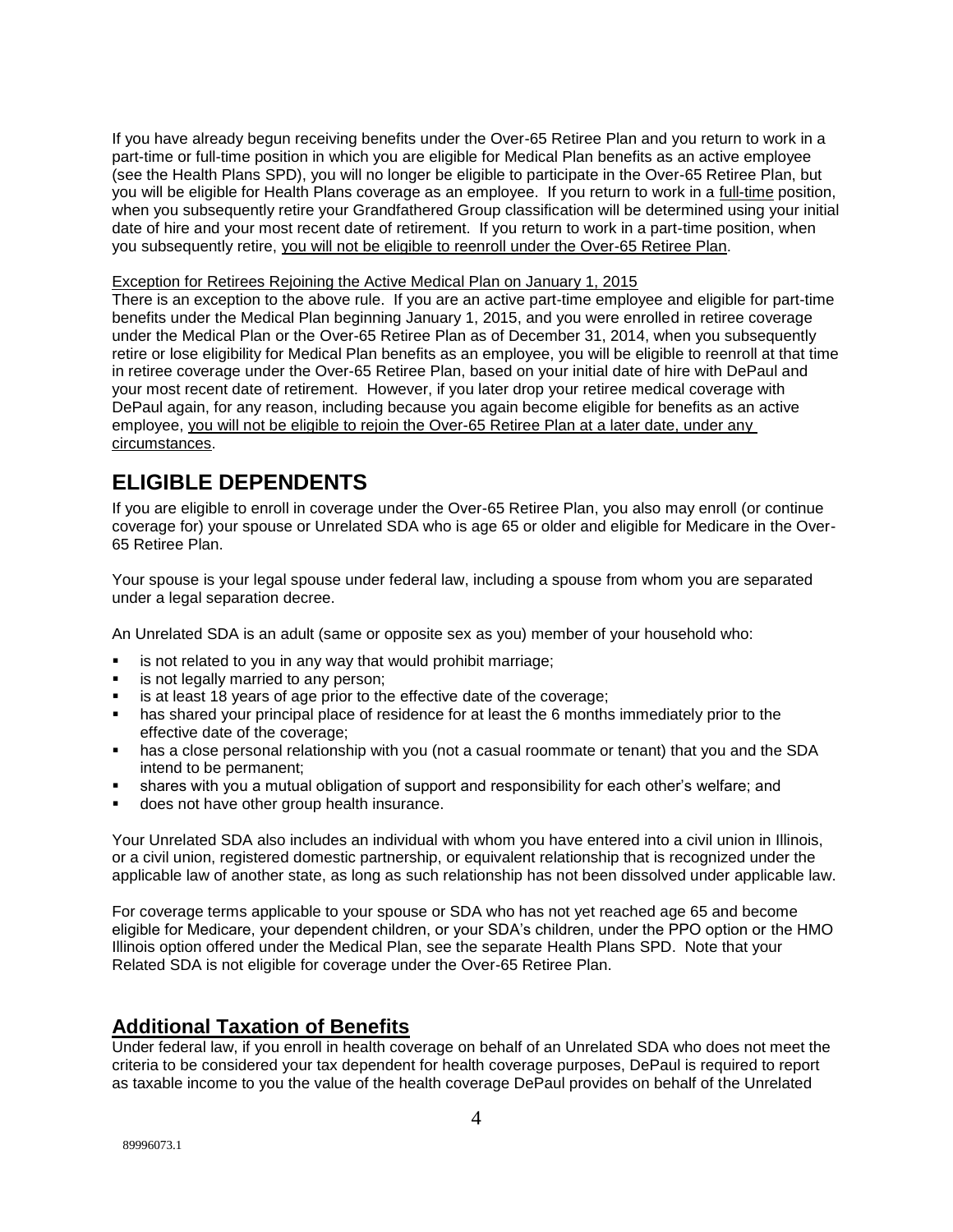SDA. To be a tax dependent for health coverage purposes, an Unrelated SDA must be a citizen or national of the United States, or a resident of the United States, Mexico or Canada and must:

- share your principal residence for the full tax year (except for temporary reasons such as vacation, military service, or education) as a member of your household;
- receive more than 50% of his or her annual financial support from you; and
- not be a qualifying child of you or any other taxpayer for the year.

#### *Compliance with Federal Tax Rules*

DePaul will comply with the federal tax rules as follows:

- Coverage for an Unrelated SDA will automatically be on a taxable basis, unless you return a completed *Declaration of Tax Status* form to the Benefits Department; and
- Tax status changes will be made on a prospective basis only.

If you enroll an Unrelated SDA who is not your tax dependent for health coverage purposes, DePaul will:

- Establish the fair market value of the health coverage; and
- Report this amount (less your after-tax contributions) as income to you on a W-2.

### **Requirement to Notify DePaul if Your Dependent's Eligibility Changes**

If your dependent ceases to satisfy the eligibility requirements for coverage, you must notify DePaul within 31 days following the event.

### **Important Note Regarding Ineligible Dependents**

If you cover a dependent who, in fact, does not meet the eligibility requirements, you will be responsible for reimbursing claims paid on behalf of the dependent, for any time during which the dependent was not an eligible dependent. Further, you may be subject to back taxes and IRS penalties.

## **PROGRAM OVERVIEW**

DePaul offers two options for medical coverage for over-65 Retirees, the Medicare Advantage option and the Medicare HMO option. Each of these options is available to all Retirees who enroll in the Over-65 Retiree Plan. Each option provides a comprehensive prescription drug benefit, in addition to medical benefits.

The Medicare Advantage option requires you to enroll in Medicare Part A and Part B before you can elect coverage under this option. If you do not enroll in Medicare Part A and Part B, you will not be permitted to elect the Medicare Advantage option.

The Medicare HMO option is intended to coordinate with your coverage under Medicare, so this option pays benefits under the assumption that you have enrolled in Medicare Part A and Part B. If you do not enroll in Medicare Part A and Part B, the Over-65 Retiree Plan will not pay expenses that would have been covered by Part A and Part B.

Specific details about each program option can be found in *Program Details*.

## **MEDICARE OVERVIEW**

Medicare is health insurance for people age 65 and older, or those under age 65 with certain disabilities. This section provides a brief overview of Medicare. It is provided for informational purposes only. It is not intended to serve as an official Medicare plan summary. If there is any conflict between the information in this document and Medicare law, Medicare law will always govern. Call 800-MEDICARE or visit [www.medicare.gov](http://www.medicare.gov/) for more information.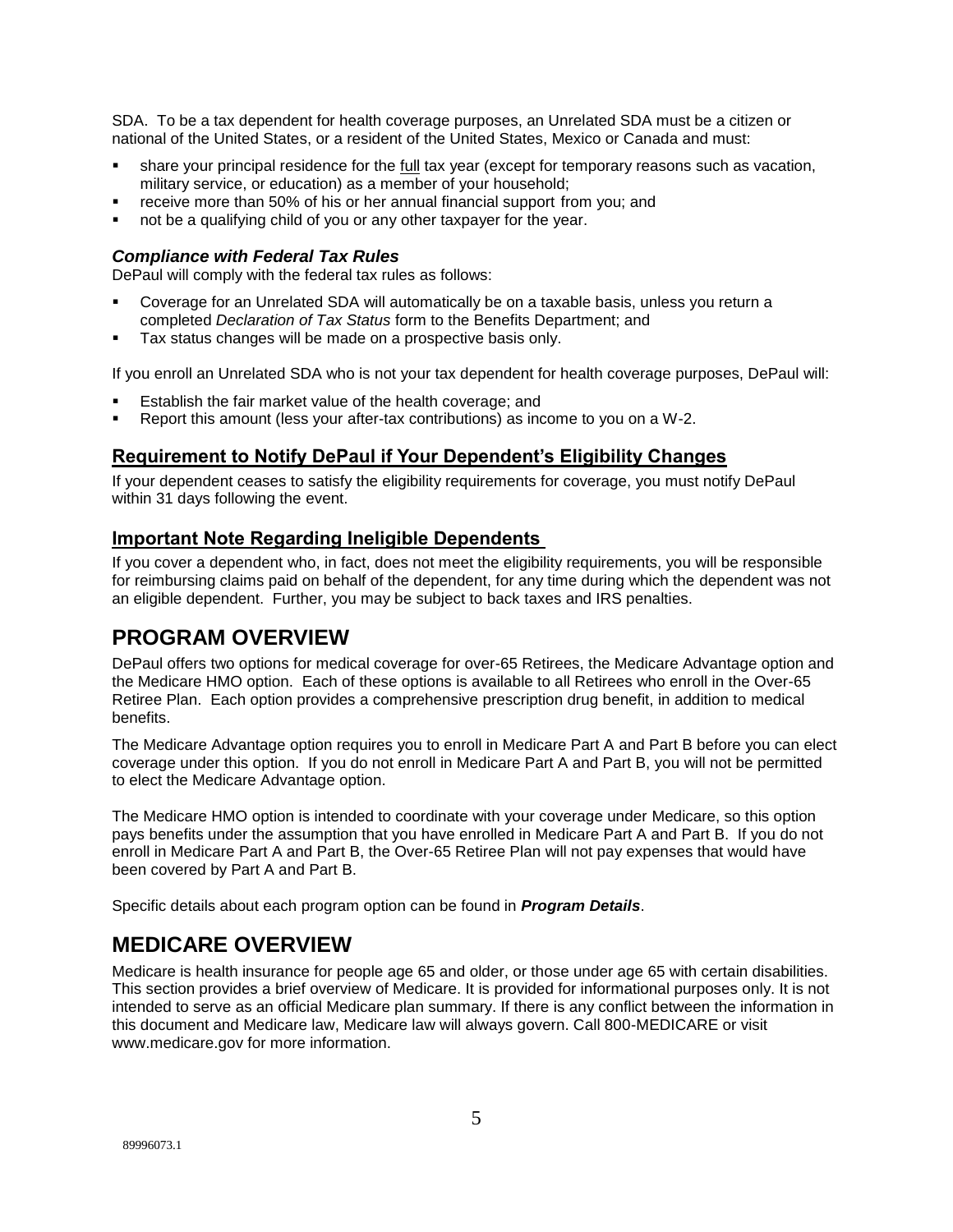## **When Medicare Coverage Begins**

You are eligible to enroll in Medicare upon the earliest of the following:

- The first of the month in which you turn age 65;
- If you are receiving Social Security Disability benefits, the first of the month after you have received such benefits for 24 months; or
- If you are entitled to End-Stage Renal Disease benefits, three months after your dialysis starts, or the month you enter a Hospital for a transplant.

## **Medicare Part A**

#### *Eligibility and Enrollment*

Medicare Part A is also known as basic Medicare, or the hospital insurance benefit. If you are receiving Social Security or Railroad Retirement benefits, you are eligible for Medicare Part A and will be enrolled automatically.

If you meet any of the following criteria, you must apply for Medicare Part A:

- You have End-Stage Renal Disease;
- You are entitled to disabled widow's or widower's benefits;
- You are at least age 65, and you did not apply for Social Security retirement benefits.

#### *Covered Expenses*

Medicare Part A covers the following types of expenses:

- In-patient hospital care;
- **ID-patient care in a skilled nursing facility;**
- Hospice care services; and
- Home health care services.

#### *Expenses That Are Not Covered*

Medicare Part A does not cover the following types of expenses:

- Services covered by Medicare Part B;
- Services covered by Medicare Part D;
- Private-duty nursing;
- Personal Items;
- Additional costs for a non-medically necessary private room;
- Custodial care; and
- **Long-term care.**

### **Medicare Part B**

#### *Eligibility and Enrollment*

Medicare Part B supplements the Part A benefit by covering physician charges and certain other services not covered under Part A. If you are receiving Social Security or Railroad Retirement benefits, you are eligible for Medicare Part B and can enroll during your initial enrollment period. Your initial enrollment period:

- Begins on the first of the month, three months before you reach age 65; and
- Ends seven months later.

You may enroll for Part B at any time during the seven-month initial enrollment period.

You also may be able to enroll for Part B during a Medicare special enrollment period. Call 800- MEDICARE or visit [www.medicare.gov](http://www.medicare.gov/) for more information about special enrollment periods.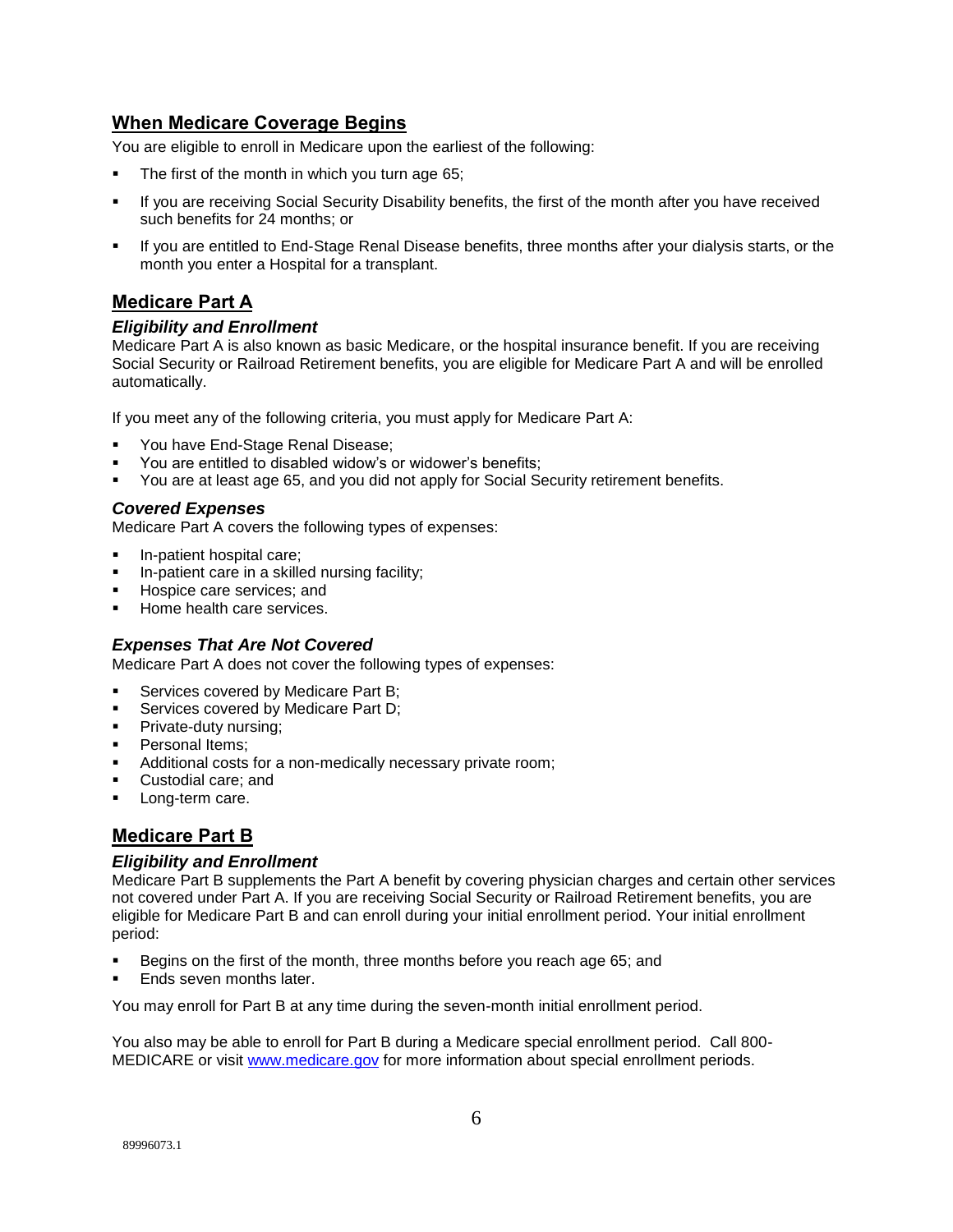## **Medicare Part D**

If you enroll in the Medicare Advantage option, your coverage will include Medicare Part D prescription drug coverage and you cannot separately enroll in a Medicare Part D plan (including another group health plan that includes Medicare Part D coverage). Note that in addition to your contribution for coverage as described in the *How Your Contribution for Coverage Is Determined* section, depending on your yearly income you may be required to pay an extra amount for Medicare Part D coverage directly to the Social Security Administration. See [https://www.medicare.gov/part-d/costs/premiums/drug-plan](https://www.medicare.gov/part-d/costs/premiums/drug-plan-premiums.html)[premiums.html](https://www.medicare.gov/part-d/costs/premiums/drug-plan-premiums.html) for more information.

If you enroll in the Medicare HMO option, your coverage will include prescription drug benefits that are, on average, at least as good as Medicare Part D prescription drug coverage. Therefore, if you enroll in the Medicare HMO option, you do not need to enroll in Medicare Part D to have prescription drug coverage.

If you do enroll in Medicare Part D (including another group health plan that includes Medicare Part D coverage), your eligibility for the Over-65 Retiree Plan will be terminated, and you will not be eligible to reenroll in the Over-65 Retiree Plan at a future date.

## **JOINING THE OVER-65 RETIREE PLAN**

There are two different circumstances under which you may enroll in the Over-65 Retiree Plan. You may enroll:

- When you are enrolled in the Medical Plan as a pre-65 Retiree, and you first become eligible to enroll in the Over-65 Retiree Plan; or
- When you retire on or after age 65 and you meet the eligibility requirements to enroll in the Over-65 Retiree Plan.

You may enroll your eligible spouse or Unrelated SDA under the same circumstances. In addition, you may enroll your eligible spouse or Unrelated SDA during the annual enrollment period, and you may be able to enroll your eligible spouse or Unrelated SDA mid-year if you experience an event that entitles you to a special enrollment period.

## **INITIAL ENROLLMENT**

## **Individuals Who Retire Before Age 65**

If you retire before age 65 and you are enrolled in the Medical Plan as a pre-65 Retiree, you will receive a letter informing you of your upcoming enrollment in the Over-65 Retiree Plan. You must return a copy of your Medicare card to the Benefits Department within 31 days of the date on which you turn 65 in order to complete your enrollment.

- If you were enrolled in the PPO option under the Medical Plan, you will be enrolled in the Medicare Advantage option under the Over-65 Retiree Plan. Enrollment in the Medicare Advantage plan cannot be completed without your Medicare number. You will be able to change your coverage election during the next annual enrollment period (or if you experience an event that entitles you to a Medicare special enrollment period. You also may make certain changes to your coverage during the annual Medicare Advantage disenrollment period.
- If you were enrolled in the HMO Illinois option under the Medical Plan, you will be enrolled in the Medicare HMO option under the Over-65 Retiree Plan. You will be able to change your coverage election during the next annual enrollment period (or if you experience a qualified change event that allows you to change your coverage elections mid-year, see *Changing Your Coverage*).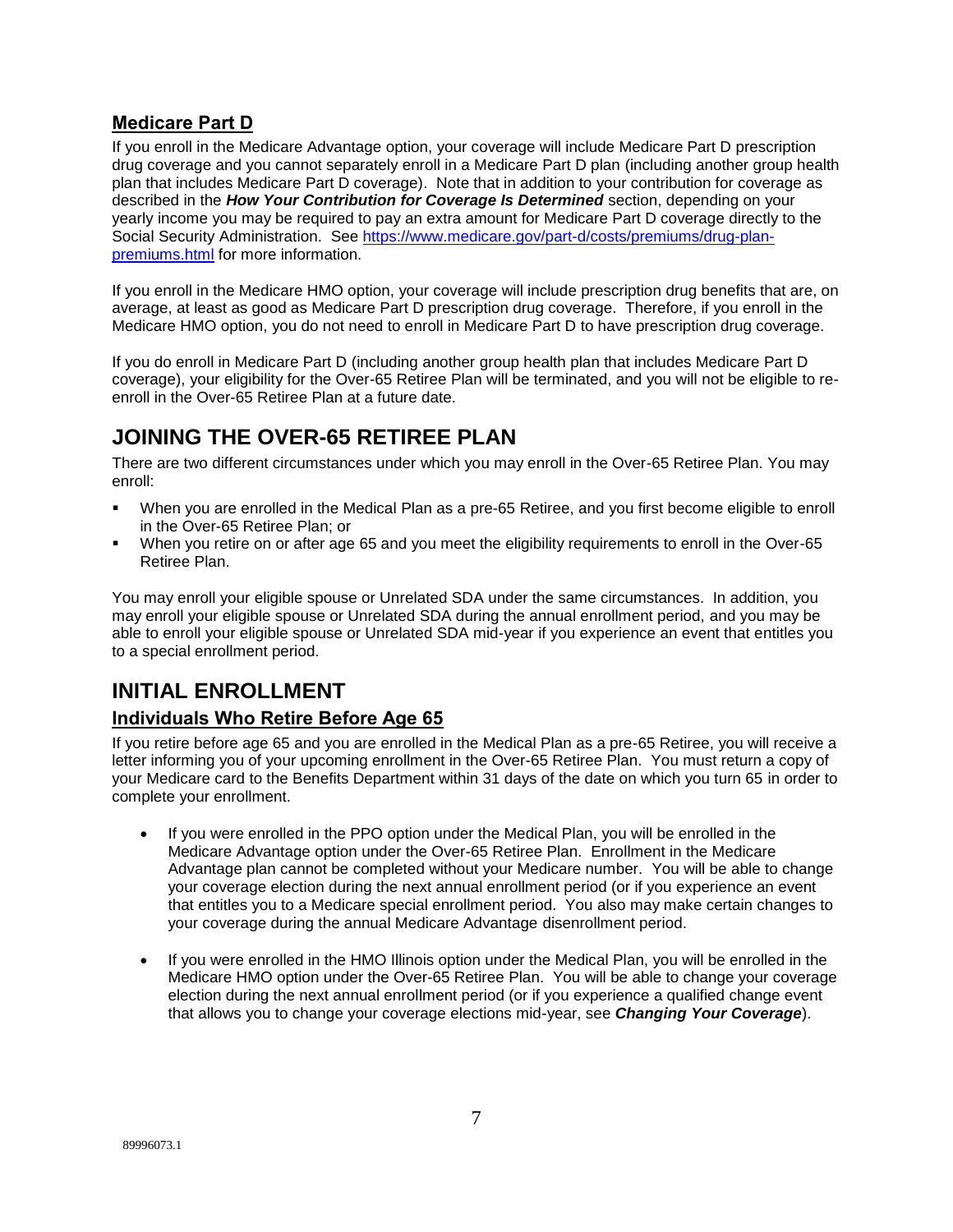## **Individuals Who Retire On or After Age 65**

If you retire on or after age 65 and you are eligible for coverage under the Over-65 Retiree Plan, you will receive an enrollment kit in the mail at your home. You must complete the enrollment form(s) and return it to the Benefits Department within 31 days of your retirement date.

If you do not complete and return the form(s) by this deadline, you will waive your right to elect coverage under the Over-65 Retiree Plan, and you will not have another opportunity to enroll in the future.

## **Your Spouse or Unrelated SDA Who Is Age 65 and Entitled to Medicare**

If your spouse or Unrelated SDA is age 65 or over and entitled to Medicare, he or she may continue medical coverage under the Over-65 Retiree Plan when you enroll in the Over-65 Retiree Plan. The necessary forms to complete to continue spouse or Unrelated SDA coverage will be included in your enrollment kit.

## **Your Other Eligible Dependents**

To continue Medical Plan coverage for a spouse or Unrelated SDA who has not yet reached age 65 and become entitled to Medicare, or to continue Medical Plan coverage for an eligible dependent child or a Related SDA, you must complete and submit the required forms that are included in your enrollment kit (if applicable), or you may contact the Benefits Department to confirm that coverage will continue.

## **ANNUAL ENROLLMENT**

Each fall, DePaul will offer an annual enrollment period, during which you will have the opportunity to change your coverage election under the Over-65 Retiree Plan for the next calendar year. DePaul will notify over-65 Retirees of the enrollment period and annual enrollment deadline, along with instructions about the forms and deadlines for changing coverage elections. Information about annual enrollment is available on the Human Resources website at<http://offices.depaul.edu/human-resources> or may be obtained from the Benefits Department.

## **If You Do Not Re-enroll**

Changes will not be allowed after the annual enrollment deadline, unless you experience a qualified change event that permits you to change your elections, as described below, or a Medicare special enrollment event (for the Medicare Advantage option), as described in the Evidence of Coverage handbook. If you do not re-enroll during the annual enrollment period, you will continue to have the same coverage elections that you had in place the year before.

## **CHANGING YOUR COVERAGE**

Once you enroll in the Over-65 Retiree Plan, you generally cannot change your coverage elections until the following annual enrollment period. However, there are certain circumstances described below, when you may be eligible to change your elections outside of the annual enrollment period.

If you experience a qualified change event, you may be allowed to change your coverage elections outside of the annual enrollment period, if the change results from and is consistent with the qualified change event. You should contact the Benefits Department for more information and to request a *Flexible Benefits Enrollment – Family Status Change* form to complete and return. You must return the form (along with any required documentation) and request the change within the time periods described below for each type of qualified change event. If you do not request to change your coverage elections within the required time period, you will not be allowed to change your coverage until the next annual enrollment period (unless you experience another qualified change event).

Qualified change events include: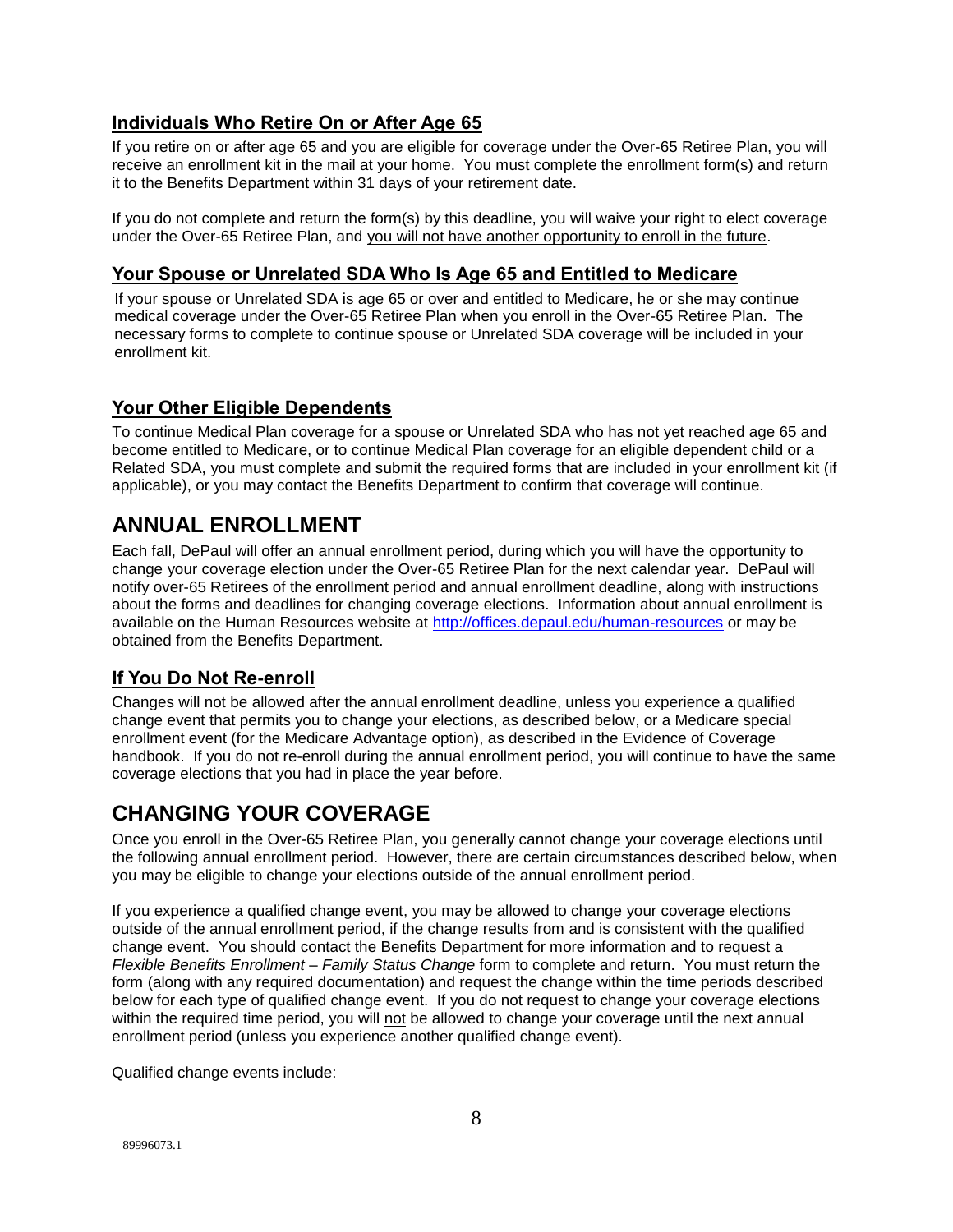- *HIPAA special enrollment – applies to dependent coverage elections only*
- *Qualified change in status*
- *Significant cost or coverage change*

Your election change will be effective as of the later of (1) the date on which you complete and return the *Flexible Benefits Enrollment – Family Status Change* form, or (2) the date of the qualified change event. You will have 31 days following the date of the qualified change event to provide any required supporting documentation to the Benefits Department.

## **Special Enrollment Rules – Changes to Dependent Coverage Elections Only**

Under the Health Insurance Portability and Accountability Act ("HIPAA"), you are allowed to enroll your eligible dependents outside of the annual enrollment period when certain events occur. Special enrollment rights arise when:

- You acquire a new dependent due to marriage, birth, adoption or placement for adoption;
- You declined coverage for your eligible dependent during a previous enrollment period because he or she was covered under another group health plan (or group health insurance), but he or she subsequently loses the other coverage for any of the following reasons:
	- $\triangleright$  He or she exhausts COBRA continuation coverage under the other group health plan (other than due to failure to pay contributions or for cause);
	- $\triangleright$  Employer contributions toward the other group health plan coverage terminate; or
	- $\triangleright$  He or she loses eligibility under the other group health plan or health insurance coverage (other than due to a failure to pay contributions or for cause), including:
		- $\circ$  As a result of legal separation, divorce, cessation of dependent status, death, termination or reduction in hours of employment;
		- $\circ$  In the case of an individual HMO policy, loss of coverage after moving away from the service area;
		- $\circ$  In the case of a group HMO, loss of coverage after moving away from the service area, provided that no other benefit package is available;
		- $\circ$  He or she incurs a claim that meets or exceeds a lifetime limit on all benefits; or
		- $\circ$  Your dependent's current employer decides to stop contributing for his or her coverage.
	- $\triangleright$  He or she becomes:
		- $\circ$  ineligible for coverage under a Medicaid plan or a state child health plan, and as a result coverage is terminated; or
		- $\circ$  eligible for a premium assistance subsidy under Medicaid or a state child health plan.

#### *If the Special Enrollment Right Is Due to Acquiring a New Dependent*

When a special enrollment right results from the fact that you acquire a new spouse or dependent through marriage, birth or adoption, you can enroll your new spouse or dependent in the Medical Plan (or the Medicare HMO option under the Over-65 Retiree Plan, in the case of a spouse who has reached age 65 and become eligible for Medicare).

If your spouse is not already enrolled in the Medical Plan (or the Over-65 Retiree Plan, in the case of a spouse who has reached age 65 and become eligible for Medicare) and a special enrollment right arises because you acquire a new dependent, you can enroll your spouse in the Medical Plan (or the Medicare HMO option of the Over-65 Retiree Plan, as applicable) during the special enrollment period. However, you cannot enroll any other dependents who were already eligible for benefits but not previously enrolled for coverage.

#### *Timing Rules for Requesting an Election Change*

The request for a change in coverage must be made within 31 days of the special enrollment event, unless the special enrollment event is your dependent becoming ineligible for coverage under a Medicaid plan or a state child health plan, or your dependent becoming eligible for a premium assistance subsidy under Medicaid or the state child health plan. For this special enrollment event, the request for a change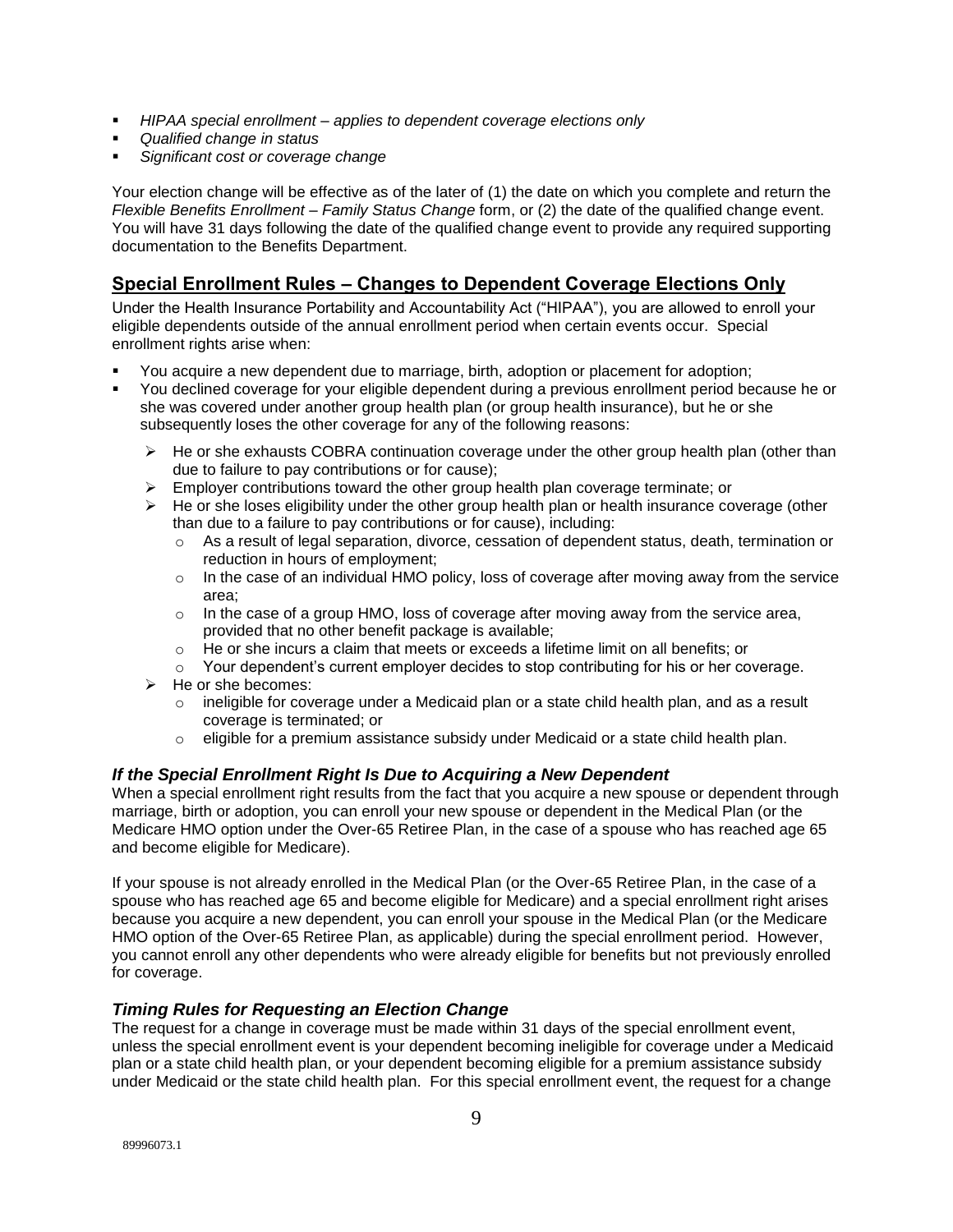in coverage must be made within 60 days of the date your dependent loses coverage or becomes eligible for coverage, as applicable.

## **Change in Status Event**

You may make a change to your coverage elections (under the Medical Plan and/or the Medicare HMO option of the Over-65 Retiree Plan, as applicable) when certain change in status events occur, but only if the change is consistent with the event. The coverage change must be on account of and correspond to a change in status event that affects your dependent's eligibility for Medical Plan coverage or coverage under another employer's plan (including a change in status event that results in an increase or decrease in the number of your dependents who may benefit from coverage).

The request for a change in coverage must be made within 31 days of the change in status event. The Benefits Department will review the situation to determine if a change in status event has occurred and if the requested election change is consistent with the change in status event.

The following are change in status events:

- *Number of dependents*—you gain or lose a dependent (birth, adoption, placement for adoption, death);
- *Marital status—*your marital status changes (marriage, divorce, legal separation, annulment, death of a spouse);
- *Employment status—*change in the employment status of your spouse or dependent, including: termination or commencement of employment, a strike or lockout, commencement of or return from an unpaid leave of absence and a change in worksite or other change in employment that affects eligibility under a health plan;
- *Dependent satisfies or ceases to satisfy eligibility requirements—*your dependent becomes eligible or ceases to be eligible on account of age, or any similar circumstance, in the Medical Plan or under another plan; and
- *Residence—*a change in place of residence for you, your spouse, or your dependent.

### **Significant Cost or Coverage Change**

You may also change your coverage elections (under the Medical Plan and/or the Medicare HMO option of the Over-65 Retiree Plan) outside of the annual enrollment period if:

- Your coverage or your dependents' coverage is significantly reduced or ends (if the significant reduction results in a loss of coverage, you may revoke coverage under that option and elect coverage under a similar option, or if no similar option is available, drop coverage; if the significant reduction does not result in a loss of coverage, you may revoke coverage under that option and elect coverage under a similar option, but you may not drop coverage completely);
- The cost of a benefit option significantly increases (you may elect to pay the increased cost for your current option, select a new benefit option, or revoke your coverage if there is no similar option);
- The cost of a benefit option significantly decreases (you may select that option);
- A similar benefit option is added, significantly improved or eliminated, and you are eligible to elect the new or improved option; or
- There are significant changes under your spouse's plan due to a mid-year election change that satisfies the IRC regulations, or a change during an open enrollment period where your spouse's plan has a different plan year or enrollment period than the Medical Plan and/or the Over-65 Retiree Plan.

If you are enrolled in the Medicare Advantage option, additional special enrollment period rules may apply, as described in the Evidence of Coverage handbook.

## **WHEN COVERAGE ENDS**

Your coverage under the Over-65 Retiree Plan will end on the last day of the month in which any of the following occurs:

10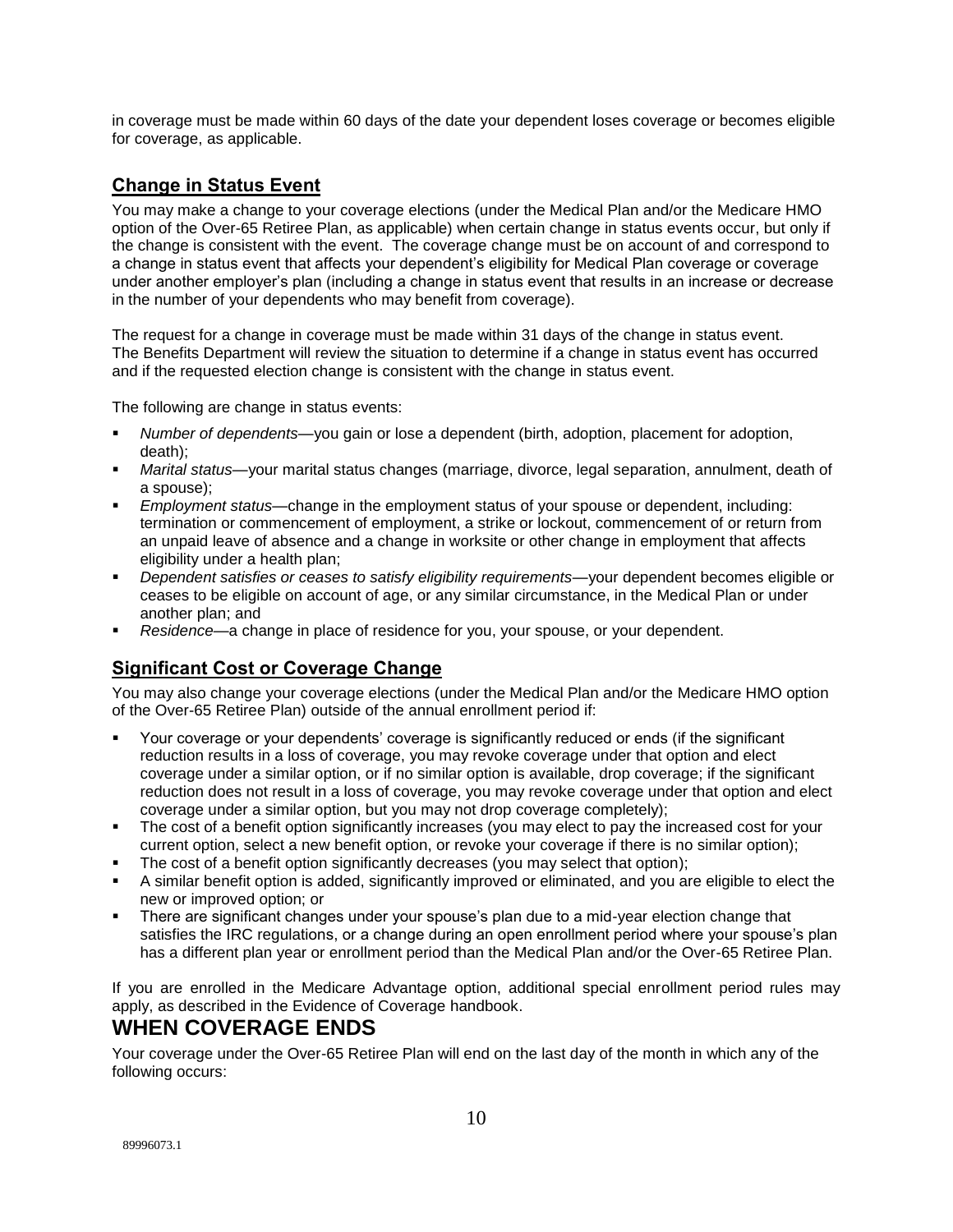- you become eligible for Medical Plan benefits as an active employee of DePaul;
- the Over-65 Retiree Plan is terminated;
- you stop making the contributions needed to pay for your coverage;
- you enroll in Medicare Part D; you enroll in another plan that includes Medicare Part D; or
- you elect to terminate coverage under the Over-65 Retiree Plan.

If your coverage under the Over-65 Retiree Plan ends for any reason (other than if you are re-employed by DePaul as a full-time employee) you will not be allowed to re-enroll in the Over-65 Retiree Plan at any time in the future.

If your spouse or Unrelated SDA is covered under the Over-65 Retiree Plan, his or her coverage will end as of the date on which any of the following occurs:

- the Over-65 Retiree Plan is terminated;
- your spouse or Unrelated SDA ceases to meet the eligibility requirements;
- you stop making contributions needed to pay for your spouse's or Unrelated SDA's coverage;
- you elect to terminate coverage for your spouse or Unrelated SDA under the Over-65 Retiree Plan;
- your spouse enrolls in Medicare Part D;
- your spouse enrolls in another plan that includes Medicare Part D; or
- your coverage ends for any reason other than due to your death.

If you are enrolled in the Medicare Advantage option, Medicare requires your coverage to end in certain circumstances in addition to those listed above, as described in the Evidence of Coverage handbook.

## **Rescission of Coverage**

Your Over-65 Retiree Plan coverage may be cancelled or discontinued retroactively only if: (1) the cancellation or discontinuance of coverage is effective retroactively to the extent it is attributable to a failure to timely pay required contributions for coverage, or (2) the cancellation or discontinuance of coverage is not considered to be a prohibited rescission under the Patient Protection and Affordable Care Act and applicable guidance. Your Over-65 Retiree Plan coverage may be rescinded if you perform an act, practice or omission that constitutes fraud in an enrollment form or in a claim for benefits, or if you make an intentional misrepresentation of material fact to the Plan Administrator regarding any information material to your eligibility for benefits. The Plan Administrator will provide you with written notice at least 30 days in advance of the rescission of your coverage. Any rescission of coverage is treated as a denial of benefits for purposes of the Over-65 Retiree Plan claims procedures. A retroactive termination due to your non-payment of contributions is not considered a rescission.

#### **Note about Continuing Coverage**

Refer to *Continuing Coverage after Plan Coverage Ends* below, or contact the Benefits Department to find out more about available coverage continuation options.

## **CONTINUING COVERAGE AFTER PLAN COVERAGE ENDS COBRA**

If your spouse loses coverage under the Over-65 Retiree Plan as the result of divorce, he or she may be eligible to continue benefits coverage at his or her own expense for up to 36 months, in accordance with the Consolidated Omnibus Budget Reconciliation Act of 1986 ("COBRA"). In accordance with the rules described below, your spouse will be provided with information and an opportunity to continue coverage under the Over-65 Retiree Plan program option in which he or she is enrolled at the time of your divorce.

#### *Coverage Options other than COBRA*

Instead of enrolling in COBRA continuation coverage, there may be other coverage options for your spouse through the Health Insurance Marketplace, Medicaid through what is called a "special enrollment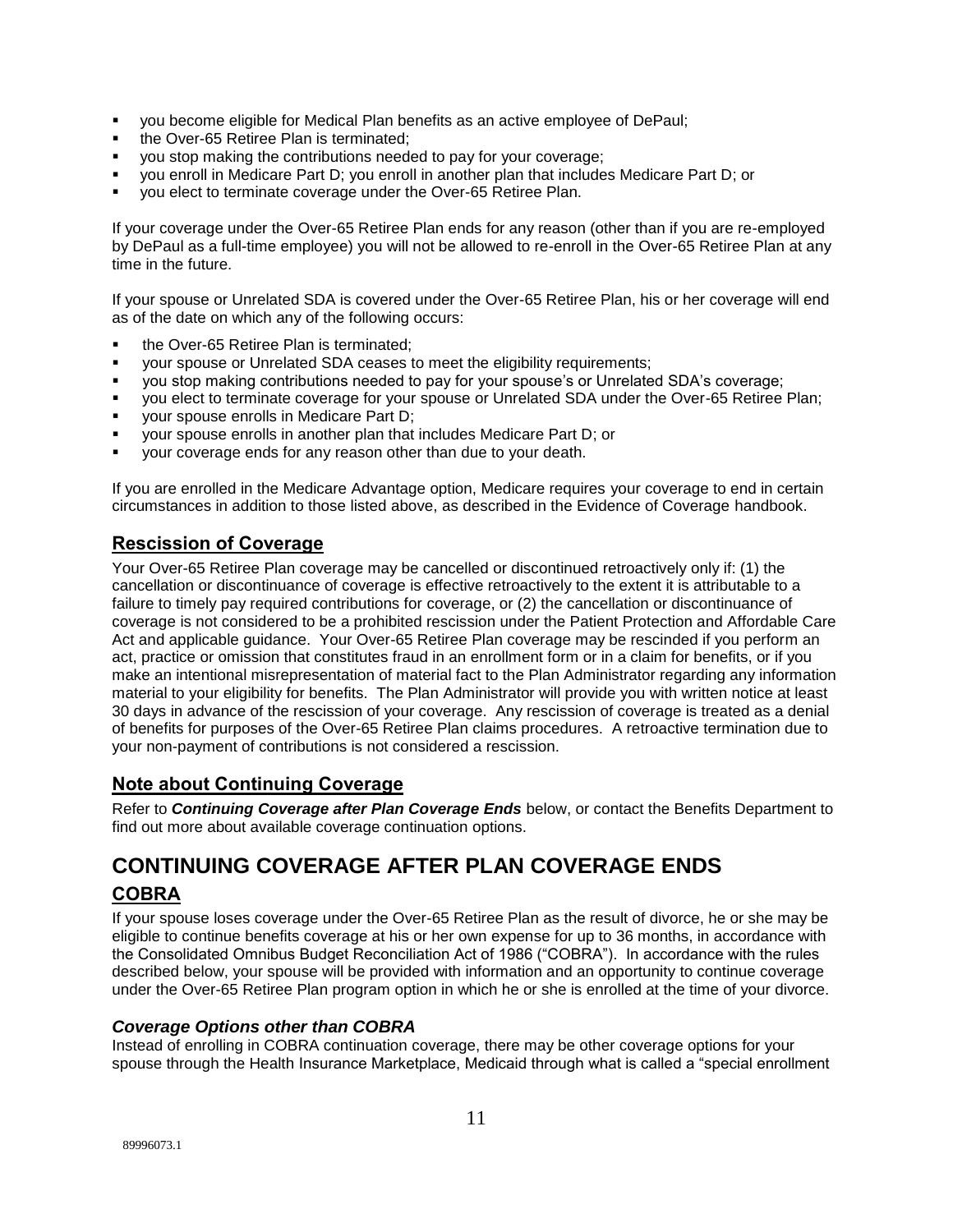period." Some of these options may cost less than COBRA continuation coverage. You can learn more about many of these options at [www.HealthCare.gov.](http://www.healthcare.gov/)

#### *Notice Requirement and Electing Continuation Coverage*

You or your spouse must inform the Benefits Department within 60 days of the last day of the month in which your divorce occurs to request notice of COBRA continuation rights. You may provide notice orally, electronically or in writing. If you do not give notice within the required time period, your spouse may not elect continuation coverage. If you provide timely notice of divorce, the COBRA administrator will notify your spouse of his or her right to continue coverage and provide your spouse with the necessary information to complete an election. Your spouse will have 60 days from the later of the date coverage is lost, or the date the notice of the right to continue coverage is received, whichever date is later, to elect continuation coverage. If the election is not completed within the 60-day period, your spouse will not have continuation coverage and will have no further rights to elect such coverage.

#### *Coverage During the Election Period*

As of the date coverage is terminated, your spouse will not have any coverage until he or she elects continuation coverage and pays the required premiums. This means no claims will be paid during the election period. In order to receive uninterrupted coverage, your spouse should elect continuation coverage and make the required premium payments as soon as possible after receiving the notice of continuation coverage. See *Cost of COBRA Continuation Coverage* below.

If a completed election form is received and all required premiums are paid in a timely fashion, coverage becomes retroactive to the date coverage was terminated.

#### *Cost of COBRA Continuation Coverage*

The cost for continuation coverage is 102% of the full cost for providing coverage to a similarly situated dependent. However, if you are enrolled in the Medicare Advantage option when a qualifying event occurs, the cost of COBRA coverage may be limited by rules applicable to Medicare premiums. Your spouse's first payment is due 45 days after his or her election and must cover the period of time back to the first day of COBRA continuation coverage. Subsequent payments are due once a month. Payment coupons will be sent to your spouse after he or she elects continuation coverage. If the COBRA Administrator does not receive your spouse's monthly contribution within 30 days of the due date, continuation coverage will be canceled as of the last day of the month in which a contribution was received.

If your spouse qualifies for coverage continuation under COBRA, he or she may elect to continue the coverage in effect at the time his or her regular coverage ends but may not change his or her coverage election. Following your spouse's initial enrollment in COBRA continuation coverage, he or she may change coverage elections during the next annual enrollment period, or if he or she experiences a qualified change event.

#### *Termination Before the End of the Maximum Coverage Period*

Normally, your spouse's continuation coverage may be continued for up to 36 months, as long as your spouse makes timely payment of premiums. In some cases, however, continuation coverage may end before the maximum coverage period ends. Continuation coverage will terminate immediately if:

- DePaul no longer provides group health coverage to any of its employees or retirees;
- Your spouse fails to pay the premium for the continuation coverage elected within 30 days of the first day of the month; or
- After continuation coverage is elected, your spouse becomes covered under another group health plan (as an employee or otherwise) that has no exclusion or limitation that affects coverage of a covered individual's pre-existing condition.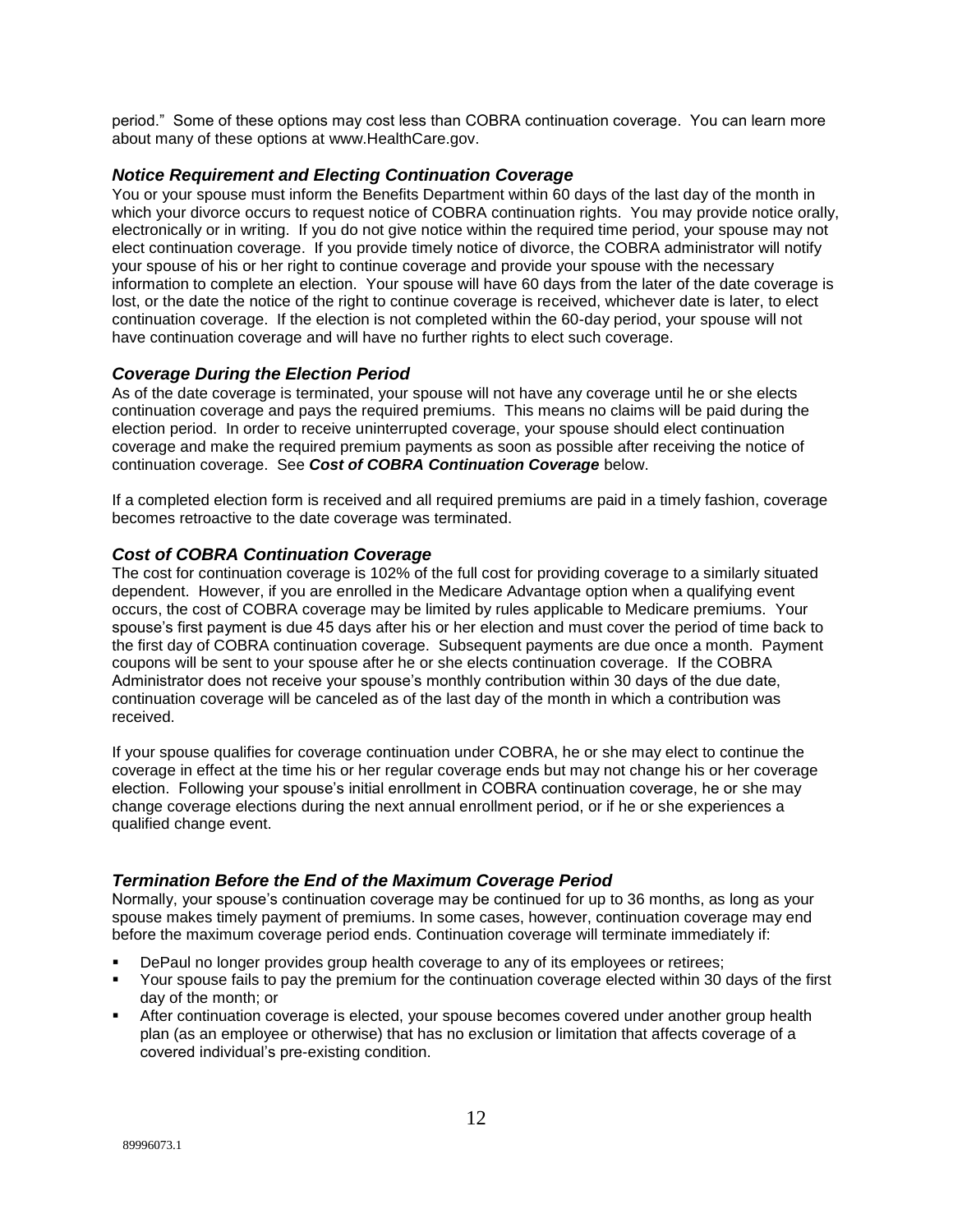COBRA benefits will be paid to the person who elected to continue coverage under COBRA or to the provider of services, if benefits are assigned.

## **Illinois Continuation Coverage for Medicare HMO Option**

If you participate in the Medicare HMO option, then you and your spouse or Unrelated SDA may have special Illinois continuation coverage rights. These rights may include the option to convert your group health insurance coverage to a similar health insurance coverage arrangement offered through Blue Cross and Blue Shield of Illinois ("BCBS"). For more information about Illinois continuation coverage rights, including conversion rights, you should refer to your HMO Illinois Insurance Certificate (or call BCBS at 800-458-6024).

## **PROGRAM DETAILS**

## **Over-65 Retiree Plan Options**

There are two program options under the Over-65 Retiree Plan, both of which are administered by BCBS:

- **Medicare Advantage Option**
- **Medicare HMO Option**

## **Covered Health Services**

Health services described in this section are covered when such services are:

- considered **"Covered Health Services"** (refer to the *Important Definitions* section);
- provided by or under the direction of your primary physician or other appropriate provider as specifically described;
- determined to be **"Medically Necessary"** (refer to the *Important Definitions* section); and
- not excluded as described in the *General Exclusions* section.

Covered health services are subject to co-payments and/or co-insurance as described in the *Medicare Advantage Option* and *Medicare HMO Option* sections.

Only health care services that are described in this *Covered Health Services* section are covered under the Over-65 Retiree Plan. The fact that a physician has performed or prescribed a procedure or treatment, or the fact that it may be the only available treatment for an injury, sickness or mental illness does not mean that the procedure or treatment is covered under the Over-65 Retiree Plan.

#### **For additional information, or for a list of services that are covered under the Medicare Advantage option, you should call BCBS directly at 1-877-299-1008.**

### **Covered Providers**

Refer to the definition of **"Provider"** in the *Important Definitions* section. To determine if a particular provider "type" or provider "class" is covered, you should contact BCBS directly at 1-877-299-1008, or sign in as a member at [www.bcbsil.com](http://www.bcbsil.com/) and select "View Medical Coverage."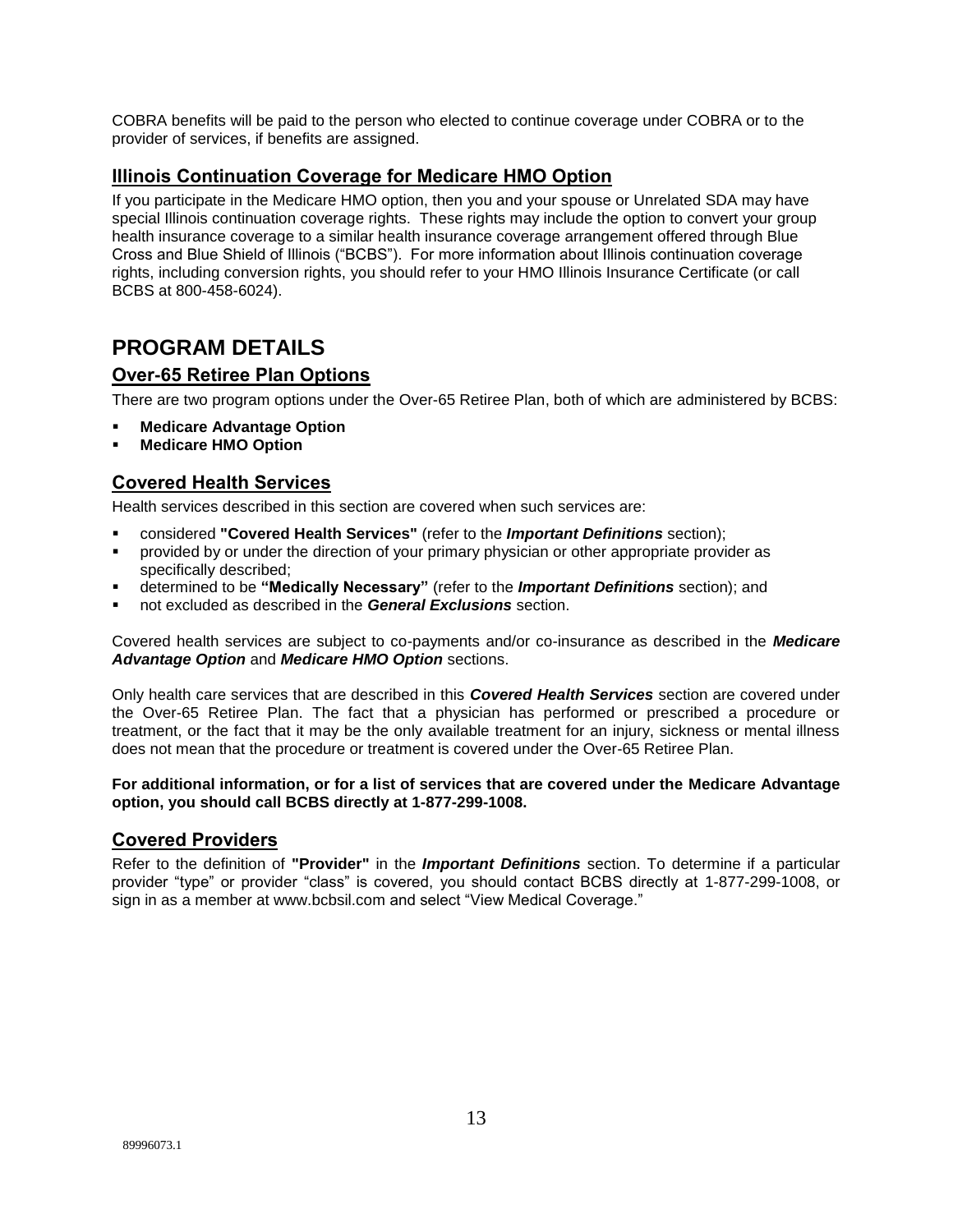## **Medicare Advantage Option**

The Medicare Advantage option is a fully insured Medicare product that is offered through BlueCross BlueShield of Illinois ("BCBS"), which means that BCBS insures and funds all benefits under this option. While the Medicare Advantage option covers many medical services and supplies, you will be responsible for a portion of those expenses such as the Co-payment, Deductible and Co-Insurance, as explained below. If you enroll in the Medicare Advantage option, your Medicare benefits (including Part D prescription drug benefits) are provided through this coverage option.

## **Medicare Advantage Option – Schedule of Benefits\***

| DEDUCTIBLE: Per individual, per calendar year.*                                                                                                                                                                                                                                                                                                                                                                                                                            | \$200                                                                                                                                          |
|----------------------------------------------------------------------------------------------------------------------------------------------------------------------------------------------------------------------------------------------------------------------------------------------------------------------------------------------------------------------------------------------------------------------------------------------------------------------------|------------------------------------------------------------------------------------------------------------------------------------------------|
| <b>FAMILY DEDUCTIBLE:</b>                                                                                                                                                                                                                                                                                                                                                                                                                                                  | N/A - each member must satisfy individual<br>deductible separately                                                                             |
| OUT-OF-POCKET MAXIMUM: The amount of money an individual pays toward covered health care expenses during<br>any calendar year. Certain items are not applied towards the out-of-pocket maximum limit:<br>Co-payments and coinsurance for prescription expenses<br>Charges from providers who do not accept Medicare assignment                                                                                                                                             | \$2,000 / Individual<br>each member is subject to individual out-of-pocket<br>maximum limit<br>Note: Out-of-pocket expense limitation includes |
|                                                                                                                                                                                                                                                                                                                                                                                                                                                                            | both medical and Rx.                                                                                                                           |
|                                                                                                                                                                                                                                                                                                                                                                                                                                                                            | Medical = $$1.000$<br>$Rx = $1,000$                                                                                                            |
| PREVENTIVE CARE: The Medicare Advantage option covers "preventive health services," as that term is defined by<br>the Patient Protection and Affordable Care Act of 2010, as amended, and implementing regulations thereunder. For<br>more information about the specific preventive health services that are covered, visit<br>https://www.healthcare.gov/preventive-care-benefits/                                                                                       | 100% (deductible does not apply)                                                                                                               |
| <b>INPATIENT SERVICES</b>                                                                                                                                                                                                                                                                                                                                                                                                                                                  | 96%                                                                                                                                            |
| HOSPITAL: Includes hospital, coordinated home care, hospice, skilled nursing. Room allowances are<br>$\bullet$<br>based on the hospital's most common semi-private room rates                                                                                                                                                                                                                                                                                              |                                                                                                                                                |
| <b>INPATIENT MENTAL HEALTH/CHEMICAL DEPENDENCY:</b> Paid the same as any other inpatient<br>service.                                                                                                                                                                                                                                                                                                                                                                       |                                                                                                                                                |
| <b>OUTPATIENT SERVICES</b>                                                                                                                                                                                                                                                                                                                                                                                                                                                 | 96%                                                                                                                                            |
| HOSPITAL: Including radiation, chemotherapy, renal dialysis.                                                                                                                                                                                                                                                                                                                                                                                                               |                                                                                                                                                |
| <b>OUTPATIENT SURGERY: Hospital &amp; Physician.</b>                                                                                                                                                                                                                                                                                                                                                                                                                       |                                                                                                                                                |
| <b>OUTPATIENT DIAGNOSTIC TESTS</b> including x-rays, blood tests, CAT scans, MRIs, diagnostic<br>$\bullet$<br>mammograms and PSA tests performed at a hospital.                                                                                                                                                                                                                                                                                                            |                                                                                                                                                |
| <b>OUTPATIENT REHABILITATION:</b> Includes Cardiac/Pulmonary, physical therapy, occupational therapy,<br>$\bullet$<br>speech therapy, and chiropractic services. Physical therapy, speech-language pathology services, and<br>occupational therapy are subject to annual dollar limits. In 2017, the limit applicable to physical therapy<br>and speech-language pathology services (combined) is \$1,980, and the limit applicable to occupational<br>therapy is \$1,980. |                                                                                                                                                |
| OUTPATIENT MENTAL HEALTH/CHEMICAL DEPENDENCY: Paid the same as other outpatient<br>services.                                                                                                                                                                                                                                                                                                                                                                               |                                                                                                                                                |
| THERAPY SERVICES: Coverage for services provided by a physician or therapist, including speech, occupational<br>and physical therapy.                                                                                                                                                                                                                                                                                                                                      | \$40 co-pay                                                                                                                                    |
| MUSCLE MANIPULATION SERVICES: Coverage for spinal and muscle manipulation services provided by a<br>physician or a chiropractor (for Medicare approved services).                                                                                                                                                                                                                                                                                                          | \$20 co-pay for Medicare Approved Services                                                                                                     |
| <b>PROFESSIONAL OFFICE VISITS</b>                                                                                                                                                                                                                                                                                                                                                                                                                                          | Primary Care Office Visit: \$20 co-pay<br>Specialty Care Office Visit: \$40 co-pay                                                             |
| <b>MEDICAL SUPPLIES</b>                                                                                                                                                                                                                                                                                                                                                                                                                                                    | 96%                                                                                                                                            |
| EMERGENCY: (Hospital) Emergency Medical and Emergency Accident - Initial treatment in hospital of accidental                                                                                                                                                                                                                                                                                                                                                               | \$65 co-pay                                                                                                                                    |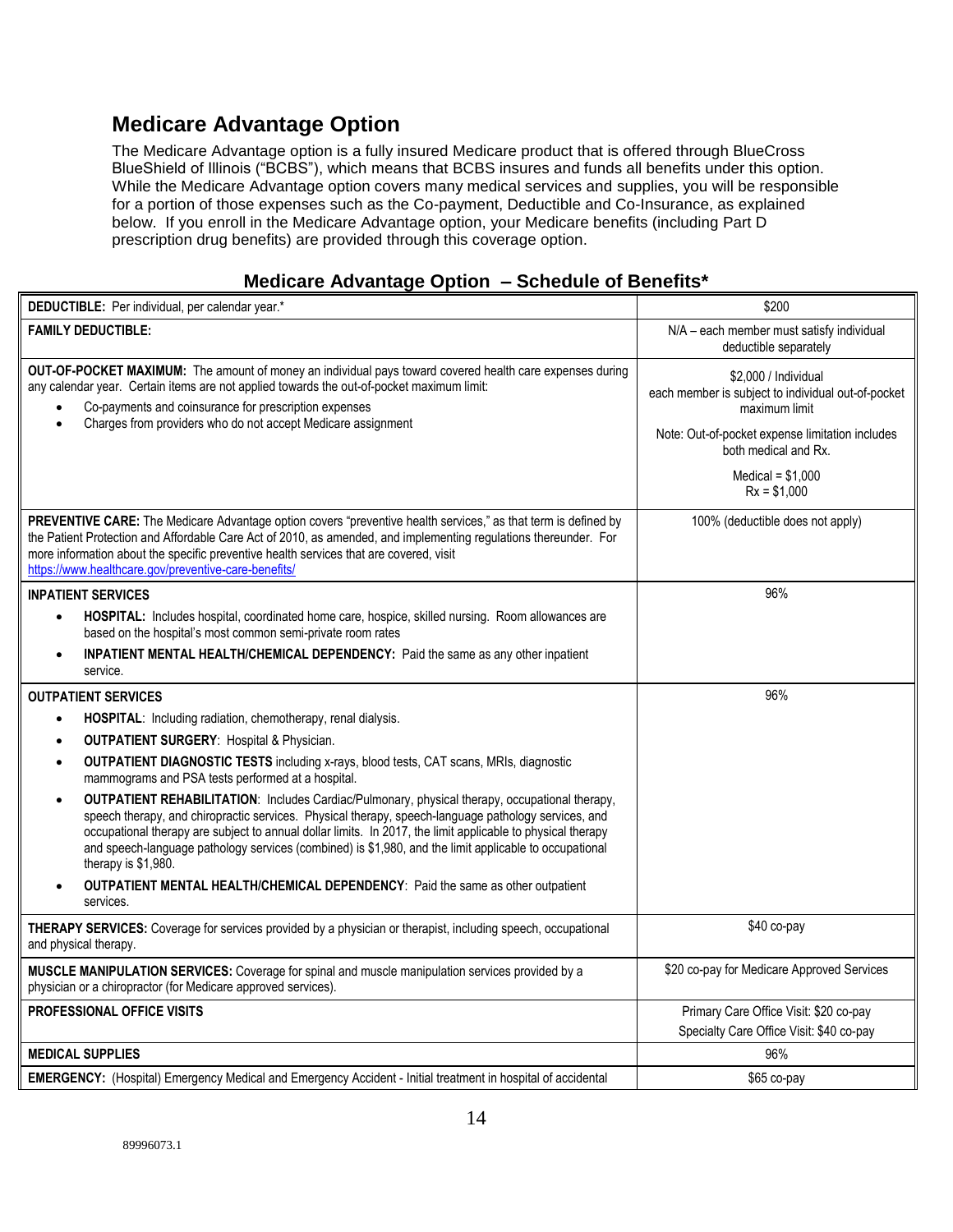| injuries or sudden and unexpected medical conditions following the standard emergency criteria.                                                                                                                                                                                                                          |                                                                                                                                                                                                                                                                             |
|--------------------------------------------------------------------------------------------------------------------------------------------------------------------------------------------------------------------------------------------------------------------------------------------------------------------------|-----------------------------------------------------------------------------------------------------------------------------------------------------------------------------------------------------------------------------------------------------------------------------|
|                                                                                                                                                                                                                                                                                                                          | Ambulance Services: 96%                                                                                                                                                                                                                                                     |
| <b>PRESCRIPTION DRUGS:</b> Benefits are available for drugs purchased from a participating pharmacy or professional<br>provider (retail) or through the home delivery program. Benefits for retail drugs are available for 1-month or 3-month<br>supply; benefits for mail order drugs are available for 3-month supply. | Retail<br>1-month supply:<br>You pay 20% (\$10 min, \$100 max)<br>2-month supply:<br>You pay 20% (\$20 min, \$200 max)<br>3-month supply:<br>You pay 20% (\$30 min, \$300 max)                                                                                              |
|                                                                                                                                                                                                                                                                                                                          | <b>Mail Order</b><br>You pay the applicable 30, 60, or 90 day co-pay:<br>Tier 1 and 2: Generic<br>\$10 (30 or 60 day), \$25 (90 day)<br>Tier 3: Preferred Brand<br>\$30 (30 or 60 day), \$60 (90 day)<br>Tier 4: Non-Preferred Brand<br>\$50 (30 or 60 day), \$100 (90 day) |
|                                                                                                                                                                                                                                                                                                                          | Tier 5: Specialty: You pay 20%                                                                                                                                                                                                                                              |
| <b>PRE-EXISTING CONDITIONS WAITING PERIOD: None</b>                                                                                                                                                                                                                                                                      |                                                                                                                                                                                                                                                                             |
| <b>COORDINATION OF BENEFITS:</b> This program coordinates benefits with other group plans.                                                                                                                                                                                                                               |                                                                                                                                                                                                                                                                             |

\*Unless otherwise noted, all services are subject to annual deductible.

### *How the Medicare Advantage Option Works*

If you have medical expenses, the Medicare Advantage option may cover all or part of the expenses based on the provisions in this section and this SPD. You may obtain services from any provider that accepts Medicare.

#### Your Co-payments

Your Co-payment is a set dollar amount you pay for certain services. You will be required to pay the established amount each time you obtain services or supplies for which a Co-payment is required. Copayments do not apply to the annual deductible.

#### Annual Deductible

The Deductible is the portion of your eligible expenses you pay each calendar year before the Over-65 Retiree Plan pays benefits. Each individual who is covered under the Medicare Advantage option must satisfy the annual deductible separately. The Deductible does not apply toward the Out-of-Pocket Maximum.

#### Your Co-Insurance and Annual Out-of-Pocket Maximum

Once you meet the Deductible, where applicable, the Over-65 Retiree Plan will pay a percentage of eligible expenses for you and your spouse or Unrelated SDA (if he or she is covered under the Over-65 Retiree Plan). You pay the remaining portion of the eligible expenses, which is called Co-insurance.

As added financial protection for you, the Medicare Advantage option limits the amount that you will have to pay out of your own pocket for covered medical expenses each year. Once you have satisfied your Deductible and have reached the annual Out-of-Pocket Maximum, the Plan will pay 100% of covered medical expenses for the remainder of the year. The annual Out-of-Pocket Maximum does not carry over to the following year.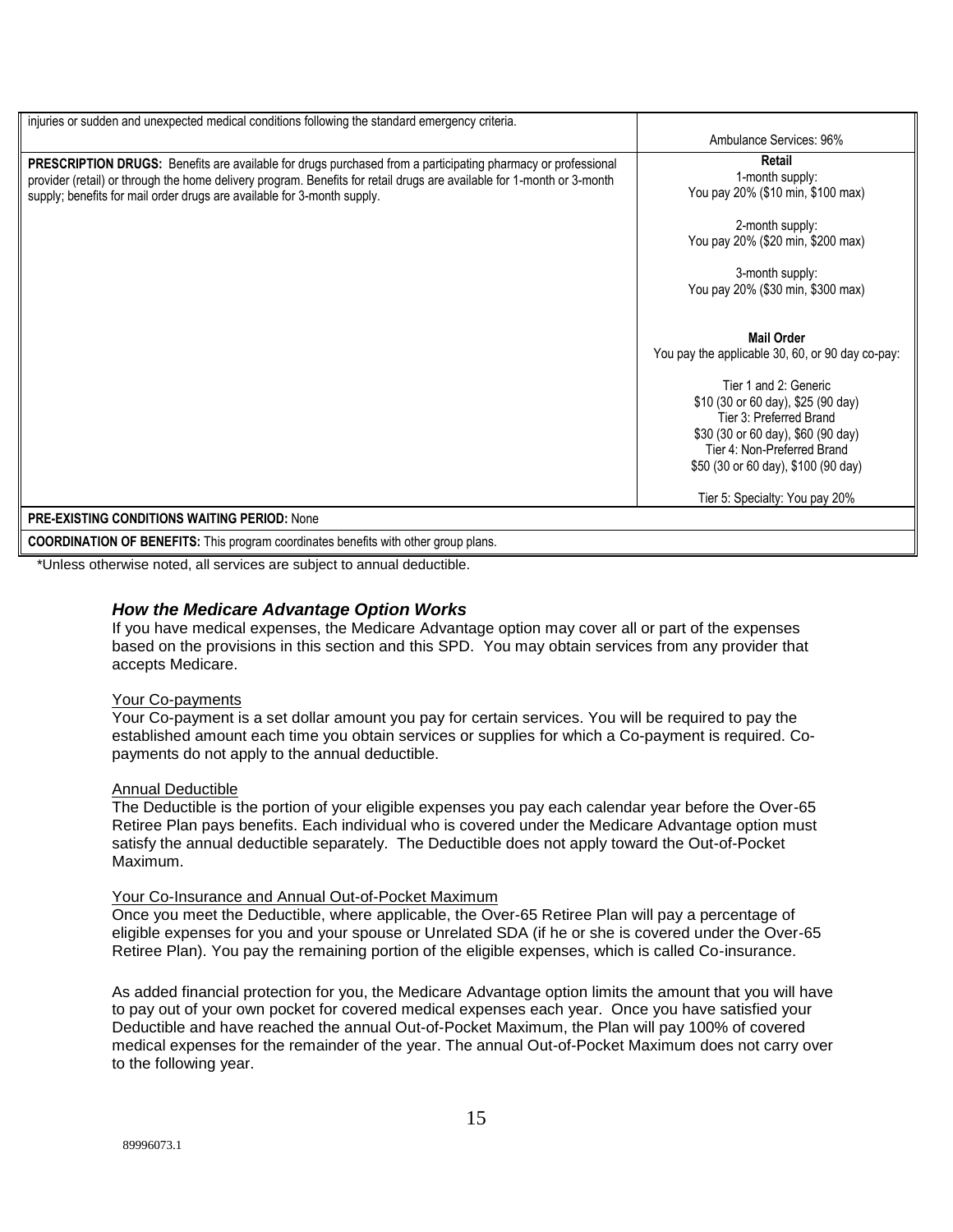The following expenses do not apply toward the Out-of-Pocket Maximum and will not be paid at 100% after you reach your Out-of-Pocket Maximum:

- **Your annual Deductible:**
- Any unreimbursed expense incurred for covered services received in a prior plan year, that is paid by you during the current plan year.

A separate Out-of-Pocket Maximum applies to covered prescription drug expenses, as indicated in the *Schedule of Benefits*.

#### Special Note about Annual Deductible and Out-of-Pocket Maximum for Certain Retirees

If you are a Retiree who satisfies the requirements for Grandfathered Group – Category One, you moved from the Medicare Supplement option to the Medicare Carve-Out option as of January 1, 2011, and you moved from the Medicare Carve-Out option to the Medicare Advantage option as of January 1, 2017, you will not be required to meet the annual deductible under the Medicare Carve-Out option. You also will be treated as if you have already met the Out-of-Pocket Maximum (as described above) as of the first day of each plan year.

#### Special Benefit Maximums – Cardiac Rehabilitation Services

Cardiac rehabilitation services are subject to certain limitations. Specifically, benefits are available only when such services are rendered within the six-month period following an eligible inpatient hospital admission for either myocardial infarction, coronary artery bypass surgery or percutaneous transluminal coronary angioplasty.

#### Health Care Services Related to Organ or Tissue Transplants

Special rules and requirements apply to health services that you receive related to organ or tissue transplants. For specific information about these rules and requirements, contact Blue Cross Blue Shield at 800-458-6024, or visit [www.bcbsil.com,](http://www.bcbsil.com/) sign in as a member and select "View Medical Coverage."

#### *Procedures for Obtaining Health Services*

All coverage is subject to the provisions of this section and other limitations and exclusions of the Over-65 Retiree Plan.

#### Covered Health Services

You are eligible for coverage for health services described in the *Covered Health Services* section if such health services are considered to be covered health services and are provided by or under the direction of your eligible physician.

Coverage for health services is subject to payment of the required contributions for coverage under the Medicare Advantage option and payment of the deductible, co-payment, or co-insurance specified for any service.

#### Special Note Regarding Prescription Drug Coverage

Certain prescription drugs require your prescribing physician to obtain prior authorization from BCBS or its designee for such prescription drugs to be covered under the Plan and/or require you to obtain certain prescription drugs through a specific mail order pharmacy for such prescription drugs to be covered under the Plan. There are four prescription drug programs, described below, which include additional requirements:

**Prior Authorization Program** – The Medicare Advantage option requires you or your physician to get prior authorization for certain drugs. This means that you will need to get approval from BCBS before you fill your prescriptions. If you don't get approval, the Plan may not cover the drug.

- o Examples of medication categories Included in the Prior Authorization Program
	- > androgens/anabolic steroids
	- $\triangleright$  antibiotics (e.g., doxycycline/minocycline)
	- $\triangleright$  antifungal agents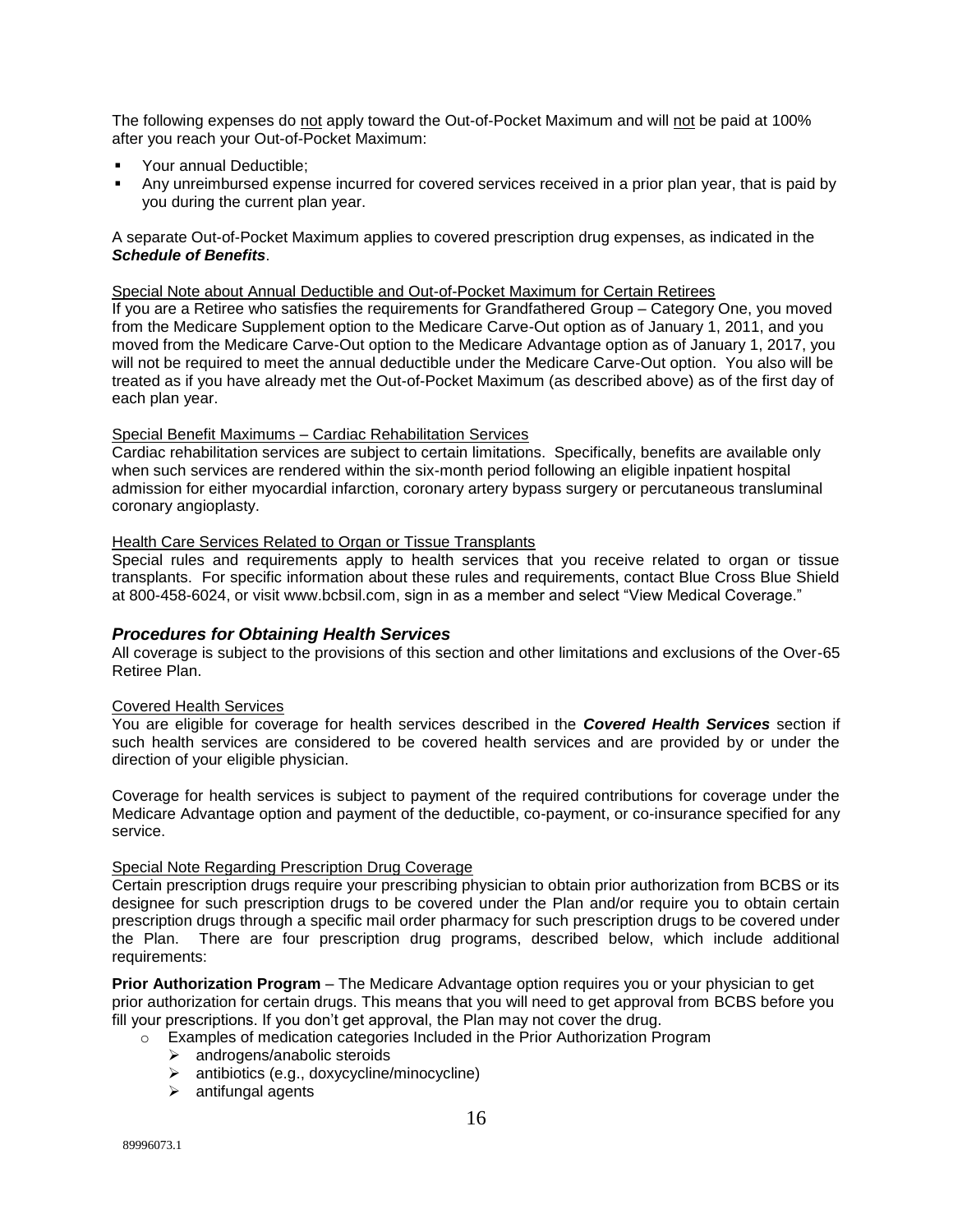- $\triangleright$  erectile dysfunction
- $\triangleright$  fentanyl (oral/nasal)
- > narcolepsy
- $\triangleright$  opioid dependence
- $\triangleright$  specialty medications
- $\circ$  For more information about the prescription drugs included in the Prior Authorization Program and the steps that need to be taken to request prior authorization, visit bcbsil.com/member/rx\_drug\_choices.html, select your applicable plan coverage, and scroll down to the Prior Authorization/Step Therapy Program section,

**Quantity Limits** – For certain drugs, the Medicare Advantage option limits the amount of the drug that the Plan will cover. (For example, the Medicare Advantage option provides 30 tablets per prescription for alfuzosin ER. This may be in addition to a standard one-month or three-month supply.)

**Step Therapy Program** – In some cases, the Medicare Advantage option requires you to first try certain drugs to treat your medical condition before the Plan will cover another drug for that condition. (For example, if Drug A and Drug B both treat your medical condition, the Medicare Advantage option may not cover Drug B unless you try Drug A first. If Drug A does not work for you, the Plan will then cover Drug B.)

- o Examples of Medication Categories Included in the Step Therapy Program
	- $\triangleright$  antidepressants
	- $\triangleright$  diabetes
	- $\triangleright$  lipid management
	- $\triangleright$  proton pump inhibitors
	- $\triangleright$  biological immunomodulators
	- $\triangleright$  iron chelators
	- $\triangleright$  multiple sclerosis
	- $\triangleright$  atopic dermatitis
	- $\triangleright$  fibrate
	- $\triangleright$  ophthalmic prostaglandins/glaucoma

**Prime Specialty Pharmacy Program** – Under this program, you are required to obtain specialty medications through Prime Specialty Pharmacy, which will coordinate filling your prescription and ship your medication overnight. Specialty medicines are generally higher-cost medicines that require extra support to manage and administer. These medicines are used to treat chronic (long-term) and complex conditions.

- o General Program Rules
	- $\triangleright$  For specialty medications, you will need to contact Prime Specialty Pharmacy to set up your prescription and delivery. You can reach them at 877 627-6337 with questions or for help. Pharmacy hours are 7:00AM to 7:00PM Central time, Monday through Friday.
	- $\triangleright$  Prime Specialty Pharmacy will coordinate setting up the prescription, shipping your medication overnight, and consulting with the prescribing physician as needed.
- o Examples of Medication Categories Included in the Prime Specialty Pharmacy Program
	- $\triangleright$  Crohns disease
	- $\triangleright$  hemophilia
	- $\triangleright$  hepatitis C
	- $\triangleright$  psoriasis
	- $\triangleright$  rheumatoid arthritis
	- $\triangleright$  multiple sclerosis
	- $\triangleright$  oral oncology

The lists of prescription drugs included in the Step Therapy Program and the Prime Specialty Pharmacy Program are subject to periodic review and modification by BCBS. For the most current lists, visit BCBS'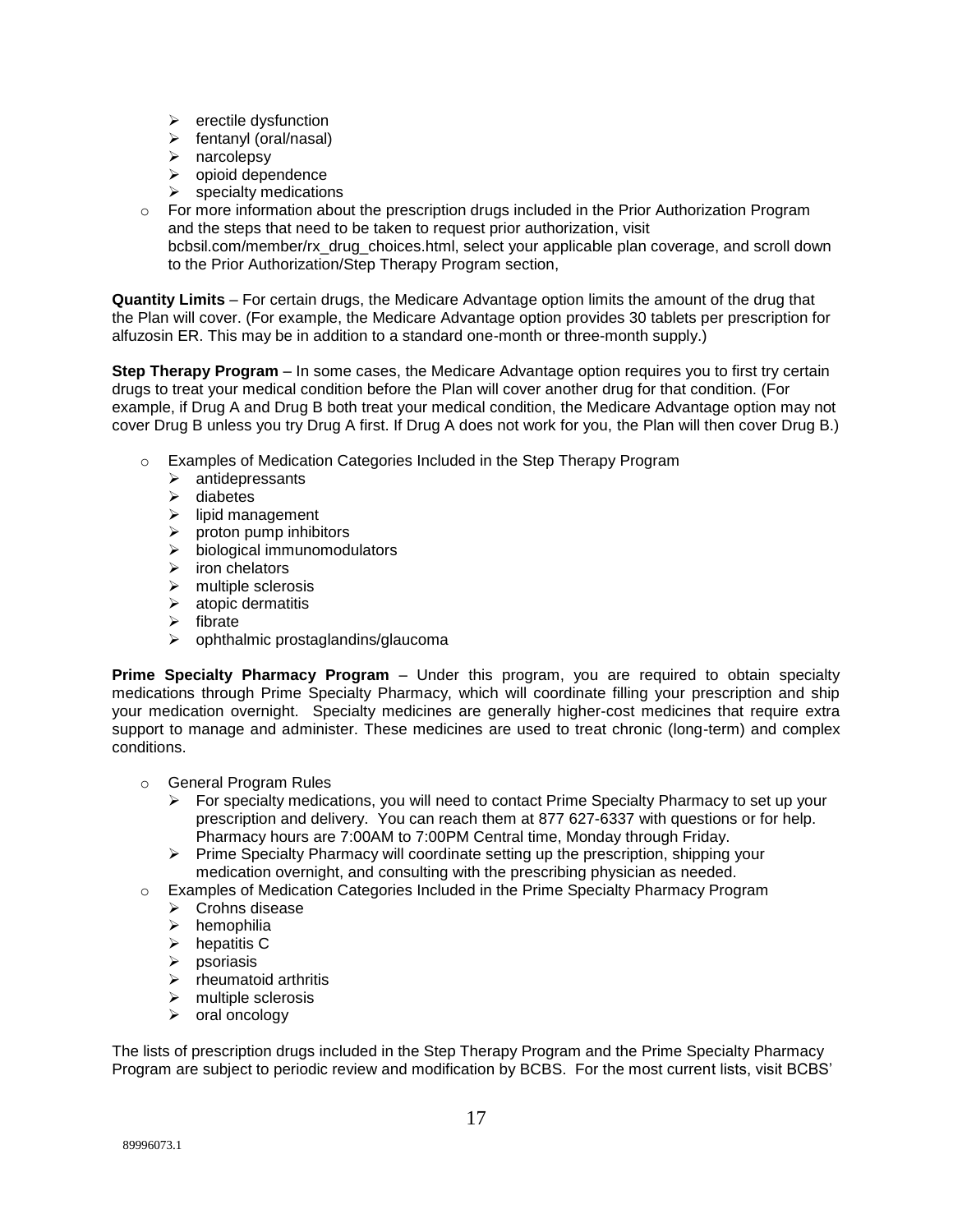website at [www.getblueil.com/mapd/druglist](http://www.getblueil.com/mapd/druglist) or call Blue Cross Medicare Advantage Customer Service at 1-877-774-8592 or, for TTY/TDD users, 711.

**Transition Refill** – As a new Participant in the Medicare Advantage option you may be taking drugs that are not on the formulary. Or, you may be taking a drug that is on the formulary but your ability to get it is limited. For example, you may need a prior authorization from BCBS before you can fill your prescription. You should talk to your doctor to decide if you should switch to an appropriate drug that is covered or request a formulary exception so that the Medicare Advantage option will cover the drug you take. While you talk to your doctor to determine the right course of action for you, the Medicare Advantage option may cover your drug in certain cases during the first 90 days you are enrolled.

For each of your drugs that is not on the formulary or if your ability to get your drugs is limited, the Medicare Advantage option will cover a temporary 30-day supply (unless you have a prescription written for fewer days) when you go to a network pharmacy. After your first 30-day supply, the Plan will not pay for these drugs, even if you have been participating in the Plan less than 90 days.

If you are a resident of a long-term care facility, the Plan will allow you to refill your prescription until you have received a maximum 98-day transition supply, consistent with dispensing increment, (unless you have a prescription written for fewer days). The Plan will cover more than one refill of these drugs for the first 90 days if you are a Participant in the Medicare Advantage option. If you need a drug that is not on the formulary, or if your ability to get your drugs is limited, but you are past the first 90 days of participation in the Medicare Advantage option, the Plan will cover a 31-day emergency supply of that drug (unless you have a prescription for fewer days) while you pursue a formulary exception.

You may have changes that take you from one treatment setting to another. During this level of care change, drugs may be prescribed that are not covered by the Plan. If this happens, you and your doctor should refer to the *Coverage Decisions and Appeals* section of the Evidence of Coverage handbook for information on how to appeal the decision.

You can find out if your drug has any additional requirements or limits by looking in the Formulary for the Medicare Advantage option. You can also get more information about the restrictions applied to specific covered drugs by visiting the BCBS website at [www.getblueil.com/mapd/druglist](http://www.getblueil.com/mapd/druglist) or calling Blue Cross Medicare Advantage Customer Service at 1-877-774-8592 or, for TTY/TDD users, 711. BCBS has posted online documents that explain the Prior Authorization and Step Therapy restrictions.

#### What is the Medicare Advantage Option Formulary?

A formulary is a list of covered drugs selected by BCBS in consultation with a team of health care providers, which represents the prescription therapies believed to be a necessary part of a quality treatment program. The Medicare Advantage option will generally cover the drugs listed in the formulary as long as the drug is medically necessary, the prescription is filled at a Medicare Advantage option network pharmacy, and other Plan rules are followed. For more information on how to fill your prescriptions and what steps you may take if your drug is not on the Formulary, please review your Evidence of Coverage handbook. All drugs included in this formulary are available via mail-order benefit. Contact BCBS for details.

#### Verification of Participation Status

You are responsible for verifying the participation status of the physician, hospital, or other provider prior to receiving health services. You are also responsible for verifying that you are enrolled in the Medicare Advantage option, and you must show your ID card every time you request health services, including every time you obtain a prescription drug product from a participating pharmacy. If you fail to verify participation status or to show your ID card, and that failure results in noncompliance with required Over-65 Retiree Plan procedures, coverage of benefits may be denied.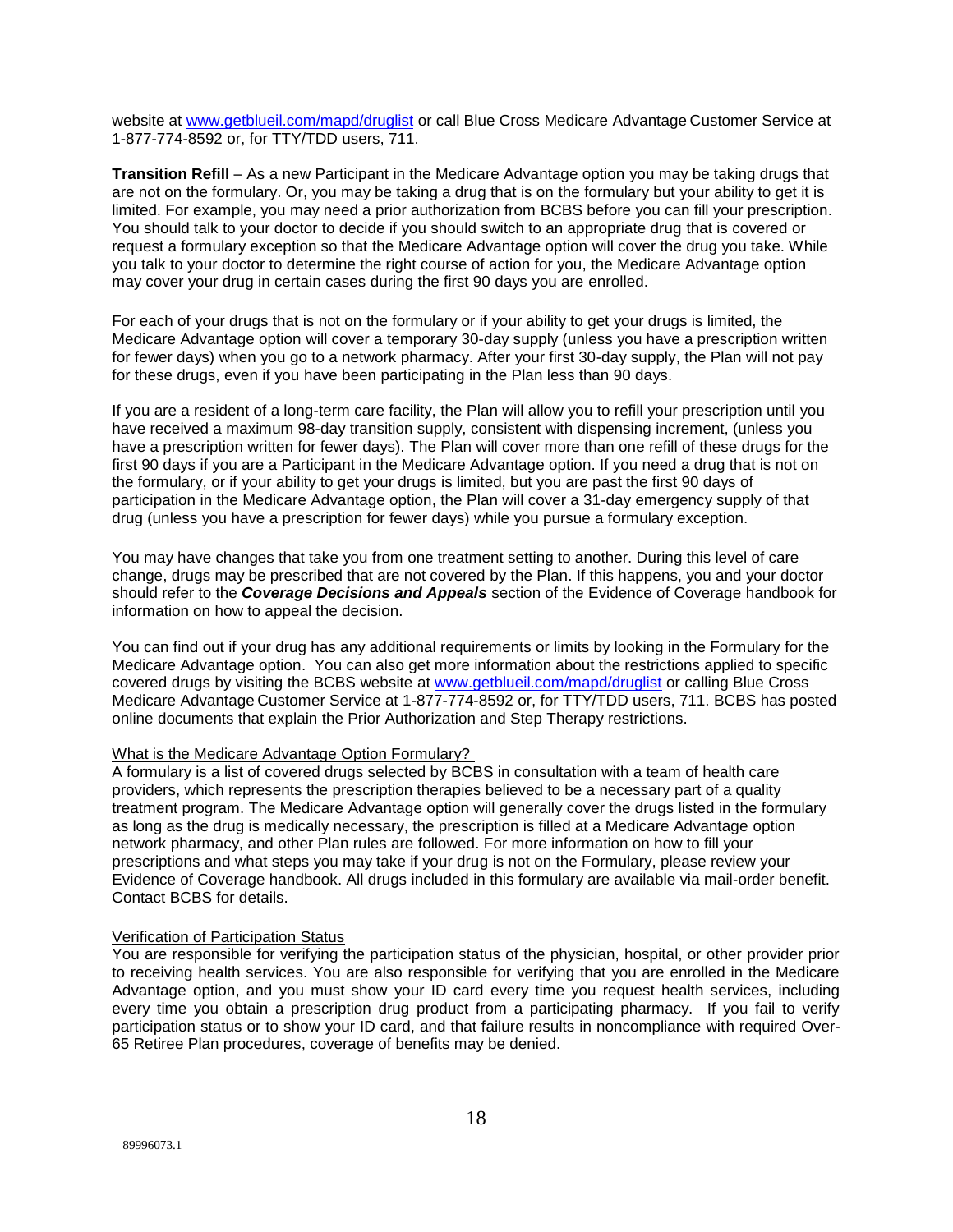#### Emergency Health Services

The Medicare Advantage option provides coverage of 100% of eligible expenses for emergency health services (after co-payment), without regard to whether you obtain such services from an in-network hospital or an out-of-network hospital. In order for such health services to be considered eligible expenses under the Medicare Advantage option, the health services must meet the definition of "Emergency Health Services" as described in the *Important Definitions* section.

#### *General Exclusions*

The following services are not covered under the Medicare Advantage option; however, this list may not be exhaustive. For a complete, current list of services and supplies excluded from coverage under the Medicare Advantage option, or to confirm whether a specific service or supply is excluded, call the phone number located on the back of your ID card, or go online at [www.bcbsil.com](http://www.bcbsil.com/) and sign in as a member to view information about your medical coverage.

- **Hospitalization, services or supplies which are not Medically Necessary;**
- Services considered not reasonable and necessary, according to the standards of Original Medicare;
- Services or supplies that do not meet accepted standards of medical practices;
- Custodial Care provided in a nursing home, hospice, or other facility setting when you do not require skilled medical care or skilled nursing care;
- Respite Care Service, except as specifically mentioned under the Hospice Program;
- **Inpatient Private Duty Nursing Service;**
- Cosmetic surgery or procedures except in cases of an accidental injury or for improvement of the functioning of a malformed body member and covered for all stages of reconstruction for a breast after a mastectomy, as well as for the unaffected breast to produce a symmetrical appearance.
- **Personal hygiene, comfort or convenience items commonly used for other than medical purposes,** such as air conditioners, humidifiers, physical fitness equipment, televisions and telephones;
- Eyeglasses, contact lenses or cataract lenses and examination for prescribing or fitting of glasses or contact lenses or for determining the refractive status of the eye, except as specifically mentioned in this SPD;
- Routine foot care;
- Immunizations, unless covered by Medicare Part B or Part D;
- Diagnostic Services as part of routine physical examination or check-ups, , determination of the refractive error of the eyes
- Procurement or use of prosthetic devices, special appliances and surgical implants which are for cosmetic purposes, the comfort and convenience of the patient or unrelated to the treatment of a disease or injury;
- **Private room in a hospital covered only when medically necessary.**
- Full-time nursing care in your home.
- Homemaker services include basic household assistance, including light housekeeping or light meal preparation.
- Fees charged for care by your immediate relatives or members of your household.
- Routine dental care, such as cleanings, fillings or dentures (except in cases where dental care is required to treat illness or injury may be covered as inpatient or outpatient care.)
- Routine chiropractic care except in cases where manual manipulation of the spine to correct a subluxation.
- Routine foot care (Some limited coverage provided according to Medicare guidelines, e.g., if you have diabetes.)
- Home-delivered meals
- Orthopedic shoes except in cases where the shoes are part of a leg brace and are included in the cost of the brace, or the shoes are for a person with diabetic foot disease.
- Supportive devices for the feet except for orthopedic or therapeutic shoes for people with diabetic foot disease.
- Routine eye examinations, eyeglasses, radial keratotomy, LASIK surgery, vision therapy and other low vision aids, except where otherwise noted in Evidence of Coverage handbook.
- Reversal of sterilization procedures and or non-prescription contraceptive supplies.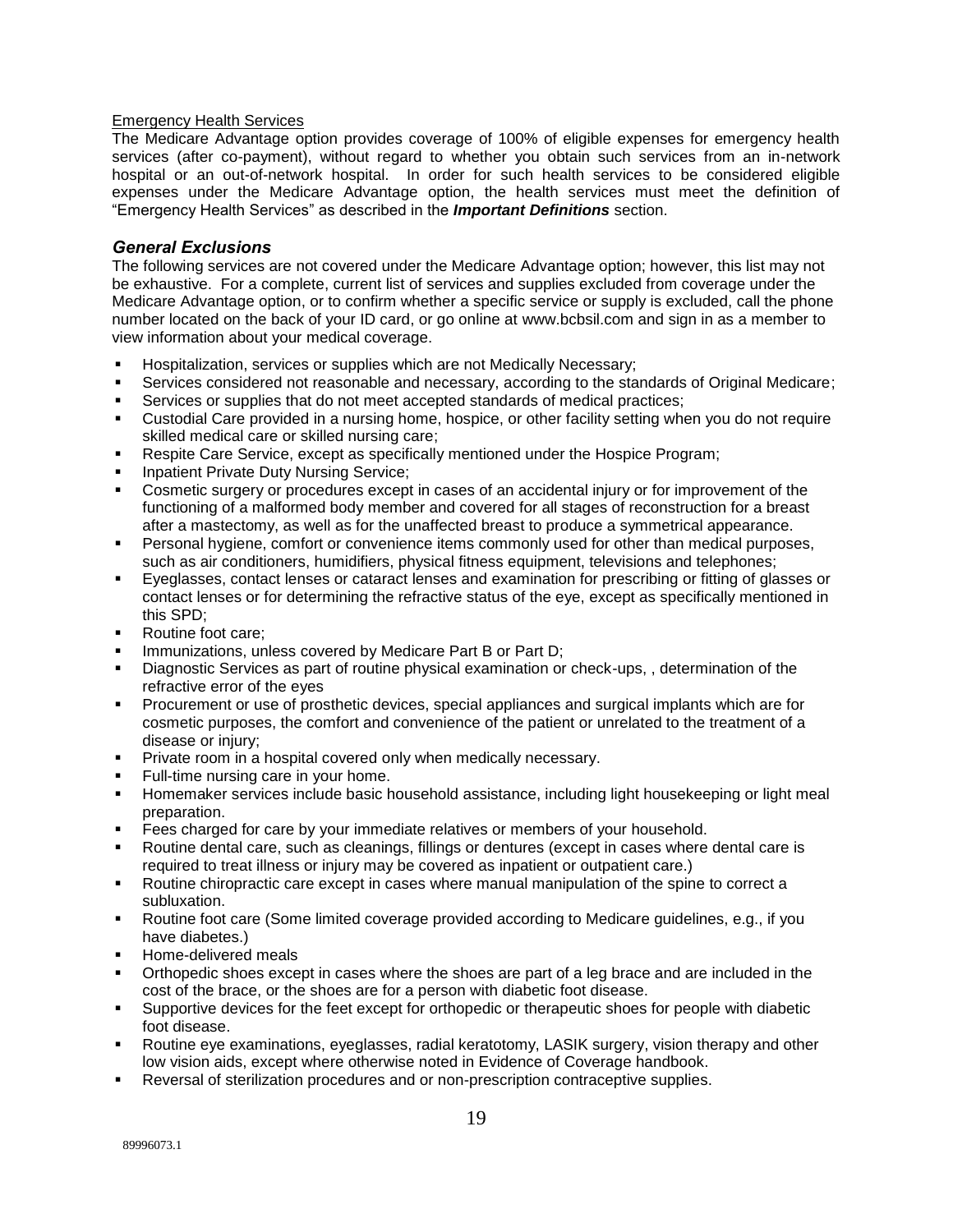- **Acupuncture**
- Naturopath services (uses natural or alternative treatments).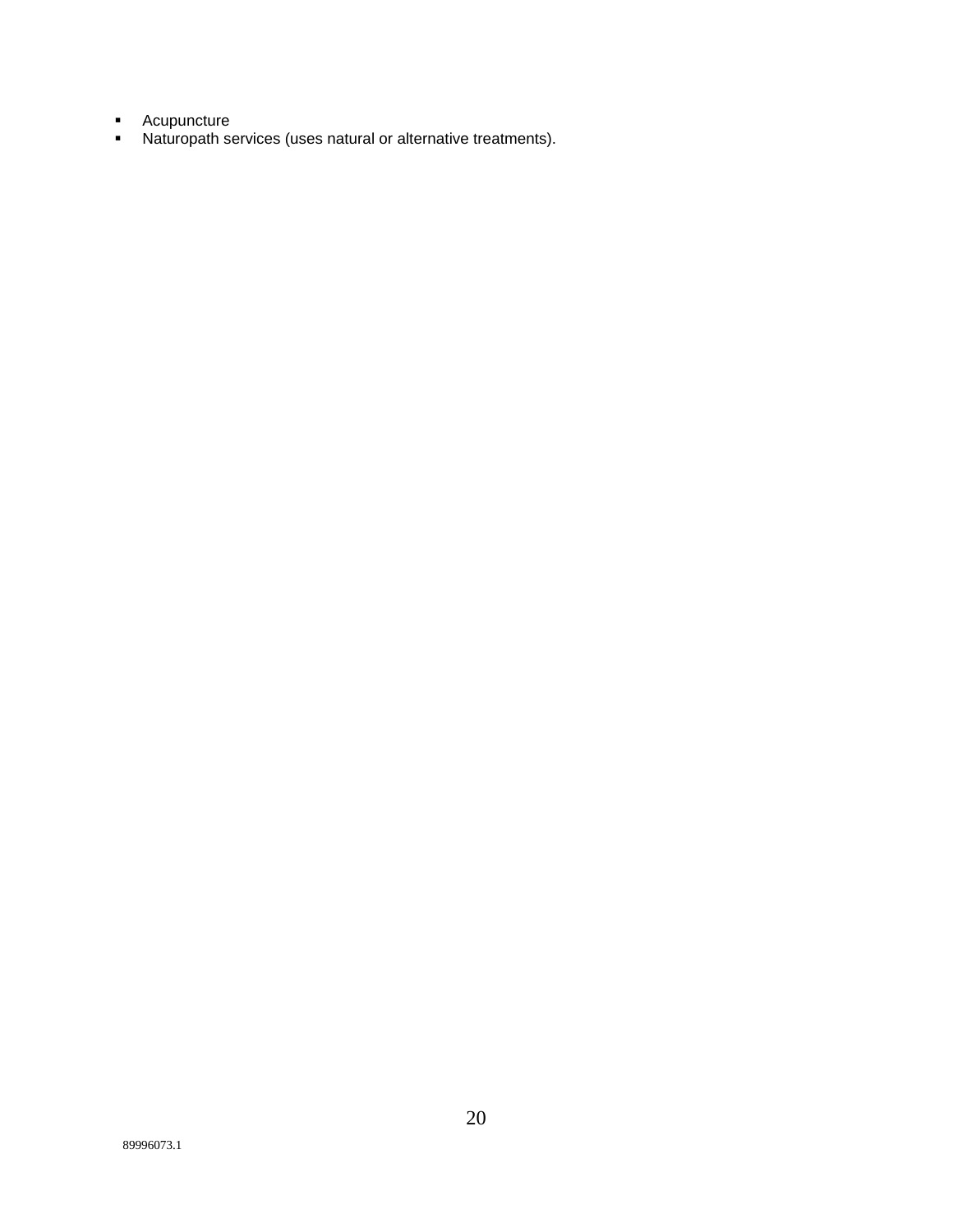## **Medicare HMO Option**

The Medicare HMO option is a fully insured product that is offered through HMO Illinois, which means that HMO Illinois insures and funds all benefits under this option. HMO Illinois also provides the HMO network and administers the Medicare HMO option.

**Benefits under the Medicare HMO option are coordinated with your Medicare benefit (Parts A and B) to provide you (and your spouse or Unrelated SDA, as applicable) with comprehensive medical coverage. The Medicare HMO option also provides a prescription drug benefit.**

| LIFETIME COMPREHENSIVE MAJOR MEDICAL COVERAGE: Total lifetime maximum.                                                                                                                                                                                                                                                                                                   | <b>Unlimited</b>                                                              |                |
|--------------------------------------------------------------------------------------------------------------------------------------------------------------------------------------------------------------------------------------------------------------------------------------------------------------------------------------------------------------------------|-------------------------------------------------------------------------------|----------------|
|                                                                                                                                                                                                                                                                                                                                                                          | <b>In-Network</b>                                                             | Out-of-Network |
| DEDUCTIBLE: Per calendar year.                                                                                                                                                                                                                                                                                                                                           | N/A                                                                           | N/A            |
| OUT-OF-POCKET EXPENSE LIMITATION: The amount of money an individual pays toward covered medical<br>expenses during any one calendar year. Excludes vision co-pays.                                                                                                                                                                                                       | \$2,000 / Individual<br>\$4,000 / Family                                      | N/A            |
|                                                                                                                                                                                                                                                                                                                                                                          | Note: Out-of-pocket<br>expense limitation<br>includes both medical<br>and Rx. |                |
|                                                                                                                                                                                                                                                                                                                                                                          | Medical = $$1,500$<br>Individual / \$3,000<br>Family                          |                |
|                                                                                                                                                                                                                                                                                                                                                                          | $Rx = $500$ Individual /<br>\$1,000 Family                                    |                |
| PRIMARY CARE PHYSICIAN (PCP) REQUIRED: PCP must coordinate or approve care.                                                                                                                                                                                                                                                                                              | Yes                                                                           | N/A            |
| PREVENTIVE CARE: The Medicare HMO covers "preventive health services," as that term is defined by the Patient<br>Protection and Affordable Care Act of 2010, as amended, and implementing regulations thereunder. For more<br>information about the specific preventive health services that are covered, visit https://www.healthcare.gov/preventive-<br>care-benefits/ | 100%                                                                          | Not covered    |
| HOSPITAL SERVICES: Including Inpatient services, coordinated home care, skilled nursing facility, hospice care, and<br>Outpatient surgery (hospital and physician charges).                                                                                                                                                                                              | 100%<br>after \$250<br>Hospitalization<br>Co-pay                              | Not covered    |
| <b>INPATIENT SERVICES</b><br><b>INPATIENT MENTAL HEALTH AND CHEMICAL DEPENDENCY/SUBSTANCE ABUSE:</b> Paid the same<br>$\bullet$<br>as any other inpatient admission.                                                                                                                                                                                                     | 100%                                                                          | Not covered    |
| <b>OUTPATIENT SERVICES</b><br><b>OUTPATIENT MENTAL HEALTH AND CHEMICAL DEPENDENCY/SUBSTANCE ABUSE: Paid the</b><br>$\bullet$<br>same as any other outpatient condition.                                                                                                                                                                                                  | 100%<br>after \$35 Co-pay                                                     | Not covered    |
| OUTPATIENT REHABILITATION SERVICES: Includes physical, occupational, or speech therapy. Limit<br>$\bullet$<br>of 60 visits combined per calendar year.<br><b>OUTPATIENT SPEECH THERAPY</b><br><b>OUTPATIENT SURGICAL SERVICES</b>                                                                                                                                        | 100%<br>after \$50 Co-pay                                                     | Not covered    |
| PHYSICIAN MEDICAL/SURGICAL CARE: Includes medical and surgical care, anesthetics, etc.                                                                                                                                                                                                                                                                                   | 100%<br>after \$50 Co-pay                                                     | Not covered    |
| DOCTOR'S OFFICE VISITS: Includes specialist visits and medical services provided in a doctor's or specialist's<br>office. No co-pay applies if no physician charge assessed. For maternity services, the \$35 co-pay only applies to the<br>first visit.                                                                                                                 | \$35 Co-pay for<br>primary care                                               | Not Covered    |
|                                                                                                                                                                                                                                                                                                                                                                          | \$50 Co-pay for<br>specialist                                                 |                |
| <b>INFERTILITY:</b> Some services may be subject to coverage restrictions.                                                                                                                                                                                                                                                                                               | 100%<br>after \$50 Co-pay                                                     | Not covered    |
| EMERGENCY: (Hospital) Emergency Medical and Emergency Accident - Initial treatment in hospital of accidental                                                                                                                                                                                                                                                             | 100%                                                                          | 100%           |

## **Medicare HMO Option – Schedule of Benefits**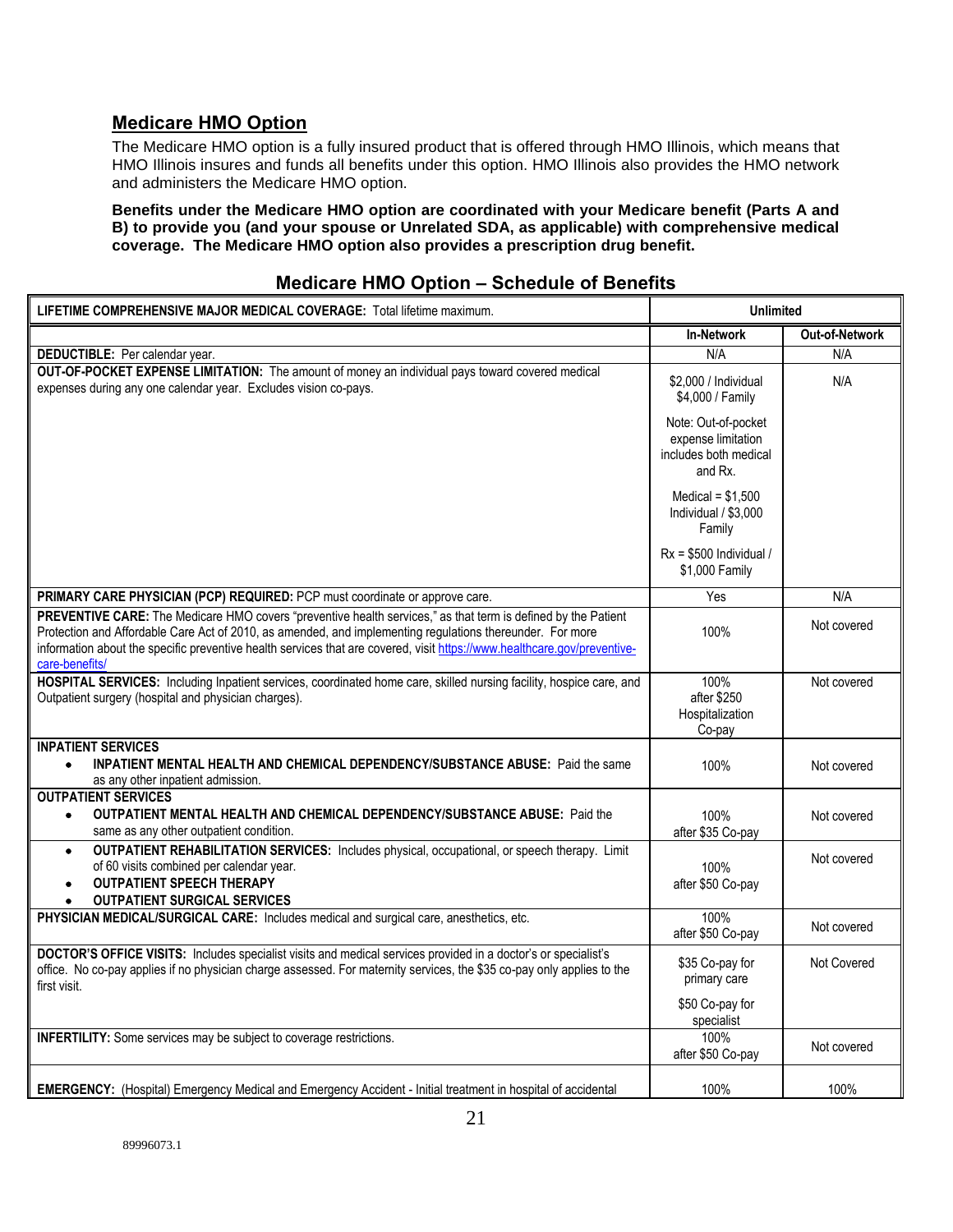| injuries or sudden and unexpected medical conditions following the standard emergency criteria.                                                                                                                                                                                                                                                                                                | after \$75 Co-pay<br>(waived if admitted)                                                                                                                                                                                                                                                                                                                                                                                | after \$75 Co-pay<br>(waived if admitted) |
|------------------------------------------------------------------------------------------------------------------------------------------------------------------------------------------------------------------------------------------------------------------------------------------------------------------------------------------------------------------------------------------------|--------------------------------------------------------------------------------------------------------------------------------------------------------------------------------------------------------------------------------------------------------------------------------------------------------------------------------------------------------------------------------------------------------------------------|-------------------------------------------|
| OTHER COVERED SERVICES: Ambulance services; surgical dressings, casts and splints; durable medical<br>equipment; prosthetic devices; hospice.                                                                                                                                                                                                                                                  | 100%                                                                                                                                                                                                                                                                                                                                                                                                                     | Not covered                               |
| PRESCRIPTION DRUGS: Benefits are available for drugs purchased from a participating pharmacy or professional<br>provider (retail) or through the home delivery program. Benefits for retail drugs are provided for up to a maximum of a<br>34 consecutive day supply. Mail order provides up to a 90 day supply of maintenance drugs. 90 day supply also<br>available at select Retail Stores. | Retail<br>Generic: You pay 20%<br>(\$10 min, \$100 max)<br>Formulary:<br>You pay 30%<br>(\$10 min, \$125 max)<br>Non-Formulary:<br>You pay 35%<br>(\$10 min, \$150 max)<br><b>Mail Order</b><br>Co-pay:<br>\$25 generic<br>\$60 formulary<br>\$100 non-formulary<br>For retail, if the cost of<br>the prescription is less<br>than the minimum co-<br>insurance amount, you<br>pay only the cost of<br>the prescription. | Not covered                               |
| VISION CARE: Exams covered once every 12 months. Eyewear allowance of \$75 every 24 months, plus discounts.<br>Member pays the remainder of eyewear cost after the discount.                                                                                                                                                                                                                   | 100% for eye exam,<br>\$75 allowance for<br>glasses/contacts                                                                                                                                                                                                                                                                                                                                                             | Not covered                               |
| <b>PRE-EXISTING CONDITIONS WAITING PERIOD: None</b><br><b>COORDINATION OF BENEFITS:</b> This program coordinates benefits with other group plans.                                                                                                                                                                                                                                              |                                                                                                                                                                                                                                                                                                                                                                                                                          |                                           |
|                                                                                                                                                                                                                                                                                                                                                                                                |                                                                                                                                                                                                                                                                                                                                                                                                                          |                                           |

#### *How the Medicare HMO Option Works*

If you have medical expenses, the Medicare HMO option may cover all or part of the expenses based on the provisions in this section of this SPD.

The Medicare HMO option requires the selection of a primary care physician ("PCP"). Your PCP will be responsible for providing your medical services and coordinating your care for specialist services. You must obtain a referral from your PCP for specialist services, with the exception of OB/GYN services. All services must be performed by, or require referral from, your PCP or Woman's Principal Health Care Provider except for emergency health services, substance abuse services, and annual eye exams.

In order for health services to be covered, you must receive care from providers in the network. So that you will not be required to pay bills for non-covered services, you should always verify the participation status of a physician, hospital or other provider, prior to receiving services. From time to time, the participation status of a provider may change. You can verify the participation status by calling BCBS, and, if necessary, BCBS can assist you in finding network providers.

The ultimate decisions about medical care must be made by you and your physician. HMO Illinois determines only whether the listed service or supply is a covered health service according to the Over-65 Retiree Plan benefits and provisions.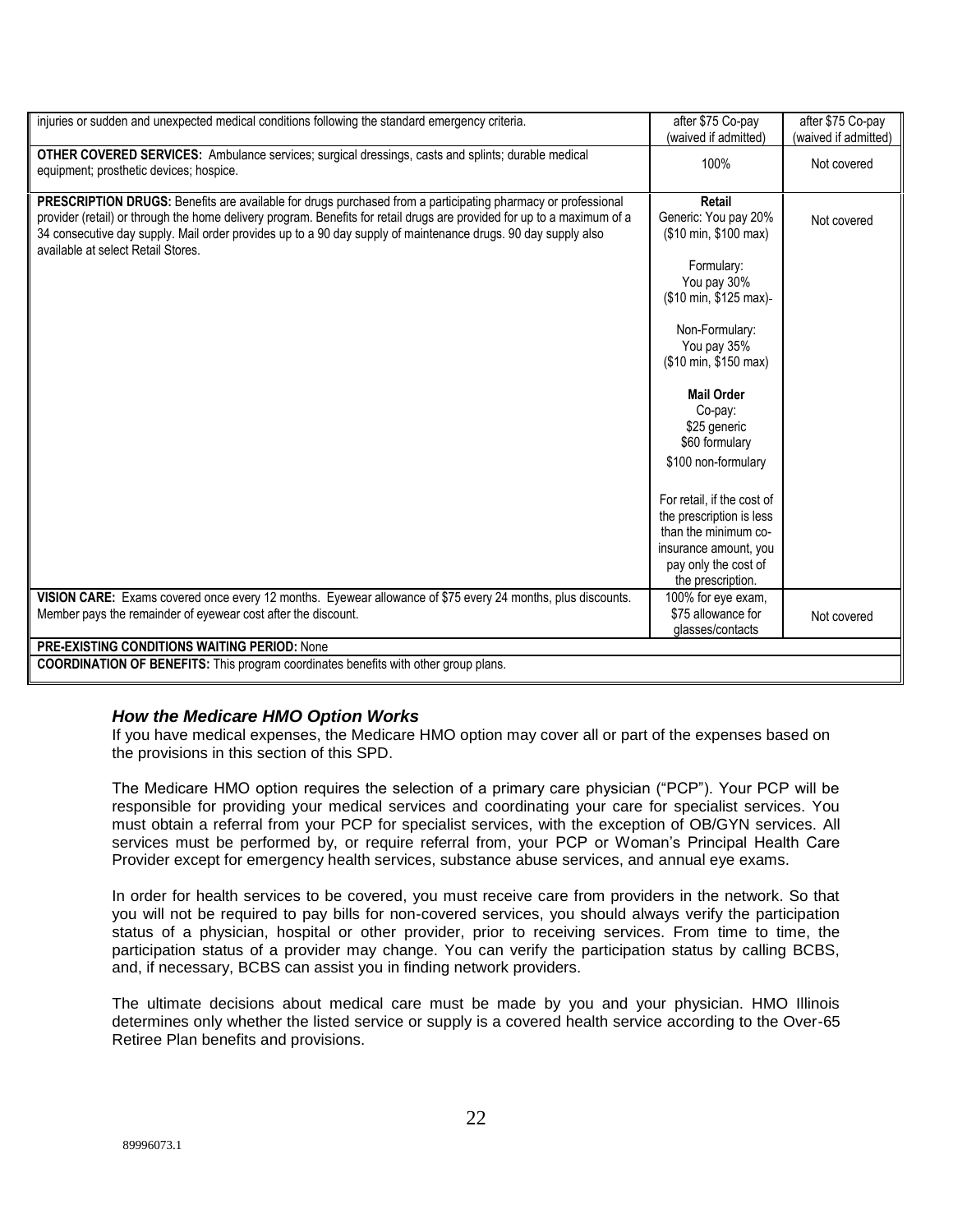#### Your Co-payment

Your co-payment is the charge that you are required to pay for certain health services provided under the Medicare HMO option. A co-payment is generally a defined flat-dollar amount. You are responsible for the payment of any co-payment for network benefits directly to the provider of the health service at the time of service or when billed by the provider.

#### Your Co-Insurance and Out-of-Pocket Maximum

The Medicare HMO option pays 100% of most eligible medical expenses. However, certain services may require a co-payment or other out-of-pocket expense. The out-of-pocket maximum is the most you will pay towards the charges for covered expenses each plan year. Once you reach this maximum, the Over-65 Retiree Plan pays 100% of most eligible medical expenses, including the co-payment.

#### Special Benefit Maximums

Certain specific benefits may be subject to special benefit maximums that limit the number of treatments/visits to a treatment facility that the Over-65 Retiree Plan will cover. Expenses for services that exceed the special benefit maximum are not covered under the Medicare HMO option.

The following medical care is subject to special benefit maximums:

- Outpatient rehabilitative therapy
- Outpatient speech therapy

#### Health Care Services Related to Organ or Tissue Transplants

Special rules and requirements apply to health services that you receive related to organ or tissue transplants. For specific information about these rules and requirements, contact BCBS at 800-892-2803 or sign in as a member at [www.bcbsil.com](http://www.bcbsil.com/) and select "View Medical Coverage."

#### *Procedures for Obtaining Health Services*

#### Health Services Rendered by Network Providers

You are eligible for coverage for health services described in *Covered Health Services* if such health services are considered to be covered health services and are provided by or under the direction of your primary care physician. All coverage is subject to this section and the terms, conditions, exclusions and limitations of the Over-65 Retiree Plan.

Enrolling for coverage under the Medicare HMO option does not guarantee health services by a particular network provider on the list of providers. This list of network providers is subject to change. When a provider on the list is no longer a network provider, you must choose among remaining network providers.

Coverage for health services is subject to payment of the required contributions for coverage under the Medicare HMO option and payment of the co-payment specified for any service.

#### Special Note Regarding Prescription Drug Coverage

Certain prescription drugs require prior authorization by the pharmacist or the prescribing physician from the Plan or its designee prior to dispensing. There are two Medicare HMO programs that require prior authorization:

**Prior Authorization Program** – The Medicare HMO option requires you or your physician to get prior authorization for certain drugs. This means that you will need to get approval from BCBS before you fill your prescriptions. If you don't get approval, the Plan may not cover the drug.

- o Examples of medication categories Included in the Prior Authorization Program
	- > androgens/anabolic steroids
	- antibiotics (e.g., doxycycline/minocycline)
	- > antifungal agents
	- $\blacktriangleright$  erectile dysfunction
	- $\triangleright$  fentanyl (oral/nasal)
	- $\triangleright$  narcolepsy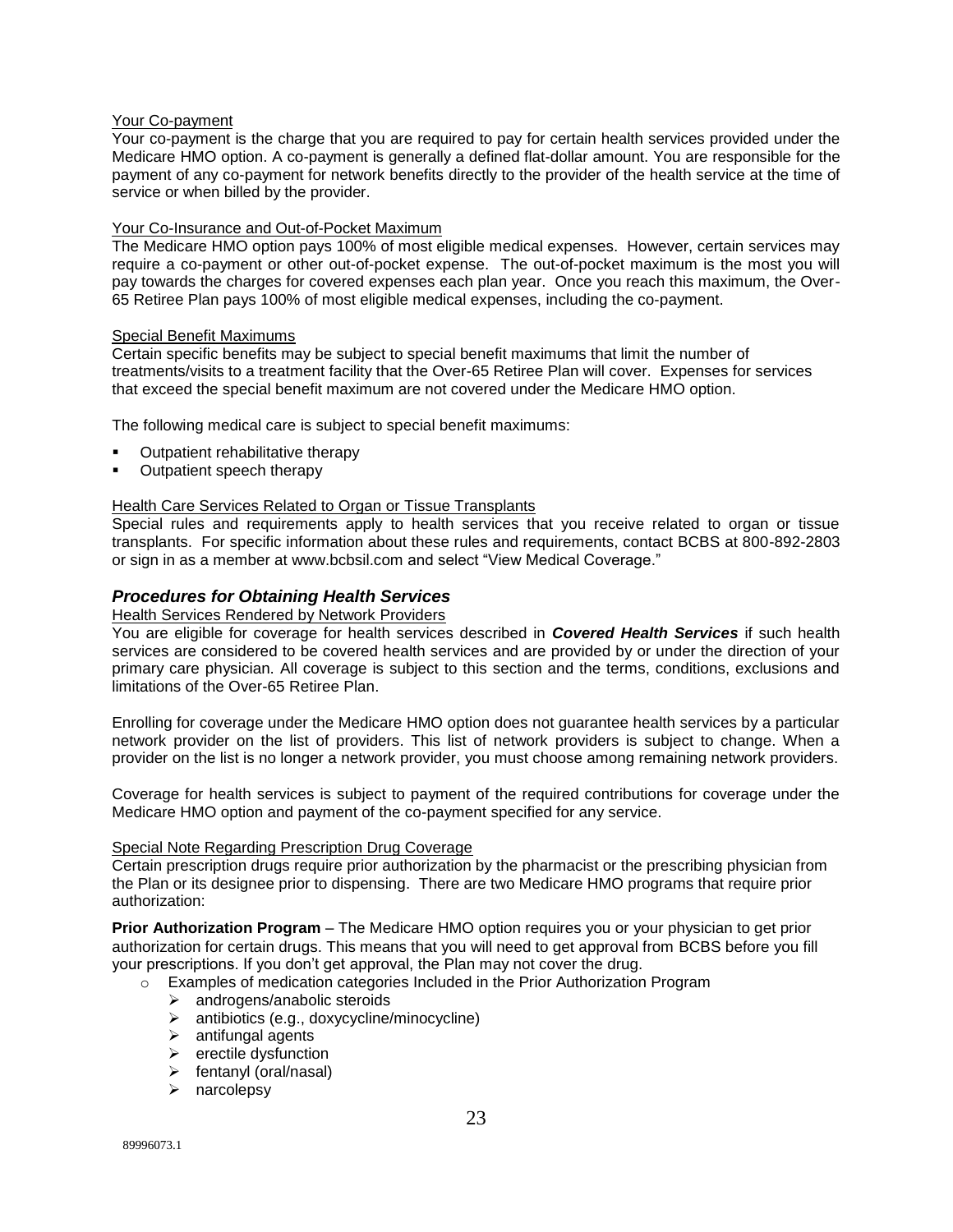- $\triangleright$  opioid dependence
- $\triangleright$  specialty medications
- $\circ$  For more information about the prescription drugs included in the Prior Authorization Program and the steps that need to be taken to request prior authorization, visit bcbsil.com/member/rx\_drug\_choices.html, select your applicable plan coverage, and scroll down to the Prior Authorization/Step Therapy Program section

**Step Therapy Program** – In some cases, the Medicare HMO option requires you to first try certain drugs to treat your medical condition before we will cover another drug for that condition. (For example, if Drug A and Drug B both treat your medical condition, the Medicare Advantage option may not cover Drug B unless you try Drug A first. If Drug A does not work for you, the Plan will then cover Drug B.)

- o Examples of Medication Categories Included in the Step Therapy Program
	- $\triangleright$  antidepressants
	- $\triangleright$  diabetes
	- $\triangleright$  lipid management
	- $\triangleright$  proton pump inhibitors
	- $\triangleright$  biological immunomodulators
	- $\triangleright$  iron chelators
	- $\triangleright$  multiple sclerosis
	- $\triangleright$  atopic dermatitis
	- $\triangleright$  fibrate
	- $\triangleright$  ophthalmic prostaglandins/glaucoma

The lists of prescription drugs included in the Prior Authorization Program and the Step Therapy Program are subject to periodic review and modification by the Medicare HMO. For the most current lists, call the Pharmacy Program at the phone number located on the back of your ID card, or go online at [www.bcbsil.com](http://www.bcbsil.com/) and sign in as a member to view information about your medical coverage.

In addition, you may choose to participate in the **Prime Specialty Pharmacy Program**, which allows you to obtain certain specialty medication through Prime Specialty Pharmacy, which will coordinate filling your prescription and ship your medication overnight. Specialty medicines are generally higher-cost medicines that require extra support to manage and administer. These medicines are used to treat chronic (longterm) and complex conditions.

- o General Program Rules
	- $\triangleright$  For specialty medications, you may contact Prime Specialty Pharmacy to set up your prescription and delivery. You can reach them at 877 627-6337 with questions or for help. Pharmacy hours are 7:00AM to 7:00PM Central time, Monday through Friday.
	- $\triangleright$  Prime Specialty Pharmacy will coordinate setting up the prescription, shipping your medication overnight, and consulting with the prescribing physician as needed.
- o Examples of Medication Categories Included in the Prime Specialty Pharmacy Program
	- **▶** Crohns disease
	- $\triangleright$  hemophilia
	- $\triangleright$  hepatitis C
	- $\triangleright$  psoriasis
	- $\triangleright$  rheumatoid arthritis
	- $\triangleright$  multiple sclerosis
	- $\triangleright$  oral oncology

The lists of prescription drugs included in the Prime Specialty Pharmacy Program are subject to periodic review and modification by BCBS. For the most current lists, visit BCBS' website at [www.getblueil.com/mapd/druglist](http://www.getblueil.com/mapd/druglist) or call Blue Cross Medicare Advantage Customer Service at 1-877-774- 8592 or, for TTY/TDD users, 711.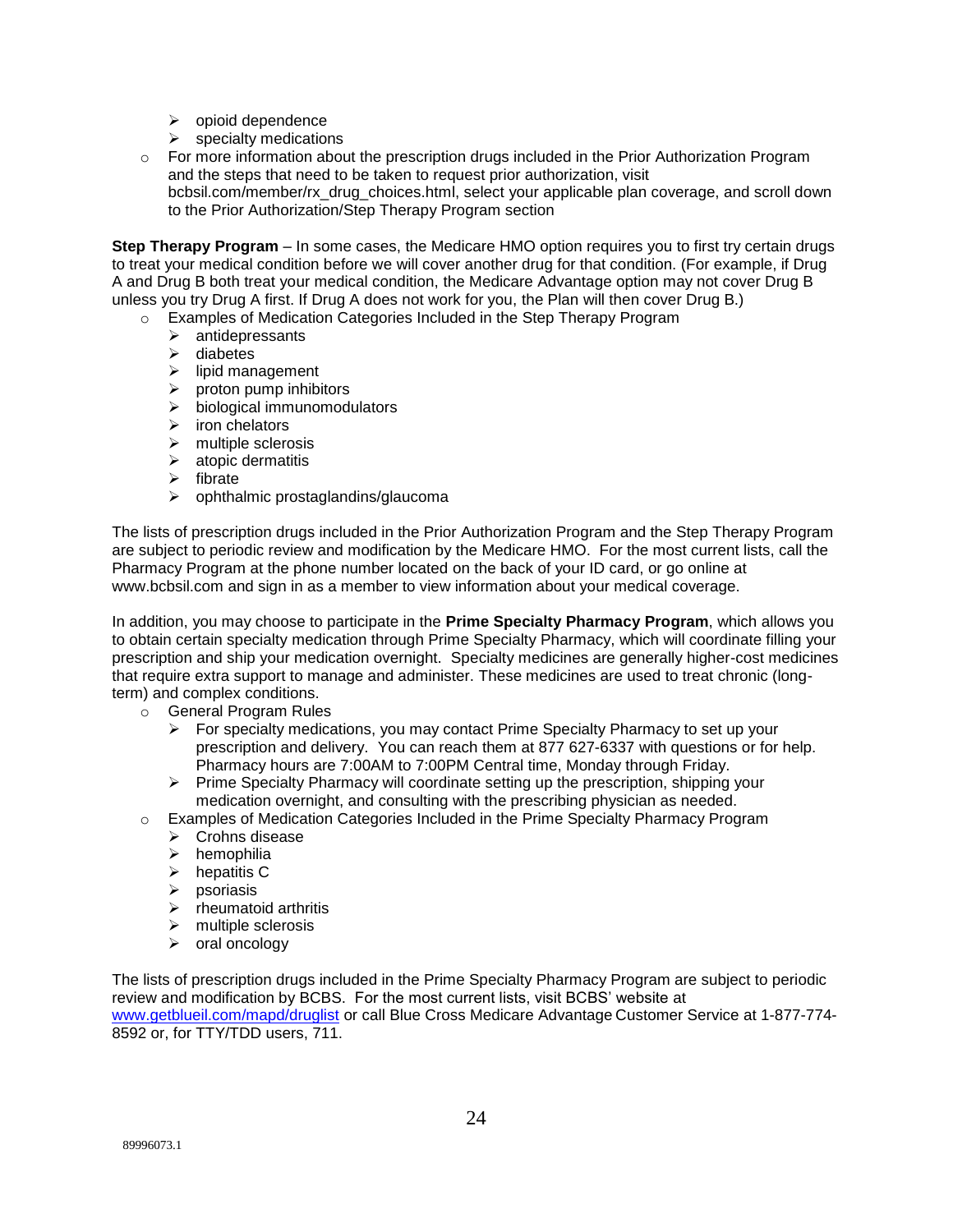#### Selection of a Primary Physician

When you enroll in the Medicare HMO option, you select a participating Individual Practice Association (IPA) and a PCP or a Participating Medical Group.

If you elect coverage for your spouse under the Medicare HMO option, he or she may select a different participant IPA and PCP or Participating Medical Group. Your spouse must choose a PCP from the selected Participating IPA or Participating Medical Group.

You have the right to designate any PCP who participates in our network and who is available to accept you or your spouse (as applicable). For more information on how to select a PCP, contact BCBS at 800- 892-2803 or sign in as a member at [www.bcbsil.com](http://www.bcbsil.com/) and select "View Medical Coverage."

You do not need prior authorization from BCBS or from any other person (including your PCP) in order to obtain access to obstetrical or gynecological care from a health care professional in our network who specializes in obstetrics or gynecology; however, the health care professional may be required to comply with certain procedures, including obtaining prior authorization for certain services, following a preapproved treatment plan, or following certain procedures for making referrals. For a list of participating health care professionals who specialize in obstetrics or gynecology, contact BCBS at 800-892-2803 or sign in as a member at [www.bcbsil.com](http://www.bcbsil.com/) and select "View Medical Coverage."

If you are a female member, you may choose to designate a Woman's Principal Health Care Provider (who is affiliated with or employed by your Participating IPA or Participating Medical Group) in addition to your PCP. A Woman's Principal Health Care Provider may be seen for care without referrals from your PCP, but your PCP and your Woman's Principal Health Care Provider must have a referral arrangement with one another. Contact your Participating IPA or Participating Medical Group, your PCP or Woman's Principal Health Care Provider or HMO Illinois for a list of providers with whom your PCP and/or your Woman's Principal Health Care Provider has a referral arrangement.

Your PCP is responsible for coordinating all of your health care needs. In the case of female members, your health care needs may be coordinated by your PCP or your Woman's Principal Health Care Provider, if applicable.

To be eligible for benefits under the Medicare HMO option, the services you receive must be provided by or ordered by your PCP and/or your Woman's Principal Health Care Provider.

#### Verification of Participation Status

You are responsible for verifying the participation status of the physician, hospital, or other provider prior to receiving health services. You are also responsible for verifying that you are enrolled in the Medicare HMO option, and you must show your ID card every time you request health services, including every time you obtain a prescription drug product from a participating pharmacy. If you fail to verify participation status or to show your ID card, and that failure results in noncompliance with required Over-65 Retiree Plan procedures, coverage of network benefits may be denied.

#### Referral Health Services

To receive benefits for treatment from another physician or provider, you must be referred to that provider by your Primary Care Physician or Woman's Principal Health Care Provider. That referral must be in writing and must specifically state the services that are to be rendered. Benefits will be limited to those specifically stated services.

If you have an illness or injury that needs ongoing treatment from another physician or provider, you may apply for a standing referral to that physician or provider from your PCP or Woman's Principal Health Care Provider. Your PCP or Woman's Principal Health Care Provider may authorize the standing referral, which shall be effective for the period necessary to provide the referred services or for a period of up to one year.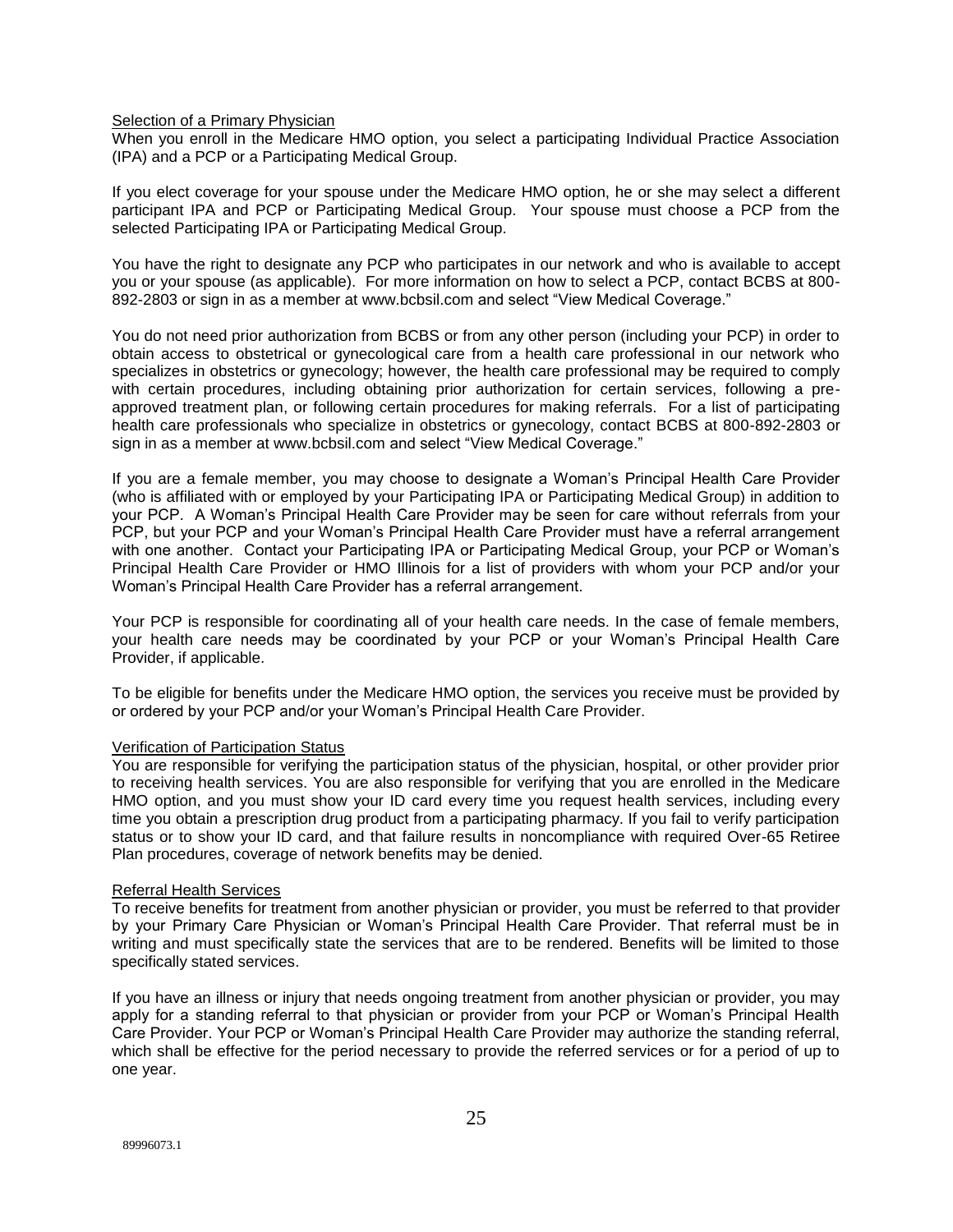The only time that you can receive benefits for services not ordered by your PCP or Woman's Principal Health Care Provider is when you are receiving emergency health services, treatment for chemical dependency, or routine vision examinations.

In the event that specific health services cannot be provided by or through a network provider, you may be eligible for network benefits when covered health services are obtained through non-network providers. In this event, your Participating IPA or Participating Medical Group must be notified and must authorize non-network health services in advance.

#### Changing Your Primary Care Physician or Woman's Principal Health Care Provider

You may change your choice of PCP or Woman's Principal Health Care Provider to one of the other physicians in your Participating IPA or Participating Medical Group by notifying your Participating IPA or Participating Medical Group of your desire to change. Contact your Participating IPA or Participating Medical Group, your PCP or Woman's Principal Health Care Provider, or BCBS to obtain a list of providers with whom your PCP and/or Woman's Principal Health Care Provider have a referral arrangement.

#### Changing Your Participating IPA or Participating Medical Group

You may change from your Participating IPA or Participating Medical Group to another Participating IPA or Participating Medical Group by calling BCBS at 800-892-2803. The change will be effective the first day of the month following your call. However, if you are an inpatient or in the third trimester of pregnancy at the time of your request, the change will not be effective until you are no longer an inpatient or until your pregnancy is completed.

When necessary, Participating IPAs or Participating Medical Groups have the right to request the removal of members from their enrollment. Their request cannot be based upon the type, amount or cost of services required by any member. If BCBS determines that the Participating IPA or Participating Medical Group has sufficient cause and approves such a request, such members will be offered enrollment in another Participating IPA or Participating Medical Group. The change will be effective no later than the first day of the month following 45 days from the date the request is received.

#### In-Area Treatment of an Emergency Medical Condition

You are considered to be in your Participating IPA's or Participating Medical Group's treatment area if you are within 30 miles of your Participating IPA or Participating Medical Group. Although you may go directly to the nearest hospital emergency room to obtain treatment for an emergency medical condition, you are recommended to contact your PCP or Woman's Principal Health Care Provider first if you are in your Participating IPA's or Participating Medical Group's treatment area. Benefits will be provided for the hospital and physician services that he or she authorizes.

If you obtain emergency health services in the hospital emergency room, your PCP or Woman's Principal Health Care Provider must be notified of your condition as soon as possible, and benefits will be limited to the emergency health services required for treatment of your emergency medical condition, unless further treatment is ordered by your PCP or Woman's Principal Health Care Provider. If in-patient Hospital care is required, it is especially important for you or your family to contact your PCP or Woman's Principal Health Care Provider as soon as possible. All Participating IPAs or Participating Medical Groups have 24-hour phone service.

#### Payment for In-Area Emergency Health Services

Benefits for emergency health services received in your Participating IPA's or Participating Medical Group's treatment area will be paid at 100% of the provider's charge. However, each time you receive emergency health services in a hospital emergency room, you will be responsible for the emergency room co-payment. If you are admitted to the hospital as an in-patient immediately after you receive emergency health services, the emergency room co-payment will be waived.

#### Out-of-Area Treatment of an Emergency Medical Condition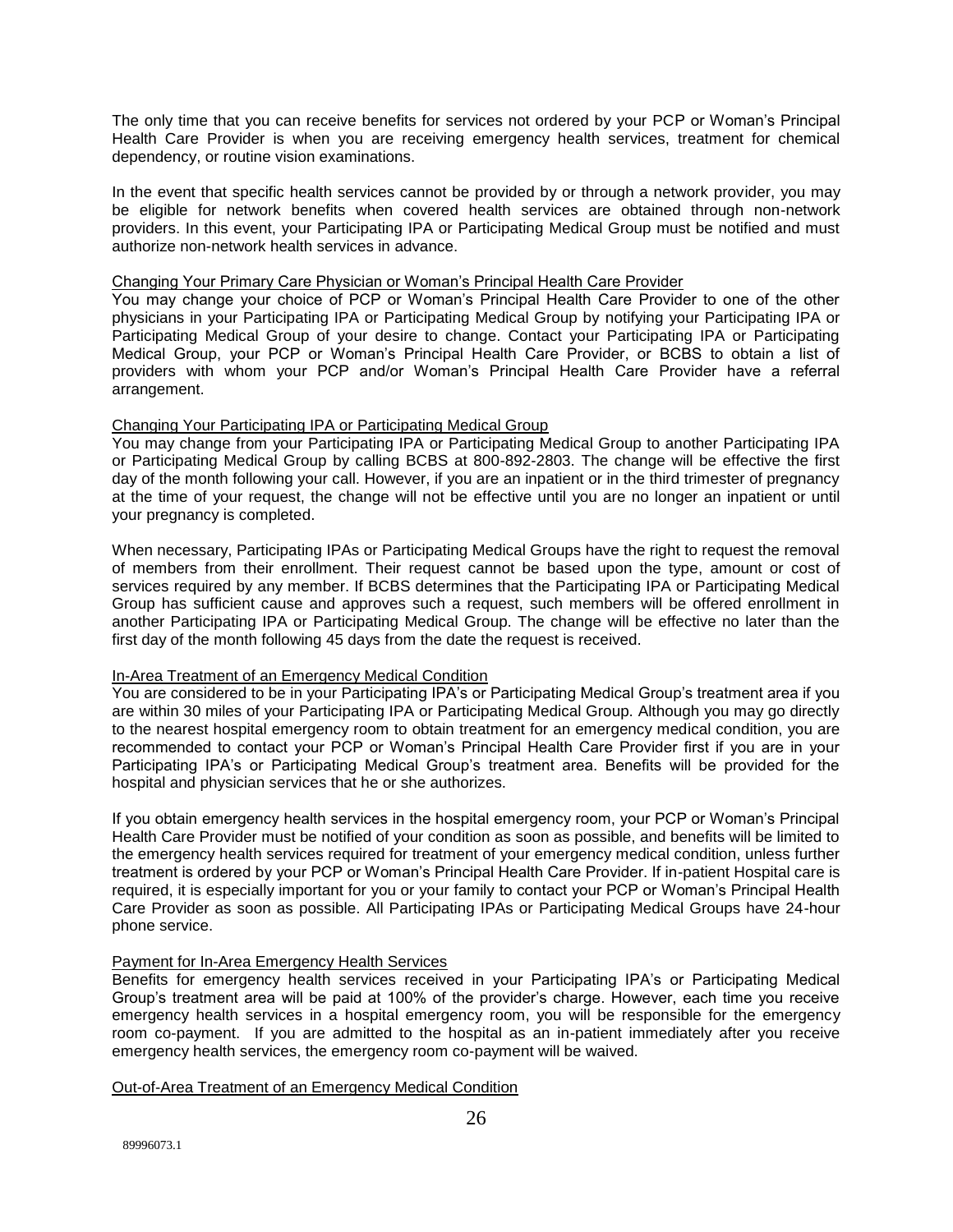If you are more than 30 miles away from your Participating IPA or Participating Medical Group and need to obtain treatment for an emergency medical condition, benefits will be provided for the hospital and physician services that you receive. Benefits are available for the emergency health services required for treatment of your emergency medical condition, and for related follow-up care, but only if it is not reasonable for you to obtain the follow-up care from your PCP or Woman's Principal Health Care Provider. If you are not sure whether or not you are in your Participating IPA's or Participating Medical Group's treatment area, call them and they will tell you.

#### Payment for Out-of-Area Treatment of an Emergency Medical Condition

Benefits for emergency health services received outside of your Participating IPA's or Participating Medical Group's treatment area will be paid at 100% of the provider's charge. However, each time you receive emergency health services in a hospital emergency room, you will be responsible for the emergency room co-payment. If you are admitted to the Hospital as an Inpatient immediately after you receive emergency health services, the emergency room co-payment will be waived.

#### Special Note on Changing Your Coverage

If you are covered under the Medicare HMO option and you move out of the HMO service area, you may elect coverage under any other available program option under the Over-65 Retiree Plan. You may also change your coverage category, if applicable. You must contact the Benefits Department and complete a status change application within 31 days of the move.

#### Vision Care Benefits

Your Medicare HMO coverage includes benefits for the following vision care:

- Lenses; and
- Frames or Contact Lenses.

Benefits are provided for lenses, and either one set of frames or one pair of contact lenses, obtained through a Participating Vision Care Provider each 24-month benefit period. Benefits will be provided for additional lenses during a benefit period, subject to the total benefit maximum per benefit period, if required because the prescription for the lenses has changed.

#### How Vision Care Benefits Are Paid

100% of the provider's charge will be paid for lenses; 100% of the provider's charge will be paid for frames or contact lenses up to a total maximum per benefit period of \$75.

#### Special Limitations on Vision Care Benefits

Your vision care coverage does not include benefits for:

- Recreational sunglasses;
- Orthoptics, vision training, subnormal vision aids, aniseikonic lenses or tonography;
- Additional charges for tinted, photo-sensitive or anti-reflected lenses beyond the benefit allowance for standard lenses; or
- Replacement of lenses, frames or contact lenses that are lost or broken, unless such lenses, frames or contact lenses would otherwise be covered according to the benefit period limitations specified above.

#### *General Exclusions*

The following services are not covered under the Medicare HMO option; however, this list may not be exhaustive. For a complete, current list of services and supplies excluded from coverage under the Medicare HMO option, or to confirm whether a specific service or supply is excluded, call the phone number located on the back of your ID card, or go online at [www.bcbsil.com](http://www.bcbsil.com/) and sign in as a member to view information about your medical coverage.

Services or supplies that are not specifically stated in this document.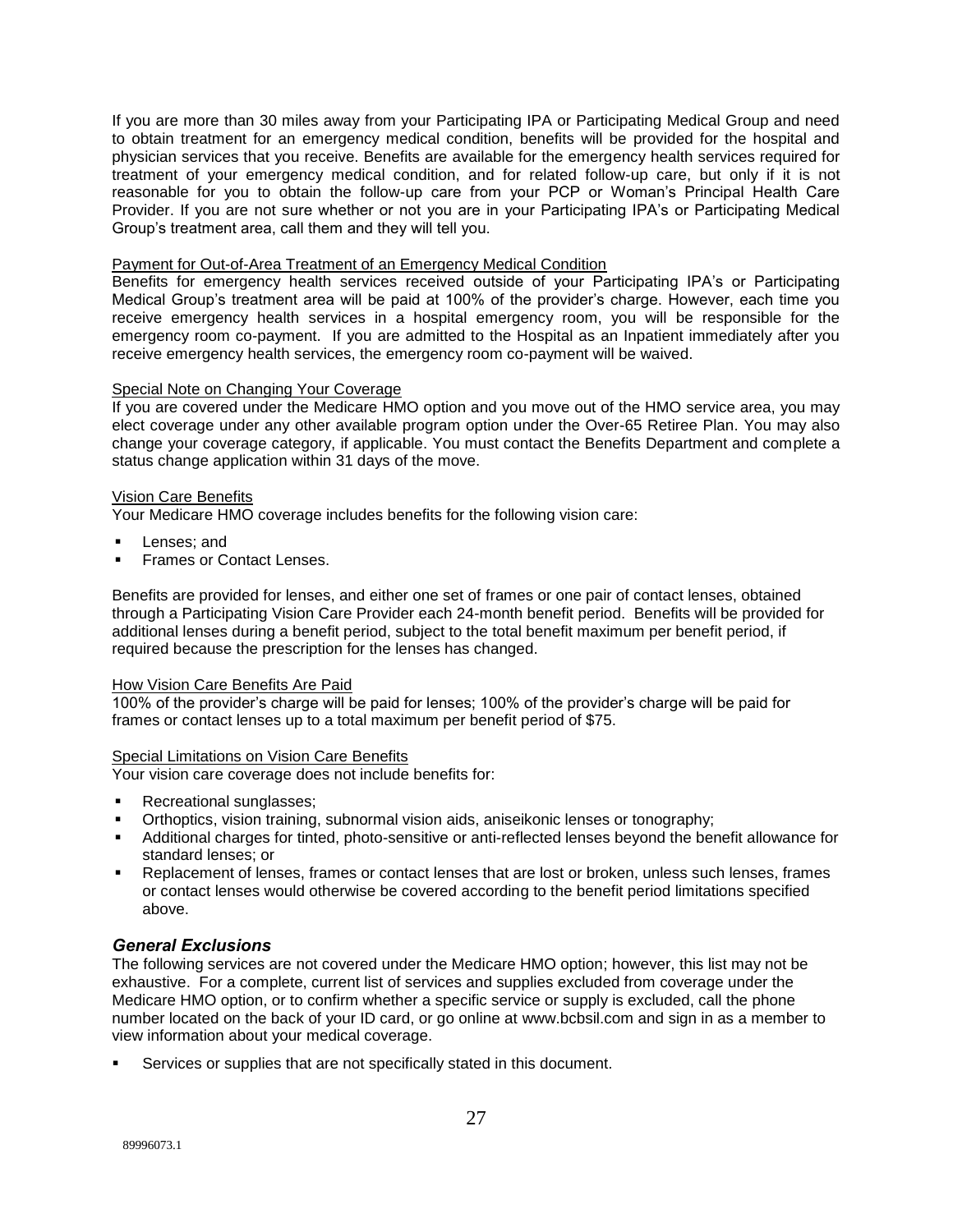- Services or supplies that were not ordered by your Primary Care Physician or Woman's Principal Health Care Provider except as explained in this *Medicare HMO Option* section of the SPD.
- Services or supplies that were received prior to the date your coverage began or after the date that your coverage was terminated.
- Services or supplies for which benefits have been paid under any Workers' Compensation Law or other similar laws whether or not you make a claim for such compensation or receive such benefits. However, this exclusion shall not apply if you are a corporate officer of any business or enterprise, defined as a "small business" under paragraph (b), Section 3 or the Illinois Small Business Purchasing Act, as amended, and are employed by the corporation and elect to withdraw yourself from the operation of the Illinois Workers' Compensation Act according to the provisions of the Act.
- Services or supplies that are furnished to you by the local, state or federal government and services or supplies to the extent payments or benefits for such services or supplies are provided by or available from the local, state or federal government (for example, Medicare) whether or not those payments or benefits are received, except, however, this exclusion shall not be applicable to medical assistance benefits under Article V, VI, or VII of the Illinois Public Aid Code (Ill. Rev. Stat. ch. 23 1-1 et seq.) or similar Legislation of any state, benefits provided in compliance with the Tax Equity and Fiscal Responsibility Act or as otherwise provided by law.
- Services or supplies rendered to you as the result of an injury caused by another person to the extent that you have collected damages for such injury and that the Plan has provided benefits for the services or supplies rendered in connection with such injury.
- Services or supplies that do not meet accepted standards of medical or dental practice including, but not limited to, services which are Investigational in nature.
- Custodial Care Services.
- Long Term Care Services.
- Respite Care Services, except as specifically mentioned in the HMO Illinois Certificate.
- Services or supplies rendered because of behavioral, social maladjustment, lack of discipline or other antisocial actions which are not specifically the result of Mental Illness.
- Special education therapy such as music therapy or recreational therapy.
- Cosmetic Surgery and related services and supplies, except for the correction of congenital deformities or for conditions resulting from accidental injuries, tumors or disease.
- Services or supplies received from a dental or medical department or clinic maintained by an employer, labor union or other similar person or group.
- Services or supplies for which you are not required to make payment or would have no legal obligation to pay if you did not have this or similar coverage.
- Charges for failure to keep a scheduled visit or charges for completion of a Claim form or charges for the transfer of medical records.
- Personal hygiene, comfort or convenience items commonly used for other than medical purposes such as air conditioners, humidifiers, physical fitness equipment, televisions and telephones.
- Special braces, splints, specialized equipment, appliances, ambulatory apparatus or, battery implants except as specifically stated in the HMO Illinois Certificate.
- Prosthetic devices, special appliances or surgical implants which are for cosmetic purposes, the comfort or convenience of the patient or unrelated to the treatment of a disease or injury.
- Nutritional items such as infant formula, weight-loss supplements, over-the-counter food substitutes, non-prescription vitamins and herbal supplements.
- Blood derivatives which are not classified as drugs in the official formularies.
- Marriage counseling.
- Hypnotism.
- Inpatient and Outpatient Private Duty Nursing Service.
- Routine foot care, except for persons diagnosed with diabetes.
- Maintenance Occupational Therapy, Maintenance Physical Therapy and Maintenance Speech Therapy.
- Maintenance Care.
- Self-management training, education and medical nutrition therapy, except as specifically stated in this document.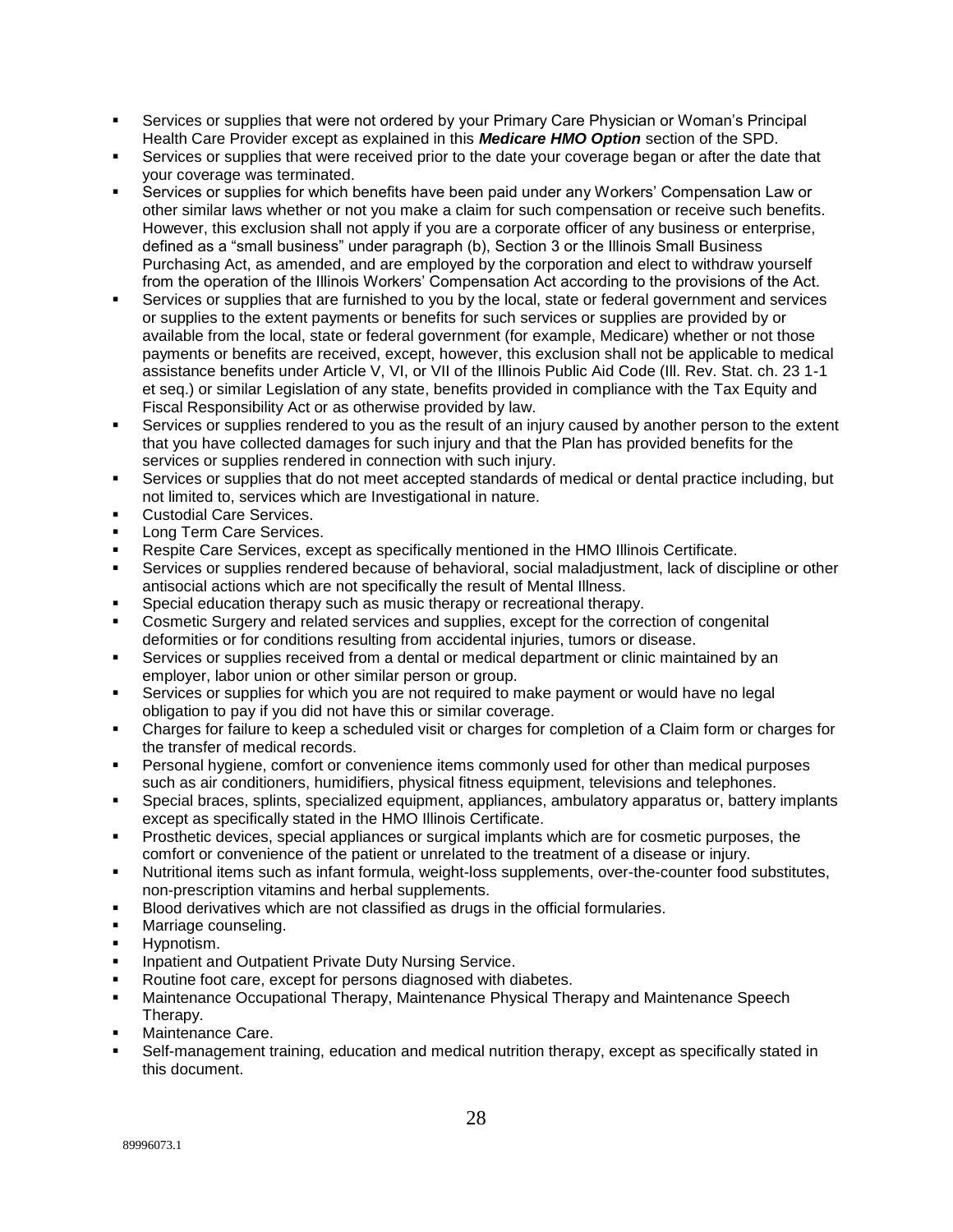- Services or supplies which are rendered for the care, treatment, filling, removal, replacement or artificial restoration of the teeth or structures directly supporting the teeth except as specifically stated in this document.
- Treatment of temporomandibular joint syndrome with intraoral prosthetic devices or any other method which alters vertical dimension or treatment of temporomandibular joint dysfunction not caused by documented organic joint disease or physical trauma.
- Services or supplies rendered for human organ or tissue transplants except as specifically provided for in this document.
- Wigs (also referred to as cranial prostheses).
- Elective abortions.

## **Medicare HMO Conversion Privilege**

If, at the time that your coverage under the Over-65 Retiree Plan is terminated, you have been covered for at least three months as an Eligible Person in the Medicare HMO option (or, in the case of your spouse, as an eligible dependent), you may convert your coverage to the coverage that the Plan has available for persons who are no longer members of a group.

In order to convert your coverage you should:

- Contact the Plan Administrator to get an application.
- Send the application to the Plan within 31 days of the date that your coverage is terminated.

Having done so, you will then be covered by the Plan on an individual direct-payment basis. Your converted coverage will be effective from the date that your Group coverage terminates as long as you pay the required premiums when due.

The converted coverage may require co-payments and/or deductibles that are different from those shown in this document. The converted coverage will provide, at minimum, benefits for basic health care services as defined in the HMO Act.

The Plan is not required to offer conversion coverage to you if you no longer live within the service area of a Participating IPA or Participating Medical Group. However, if you have similar benefits under a group arrangement that does not cover pre-existing conditions, and you have a pre-existing condition, you can continue conversion coverage until your pre-existing condition is covered under that group arrangement.

Conversion coverage is not available when your Group terminates its coverage under the HMO Illinois Certificate and replaces it with other coverage or when your coverage has been terminated for failure to pay a required premium or charge; or for fraud or material misrepresentation in enrollment or in the use of services or facilities.

Different rules regarding conversion coverage may apply for your Unrelated SDA. For more information about conversion rights for your Unrelated SDA, you should refer to your HMO Illinois Certificate (or call BCBS at 800-458-6024).

## **Identification Cards for the Over-65 Retiree Plan Program Options**

When you enroll in one of the Over-65 Retiree Plan options, you will receive an ID card identifying you as a participant in that particular option. You should carry your ID card with you and present it to your health care provider whenever you need medical services, including when you obtain a prescription drug product from a participating pharmacy.

If you do not show your ID card, the network providers have no way of knowing that you are covered under the Over-65 Retiree Plan, and you may receive a bill for health care services or the charge may not be accurately applied to your deductible. If you do not show your ID card at the time you obtain a prescription drug product from a participating pharmacy, you will be required to pay the full cost of the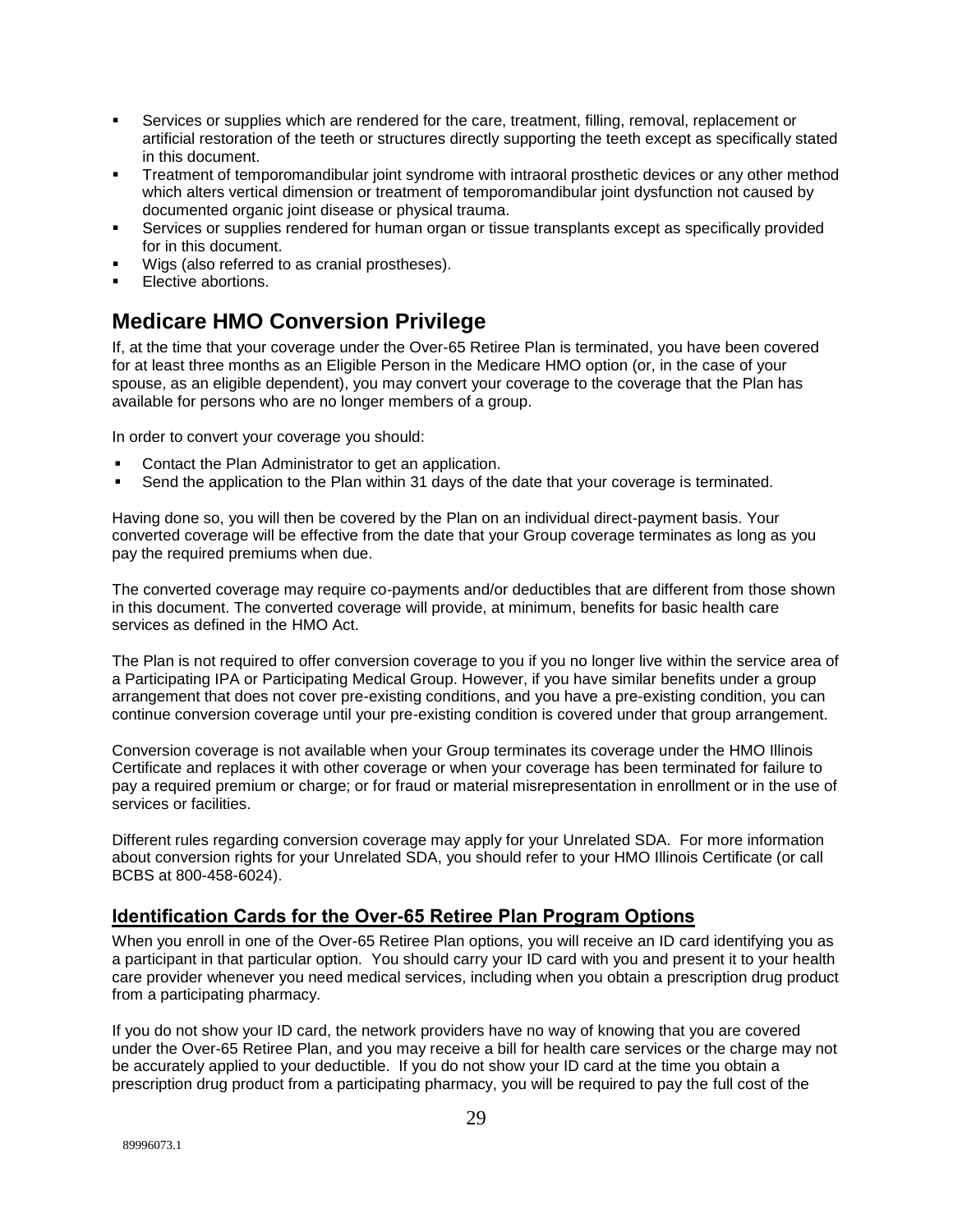prescription drug product and seek reimbursement. In that case, your reimbursement will be calculated at the predominant contract reimbursement rate for the specific drug (which is a rate that is determined in the contract between BCBS and the pharmacy), including any sales tax, less the applicable co-insurance.

You may contact BCBS by calling the phone number listed on your ID card, and BCBS may contact you by phone to assist you and your physician with access to health care services.

## **Relationship Between the Parties**

The relationships between BCBS, HMO Illinois and network providers; and the relationships between BCBS, HMO Illinois and DePaul, are solely contractual relationships between independent contractors. Network providers and DePaul are not agents or employees of BCBS or HMO Illinois, nor is BCBS or HMO Illinois (or any employee of BCBS or HMO Illinois) an agent or employee of network providers or of DePaul.

The relationship between a network provider and any covered person is that of provider and patient. The network provider is solely responsible for the services provided to any covered person.

### **Special Requirements**

#### *Newborns' and Mothers' Health Protection Act*

The Newborns' and Mothers' Health Protection Act (Newborns' Act) includes important protections for mothers and their newborn children with regard to the length of the hospital stay following childbirth. In accordance with the Newborns' Act, group health plans and health insurance issuers generally may not restrict benefits for any hospital length of stay in connection with childbirth for the mother or newborn child to less than 48 hours following a vaginal delivery, or less than 96 hours following a Cesarean section. However, The Newborns' Act generally does not prohibit the mother's or newborn's attending provider, after consulting with the mother, from discharging the mother or her newborn earlier than 48 hours (or 96 hours as applicable). In any case, plans and issuers may not, under Federal law, require that a provider obtain authorization from the plan or the insurance issuer for prescribing a length of stay not in excess of 48 hours (or 96 hours).

#### *Women's Health and Cancer Rights Act*

The Women's Health and Cancer Rights Act (WHCRA) requires the Over-65 Retiree Plan to provide benefits for breast reconstruction following mastectomy for patients who elect reconstruction. Any related services are to be provided in consultation between the patient and the attending physician. Coverage for the following services will be subject to the same deductibles and co-insurance that are applicable to medical and surgical benefits provided by this plan:

- Reconstruction of the breast on which the mastectomy has been performed,
- Surgery and reconstruction of the other breast to produce a symmetrical appearance,
- Prosthesis, and
- Treatment of physical complications of all stages of a mastectomy including lymphedemas.

#### *Privacy of Health Information*

Under federal law, special rules apply to the privacy of your health information. For more information about the confidentiality of your protected health information ("PHI") and how it may be used and disclosed, please refer to the Notice of Privacy Practices (the "Notice") for the Over-65 Retiree Plan. The Notice explains how you may access and amend your PHI, request an accounting of disclosures of your PHI, and request restrictions on disclosures of you PHI. You may request a copy of the Notice by contacting the Plan Administrator. Other policies adopted by DePaul contain standards designed to maintain the security of your PHI.

## **IMPORTANT DEFINITIONS**

As you read about your benefits, you may encounter terms that have specific meanings under the Over-65 Retiree Plan. This section defines certain important terms. Any term not included in this section, but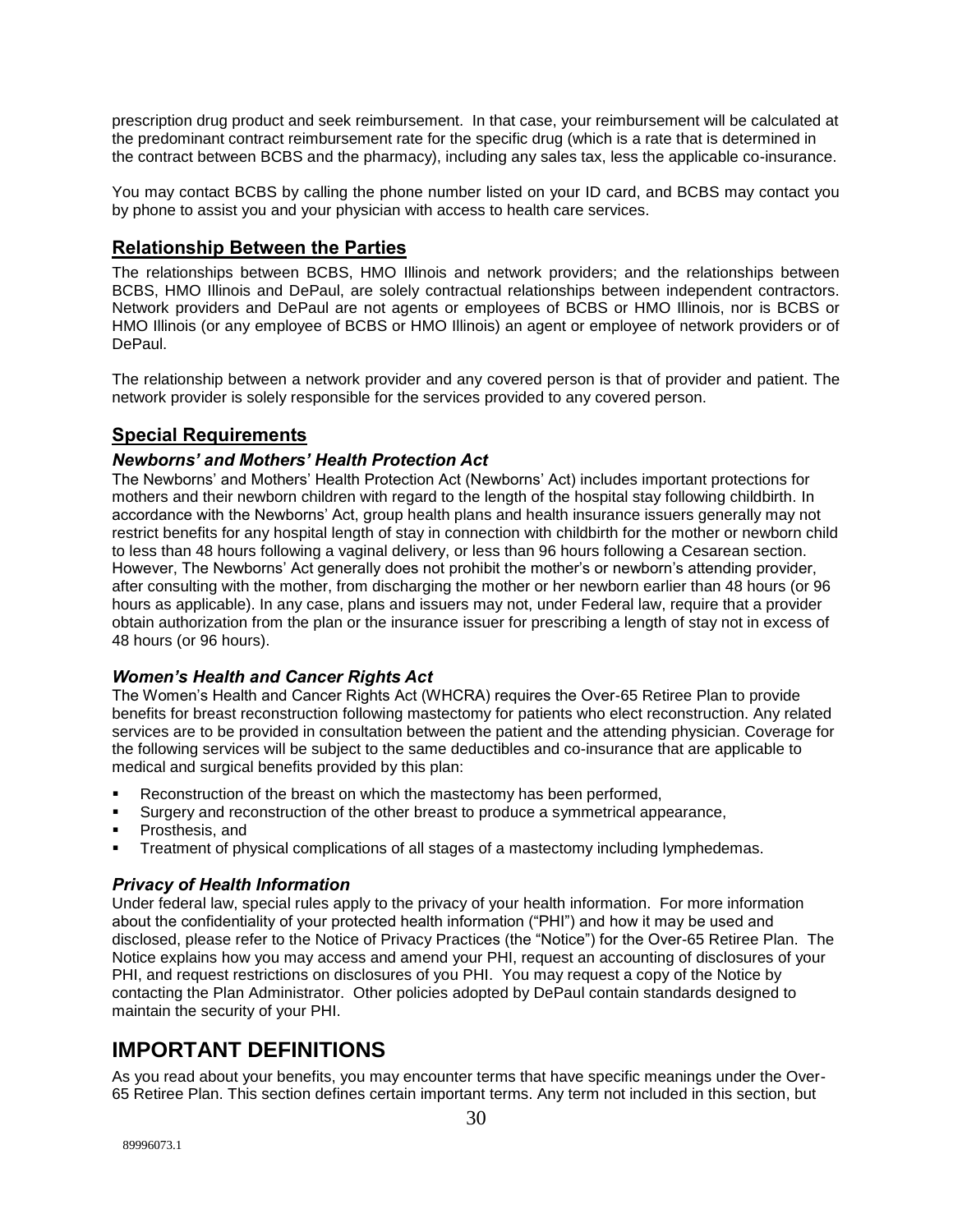used in this summary shall have the same meaning as specified in the Plan or the underlying documents for the Medicare Advantage option and the Medicare HMO option.

**Chemical Dependency Treatment** - an organized, intensive, structured rehabilitative treatment program of either a Hospital or a Substance Abuse Treatment Facility. It does not include programs consisting primarily of counseling by individuals other than a Physician or Psychologist, court ordered evaluations, programs primarily for diagnostic evaluations, mental retardation or learning disabilities, care in lieu of detention or correctional placement or family retreats.

**Claims Administrator** - Blue Cross and Blue Shield of Illinois.

**Claim Charge** - the amount that appears on a claim as the Provider's charge for service rendered to you, without adjustment or reduction and regardless of any separate financial arrangement between the Claims Administrator and a particular Provider.

**Co-Insurance** - the applicable percentage of benefit costs in excess of the Deductible, if any, which you must pay yourself, as set forth in each Plan's Schedule of Benefits.

**Coordinated Home Care Program** means an organized skilled patient care program in which care is provided in the home. Such home care must be rendered by a Hospital's duly licensed home health department or by other duly licensed home health agencies. You must be homebound and you must require Skilled Nursing Services on an intermittent basis under the direction of your Physician. This program includes, among other things, Skilled Nursing Service by or under the direction of a registered professional nurse, and the services of physical therapist, hospital laboratories and necessary medical supplies. The program does not include and is not intended to provide benefits for Private Duty Nursing Service.

**Co-payment** - the specified dollar amount that you must pay, in conjunction with the receipt of Covered Services specified under the terms of each of the program options.

**Covered Services** - those services and supplies specified under the terms of each of the medical coverage options offered under the Over-65 Retiree Plan.

**Custodial Care Service** - those services which do not require the technical skills or professional training of medical and/or nursing personnel in order to be safely and effectively performed services and supplies (including room and board) which do not contribute greatly to the improvement of a medical condition according to generally accepted standards and which can safely and adequately be given by people who are not trained or licensed medical personnel. Custodial Care includes, but is not limited to:

- Assisting the person to work, get in and out of bed, bathe or dress;
- **Preparation of special diets;**
- Supervision of medicine, which can usually be self-administered and which does not require the attention of medical or paramedical personnel; and
- Assisting the person with other activities of daily life.

Such care is custodial without regard to the Provider by which it is prescribed, referred or performed.

**Deductible** - the specified dollar amount of eligible expenses, set forth in the Schedule of Benefits for each medical coverage option, which must be paid by you, each calendar year, prior to becoming eligible for any reimbursement under the Over-65 Retiree Plan.

**Diagnostic Service** - tests rendered for the diagnosis of your symptoms and which are directed toward evaluation or progress of a condition, disease or injury. Such tests include, but are not limited to, X-rays,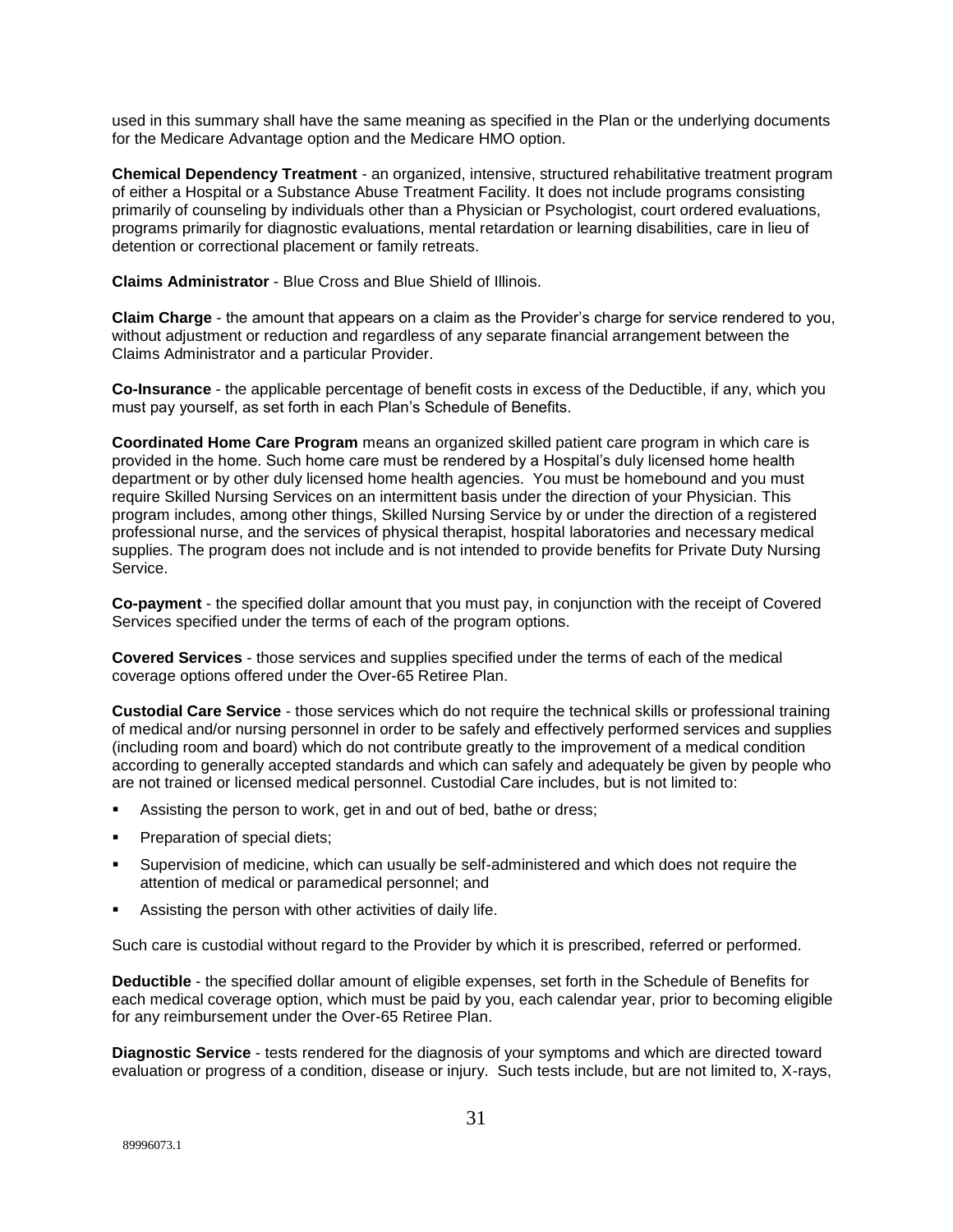pathology services, clinical laboratory tests, pulmonary function studies, electrocardiograms, electroencephalograms, radioisotope tests and electromyograms.

**Emergency Accident Care** - the initial Outpatient treatment of accidental injuries including related Diagnostic Service

**Emergency Medical Condition** - accidental bodily injury or a medical condition manifesting itself by acute symptoms of sufficient severity (including, but not limited to, severe pain) such that a prudent layperson, who possesses an average knowledge of health and medicine, could reasonably expect the absence of immediate medical attention to result in:

- placing the health of the individual (or, with respect to a pregnant woman, the health of the woman or her unborn child) in serious jeopardy;
- serious impairment to bodily functions; or
- serious dysfunction of any bodily organ or part.

Examples of symptoms that may indicate the presence of an emergency medical condition include, but are not limited to, difficulty breathing, severe chest pains, convulsions or persistent severe abdominal pains.

**Emergency Health Service** – a health care service or supply that, with respect to an emergency medical condition is:

- a medical screening examination (as required under Section 1867 of the Social Security Act) within the capability of the emergency department of a hospital, including ancillary services routinely available to the emergency department to evaluate such emergency medical condition; or
- such further medical examination or treatment, to the extent it is within the capabilities of the staff and facilities available at the hospital, as is required (under Section 1867 of the Social Security Act) to stabilize the patient.

**Generic Drug** - a pharmaceutical product manufactured and sold under its chemical or "common" name, rather than the name chosen by the manufacturer. The same active ingredients go into a Generic Drug as go into its brand name counterpart.

**HIPAA** - the federal Health Insurance Portability and Accountability Act, which is far-reaching legislation designed to improve the portability of health coverage and to make other changes to the health care delivery system.

**Hospital** - a duly licensed institution for the care of the sick which provides services under the care of a Physician including the regular provision of bedside nursing by registered nurses. It does not mean health resorts, rest homes, nursing homes Skilled Nursing Facilities, convalescent homes, custodial homes of the aged or similar institutions.

**Insurer** - Blue Cross Blue Shield of Illinois.

**Inpatient** - that you are a registered bed patient and are treated as such in a health care facility.

**Investigational (or Experimental) Services and Supplies** - drugs, devices, services and/or supplies which (1) are provided or performed in special settings for research purposes or under a controlled environment and which are being studied for safety, efficiency and effectiveness and/or (2) awaiting endorsement by the appropriate National Medical Specialty College or federal government agency for general use by the medical community at the time they are rendered to you and (3) specifically with regard to drugs, combination of drugs and/or devices, are not finally approved by the Food and Drug Administration at the time used or administered to you.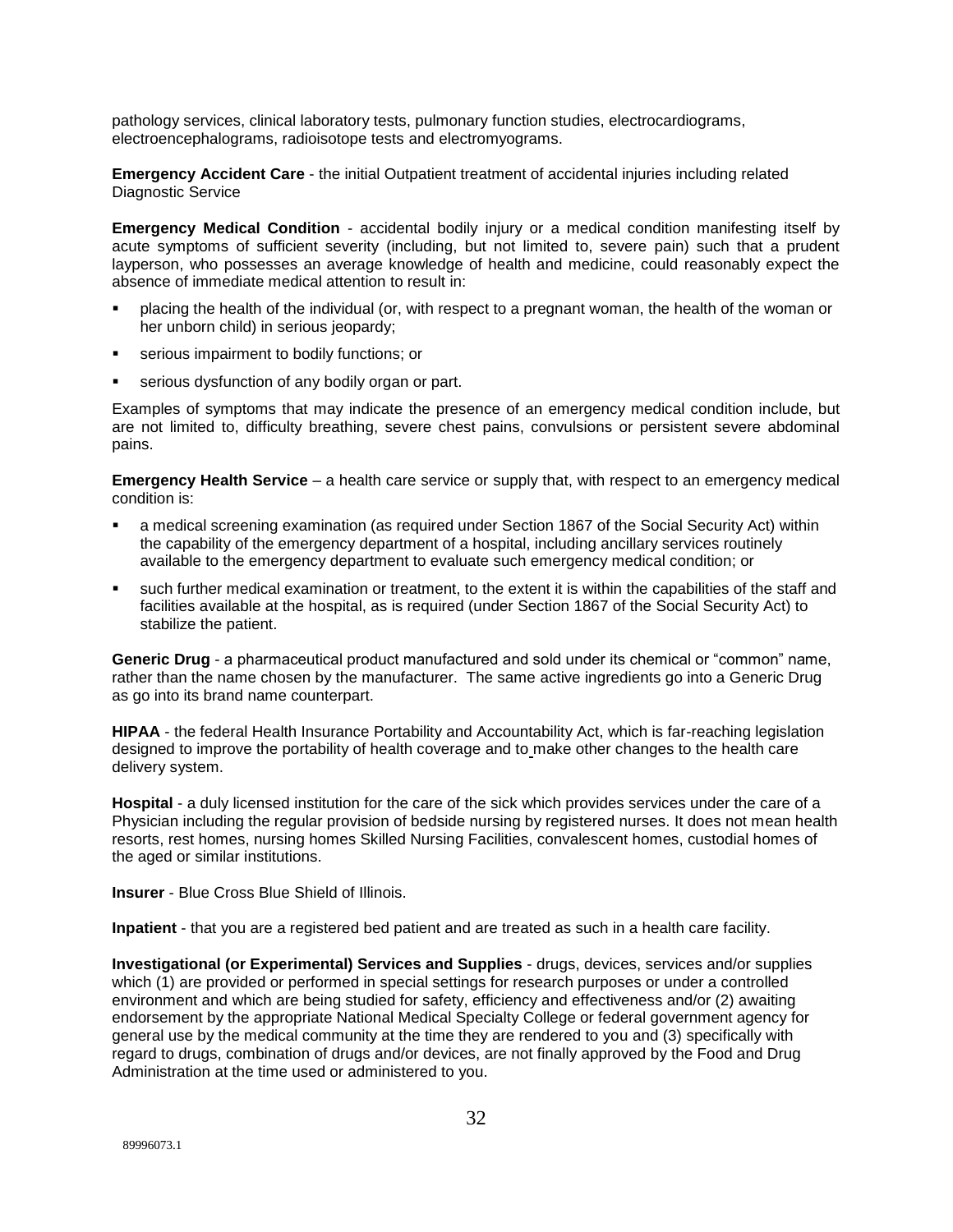**Long-Term Care Services** - those social services, personal care services and/or Custodial Care Services needed by you when you have lost some capacity for self-care because of chronic illness, injury or condition.

**Maintenance Care** - those services administered to you to maintain a level of function at which no demonstrable and/or measurable improvement of a condition is expected to occur.

**Maintenance Occupational Therapy, Maintenance Physical Therapy, and/or Maintenance Speech Therapy** - therapy administered to you to maintain a level of function at which no demonstrable and measurable improvement of a condition is expected to occur.

**Maternity Service** - the services rendered for normal pregnancy. A normal pregnancy means an intrauterine pregnancy which, through vaginal delivery, results in an infant, who is not premature or preterm. Premature or preterm means an infant born with low birth weight, 5.5 pounds or less, or an infant born at 37 weeks or less.

**Medical Care** - the ordinary and usual professional services rendered by a Physician or other specified Provider during a professional visit for treatment of an illness or injury.

**Medically Necessary** - includes health care services and supplies that are determined by the claims administrator to be:

- Medically appropriate;
- Necessary to meet the basic health needs of the covered person;
- Rendered in a cost-efficient manner and in a setting appropriate for the delivery of the service;
- Consistent in type, frequency and duration of treatment with scientifically based guidelines of national medical, research, or health care coverage organizations or governmental agencies that are accepted by the claims administrator;
- Consistent with the diagnosis of the condition;
- Required for reasons other than the convenience of the covered person or his or her physician; and
- Demonstrated through prevailing peer-reviewed medical literature to be either:
	- $\triangleright$  Safe and effective for treating or diagnosing the condition or sickness for which their use is proposed, or,
	- $\triangleright$  Safe with promising efficacy:
		- o For treating a life threatening sickness or condition;
		- o In a clinically controlled research setting; and
		- $\circ$  Using a specific research protocol that meets standards equivalent to those defined by the National Institutes of Health.

For the purpose of this definition, the term "life threatening" is used to describe sicknesses or conditions which are more likely than not to cause death within one year of the date of the request for treatment.

The fact that a physician has performed or prescribed a procedure or treatment or the fact that it may be the only treatment for a particular injury, sickness or mental illness does not mean that it is a medically necessary covered health service as defined in this document. The definition of medically necessary used in this document relates only to coverage and differs from the way in which a physician engaged in the practice of medicine may define medically necessary.

**Medicare** - Title XVII (Health Insurance for the Aged) of the United States Social Security Act, as amended from time to time.

**Mental Illness** - an illness classified as disorders in the Diagnostic and Statistical Manual of Mental Disorders published by the American Psychiatric Association which is current as of the date services are rendered to a patient.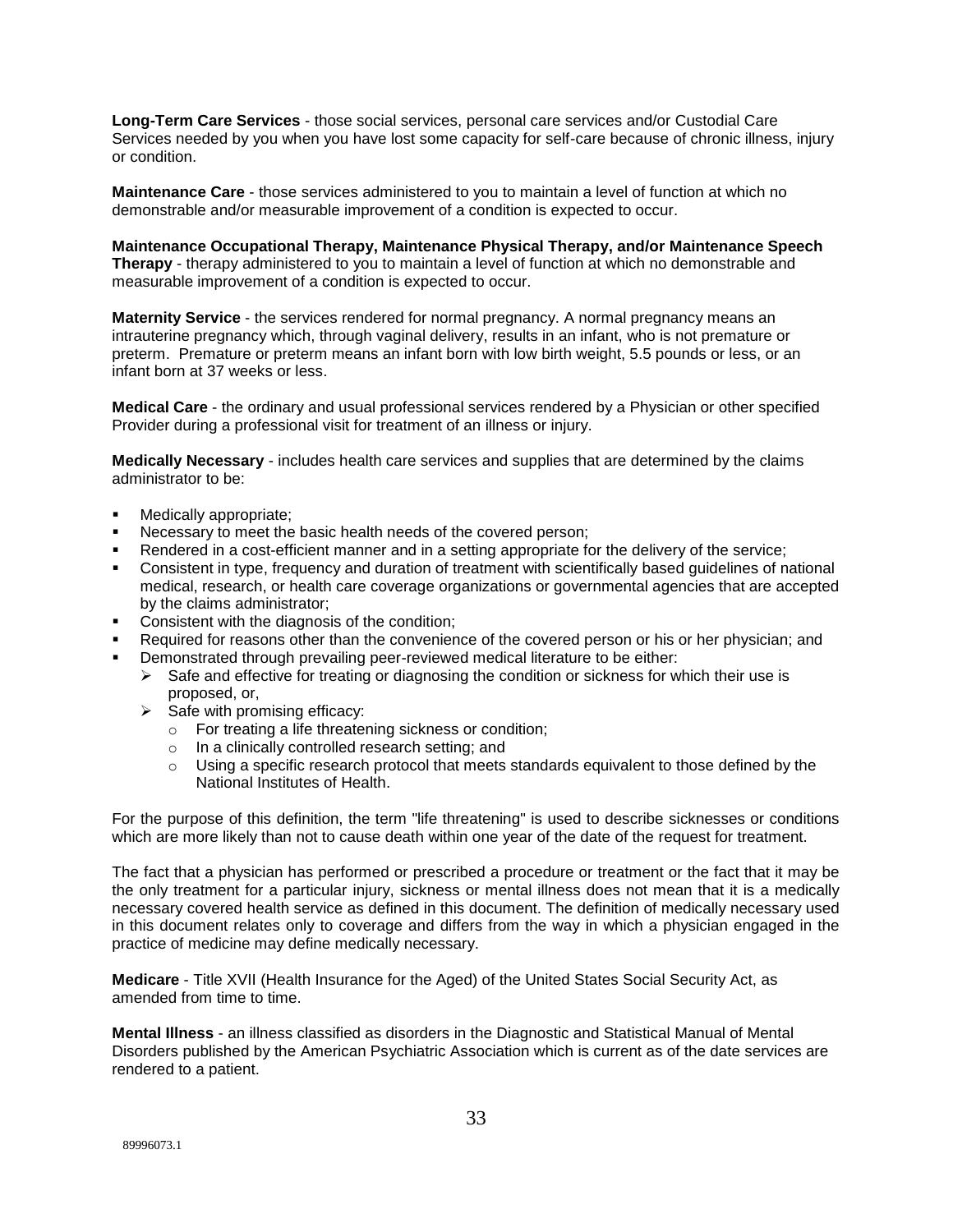**Occupational Therapy** - constructive therapeutic activity designed and adapted to promote the restoration of useful physical function. Occupational Therapy does not include educational training or services designed and adopted to develop a physical function.

**Ongoing Course of Treatment** - the treatment of a condition or disease that requires repeated health care services pursuant to a plan of treatment by a Physician because of the potential for changes in the therapeutic regimen.

**Optician** - a duly licensed Optician.

**Optometrist** - a duly licensed Optometrist.

**Outpatient** - that you are receiving treatment while not an Inpatient.

**Plan Sponsor** - DePaul University. DePaul University is also the Plan Administrator.

**Pharmacy** - any licensed establishment in which the profession of pharmacy is practiced.

**Physical Therapist** - a duly licensed Physical Therapist.

**Physical Therapy** - the treatment by physical means by a Physician or a registered professional physical therapist under the supervision or either a Physician or qualified Physical Therapist, depending on the terms of the Over-65 Retiree Plan.

**Physician** - a Physician duly licensed to practice in all of its branches.

**Primary Care Physician** - a Provider who is a member of employee of or who is affiliated with or engaged by an organization that has an agreement with the Insurer to provide services under one of the Over-65 Retiree Plan.

**Private Duty Nursing Service** - a skilled nursing service provided on a one-to-one one basis by an actively practicing registered nurse or licensed practice nurse who is not providing this service as an employee or agent of a Hospital or other health care facility. Private Duty Nursing Service does not include Custodial Care Service.

**Provider** - any health care facility, institution, organization or person that furnishes Covered Services to you.

**Psychologist** - a Registered Clinical Psychologist in the state in which the treatment occurs.

**Respite Care Services** - those services provided at home or in a facility to temporarily relieve the family or other caregivers that provide or are able to provide such services.

**Skilled Nursing Facility** - an institution or a distinct part of an institution which is primarily engaged in providing comprehensive skilled services and rehabilitative Inpatient care and is duly licensed by an appropriate governmental authority to provide such services. It does not mean institutions which provide only minimal care, Custodial Care Services, ambulatory or part-time care services or institutions which primarily provide for the care and treatment of Mental Illness, pulmonary tuberculosis or Substance Abuse.

**Skilled Nursing Service** - those services provided by a registered nurse (R.N.) or a licensed practical nurse (L.P.N.) which require the technical skills and professional training of an R.N. or L.P.N. and which cannot reasonably be taught to a person who does not have specialized skill and professional training. Skilled Nursing Service does not include Custodial Care Service.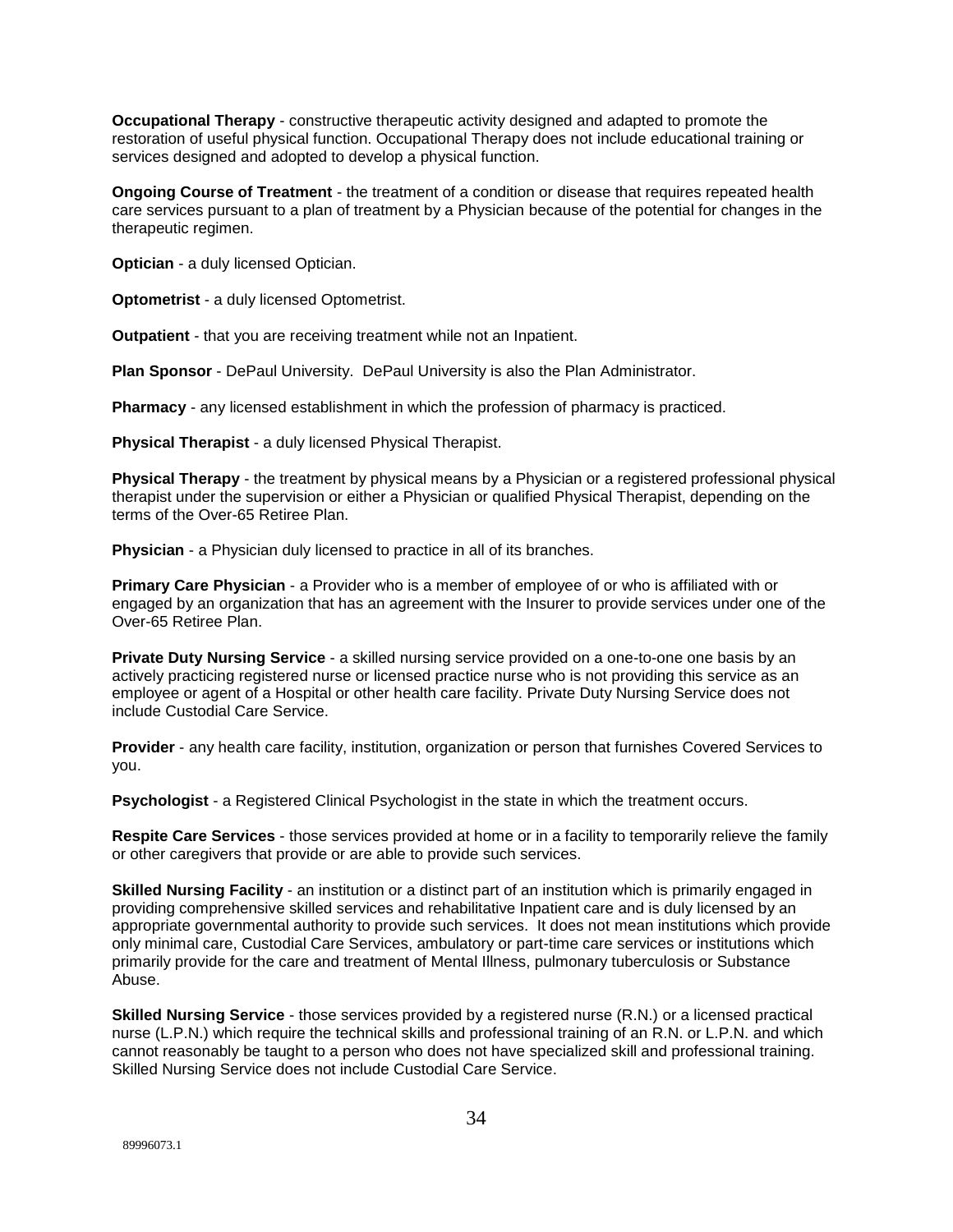**Speech Therapy** - the treatment for the correction of a speech impairment resulting from disease, trauma, congenital anomalies, or previous therapeutic processes and which is designed and adopted to promote the restoration of useful physical function. Speech Therapy does not include educational training or services designed and adopted to develop a physical function.

**Standing Referral** - a written referral from your Primary Care Physician or Woman's Principal Health Care Provider for an ongoing course of treatment pursuant to a treatment plan specifying needed services and time frames as determined by your Primary Care Physician or Woman's Principal Health Care Provider, the consulting Physician or Provider and the Over-65 Retiree Plan.

**Substance Abuse** - the uncontrollable or excessive abuse of addictive substances containing alcohol, morphine, cocaine, heroin, opium, cannabis and other barbiturates, tranquillizers, amphetamines and/or hallucinogens and resultant physiological and/or psychological dependency (which develops with continued use of such additive substances) requiring Medical Care as determined by a Physician or Psychologist.

**Substance Abuse Treatment Facility - a facility (other than a Hospital) whose primary function is the** treatment of Substance Abuse and is licensed by an appropriate state and local authority to provide such service. It does not include half-way houses, boarding houses or other facilities that provide a supportive environment, even if counseling is provided in such facilities.

**Surgery** - the performance of any, medically recognized non-Experimental surgical procedure including the use of specialized instrumentation and the correction of fractures or complete dislocations any other procedures as reasonably approved by the Claims Administrator or the Insurer, as appropriate.

**Temporomandibular Joint Dysfunction and Related Disorders** - jaw joint conditions including Temporomandibular joint disorders and craniomandiblular disorders, and other conditions of the joint linking the jaw bone and skull and the muscles, nerves and other tissues relating to that joint.

**Vision Care Provider** - any individual, partnership, proprietorship or organization lawfully and regularly engaged in the business of prescribing and/or dispensing corrective lenses prescribed by a Physician, Optometrist or Optician.

**Woman's Principal Health Care Provider** - a Physician licensed to practice medicine in all of its branches, specializing in obstetrics or gynecology or specializing in family practice.

## **HOW THE OVER-65 RETIREE PLAN WORKS WITH OTHER PLANS**

If you or your spouse or Unrelated SDA is covered by the Over-65 Retiree Plan and another medical plan, Over-65 Retiree Plan benefits will be coordinated with benefits from the other plan. This coordination eliminates duplicate payments and lowers health care costs.

Under this coordination of benefits provision, one plan is considered primary and the other plan is considered secondary. If the Over-65 Retiree Plan is not primary, DePaul will pay the difference (if any) between the amount that would have been paid if the Over-65 Retiree Plan was primary, and the amount that the primary plan actually paid (or would have paid if primary coverage is assumed). Neither the primary plan nor the secondary plan will pay more than it would without the coordination provision.

## **Rules to Determine Payment Responsibility for the Medicare HMO Option**

If you are enrolled in the Medicare HMO option, you can determine whether the Over-65 Retiree Plan or another plan pays primary by using the following rules:

 If one plan does not have a Coordination of Benefits ("COB") provision, it will automatically pay primary.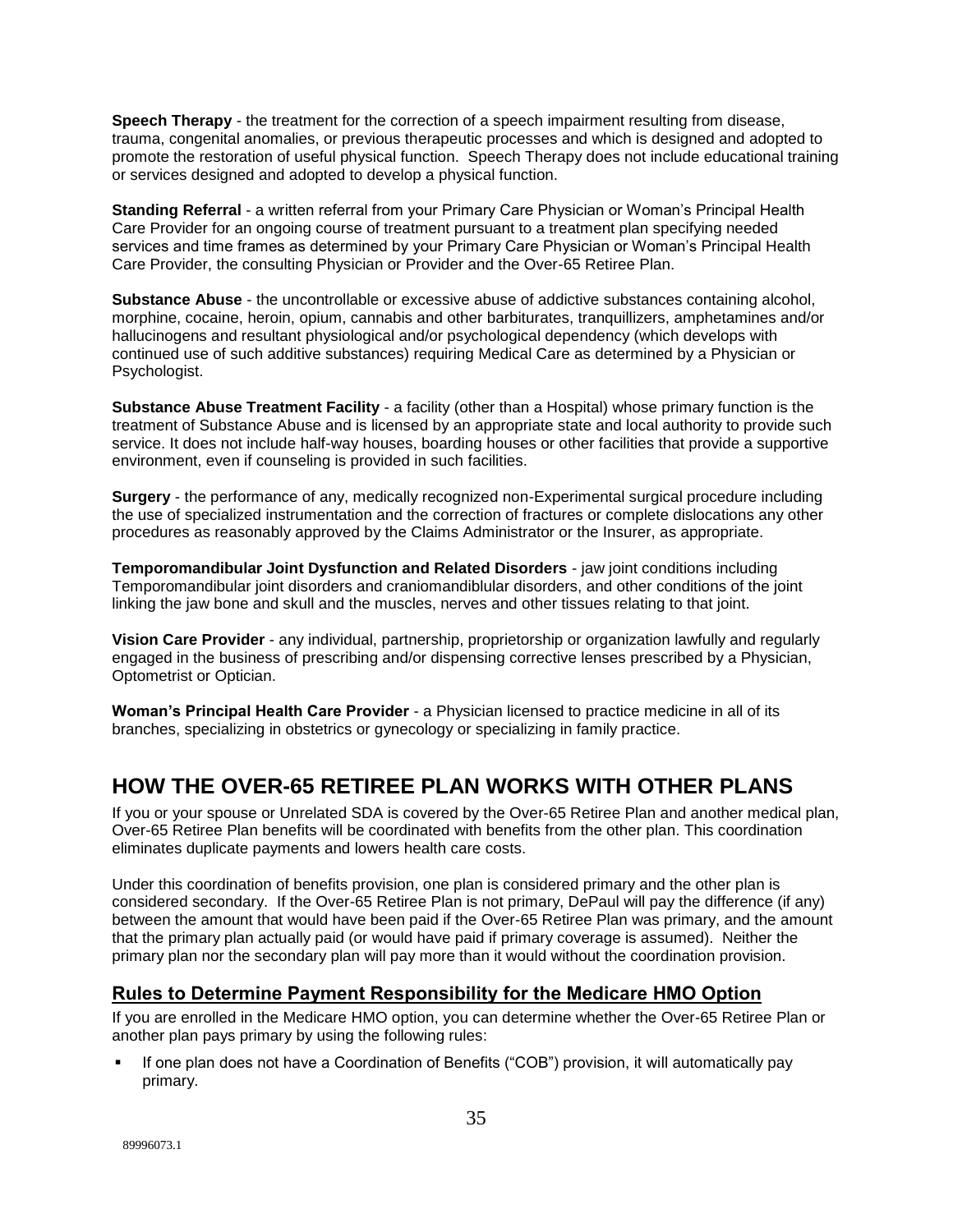- When both plans have a COB provision, the plan that covers the individual other than as a dependent (*e.g.*, employee, member, retiree) will pay first, and the plan that covers the individual as a dependent will pay second.
- A plan that covers the individual as an active employee who is neither laid off nor retired (or, in the case of a dependent, a plan that covers the individual as a dependent of an active employee) is primary to a plan that covers the individual as an inactive employee (or, in the case of a dependent, a plan that covers the individual as a dependent of a former employee).
	- $\circ$  If the other plan does not have this rule, and the plans do not agree on the order of benefits, then this rule does not apply.
- If an individual is covered under COBRA coverage or state continuation coverage, the plan covering the individual as an employee, member or retiree (or as that person's dependent) pays first, and the continuation coverage pays second.
	- $\circ$  This rule applies only when both plans provide non-dependent coverage to the individual or both plans provide dependent coverage to the individual.
	- $\circ$  If one plan provides dependent coverage and the other plan provides non-dependent coverage, the second rule in this section applies (*i.e.*, the plan that covers the individual as a dependent will pay secondary).
	- $\circ$  If the other plan does not have this rule, and the plans do not agree on the order of benefits, then this rule does not apply.
- If none of the above rules will serve to determine the order of payment of a claim, the plan that has covered the individual the longest will pay first.

### **Benefits Coordination with Medicare**

If you are enrolled in the Medicare HMO option, coverage is coordinated with Medicare. When determining how much the Over-65 Retiree Plan will pay for Covered Services, the Plan assumes that you have coverage under Medicare Part A and Part B, whether or not you have actually enrolled for full coverage.

If you are enrolled in Medicare Part A and Part B, Medicare will pay benefits before the Over-65 Retiree Plan pays. If you are not enrolled in full coverage under Medicare, the Plan will take the following steps to determine how much it will pay for your Covered Services:

- **•** Determine what the payment for Covered Services would be according to the payment provisions under the Medicare HMO option.
- Deduct the amount that would be paid by Medicare (if you had enrolled in full coverage under Medicare) from the payment amount determined as described above.

The resulting difference, if any, is the amount that the Plan will pay towards the cost of the Covered Services.

### **Rules to Determine Payment Responsibility for the Medicare Advantage Option**

If you are enrolled in the Medicare Advantage option and another plan, whether the Over-65 Retiree Plan or the other plan pays primary will be determined in accordance with the Medicare Secondary Payer rules. You can refer to your Evidence of Coverage handbook for more information.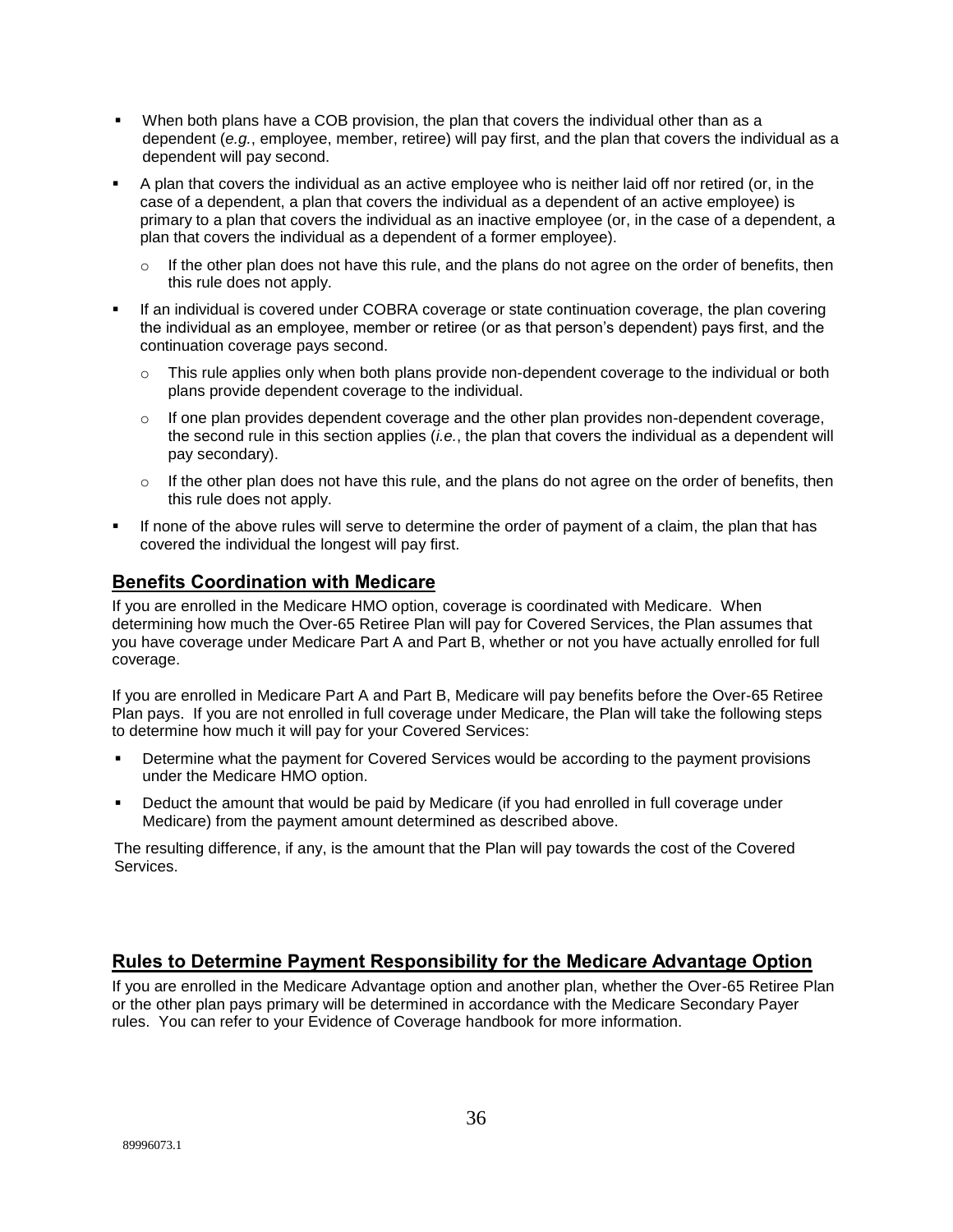## **RECEIVING YOUR BENEFITS – CLAIMS AND APPEALS PROCEDURES FOR THE MEDICARE HMO OPTION**

If you are enrolled in the Medicare HMO option, to receive your benefits under the Over-65 Retiree Plan, either you or your provider must file a claim. When a specific claim form is required, you can get the form online through the Human Resources website at [http://offices.depaul.edu/human-resources,](http://offices.depaul.edu/human-resources) or you can contact the Benefits Department directly to request the form. DePaul has delegated full discretion, authority, and fiduciary responsibility for claims and appeals decisions to the claims administrators for the Plan, excluding issues of eligibility which will be decided by the Benefits Department.

## **Claims Related to Eligibility**

Claims that relate solely to whether you are eligible to participate in the Over-65 Retiree Plan, and that do not involve a claim for benefits under the Over-65 Retiree Plan, are reviewed by the Benefits Department. All decisions made by the Benefits Department are final and binding.

## **Claims Related to Benefits**

Claims that relate to benefits under the Over-65 Retiree Plan, including a claim for benefits that requires an eligibility determination in order to determine whether an individual may receive benefits under the Over-65 Retiree Plan, should be made to the proper claims administrator in accordance with the claims filing procedures as described below.

## **Submitting Claims**

The claims administrator will process the claim and send you an Explanation of Benefits, which will detail the amounts covered and paid to the appropriate providers. If you have paid the provider and are to be reimbursed from the claims administrator, your claim must include proof of payment.

You will be responsible for paying the provider any amounts not covered under the Over-65 Retiree Plan.

Claims fall into one of four categories: post-service, pre-service, urgent care and concurrent. Claims for Over-65 Retiree Plan benefits will be administered by the appropriate claims administrator.

### *Claims for Outpatient Prescription Drugs*

- Complete an *Outpatient Prescription Drug Claim* form. This form is available on the Human Resources website at<http://offices.depaul.edu/human-resources> or you may contact the Benefits Department to request a form.
- Attach copies of all pharmacy receipts to be considered for benefits. These receipts must be itemized.

Mail the completed claim form and attached receipts to:

Prescription Drug Claims Payment Request P.O. Box 20970 Lehigh Valley, PA 18002-0970

You must submit your claim to us within 36 months of the date you received the service, item, or drug. Claims not filed within 36 months of the date a service, item, or drug is received will not be eligible for payment.

When you receive care from your PCP or from another Provider who is affiliated with your Participating IPA/Participating Medical Group, or from your Woman's Principal Health Care Provider, you do not need to submit a claim for benefits, as long as you show your ID card to your Provider when you receive the services.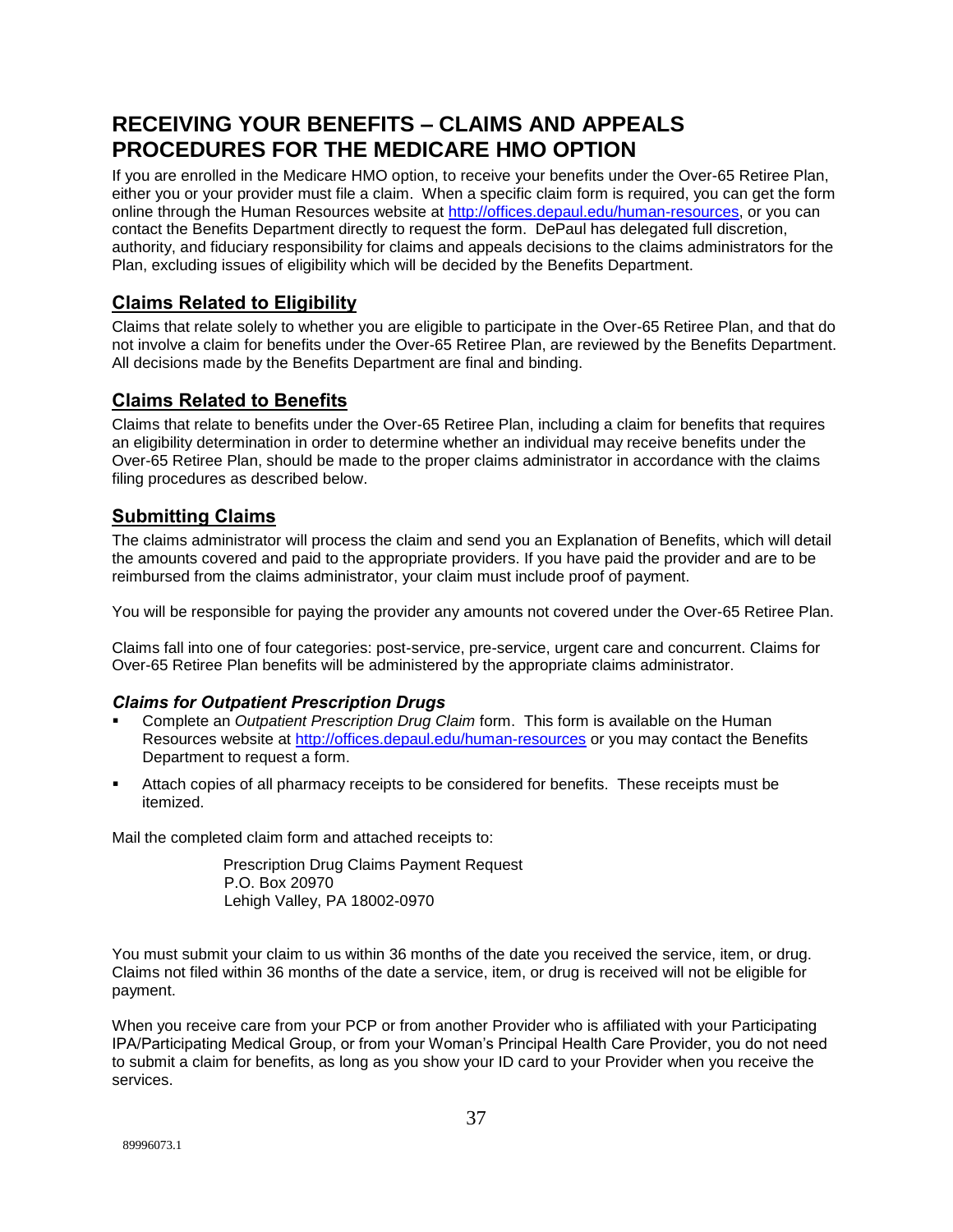When you receive care from a Provider outside of your Participating IPA/Participating Medical Group (e.g. emergency care, medical supplies), usually all you have to do to receive your benefits is show your ID card to the Provider, and the Provider will typically submit any required claim information on your behalf. However, there may be situations when you will need to complete and submit claims on your own behalf.

To do so, send the following information to BCBS:

- An itemized bill from the Hospital, Physician or other Provider (including the Provider's name and address, the patient's name, the diagnosis, the date of service, a description of the service, and the claim charge);
- The eligible person's name and ID number;
- The patient's name, age and sex; and
- Any additional relevant information.

Claims must be submitted to:

Blue Cross and Blue Shield of Illinois P.O. Box 805107 Chicago, Illinois 60680-4112

If your claim relates to benefits for outpatient prescription drugs, send completed claim forms with attachments to:

> Blue Cross and Blue Shield of Illinois P.O. Box 64812 St. Paul, MN 55164-0812

Claims must be filed no later than December 31st of the calendar year following the year in which the Covered Service was rendered. For the purposes of this filing time limit, Covered Services rendered in December will be considered to have been rendered in the next calendar year.

### **Post-Service Claims**

Post-service claims are claims for benefits that are filed after health care has been received. If your postservice claim is denied, you will receive a written notice from the benefit program's claims administrator no later than 30 days after the claim was received, as long as all needed information was provided with the claim. Sometimes additional time is necessary to process a claim due to circumstances beyond the control of the Over-65 Retiree Plan. If an extension is necessary, the claims administrator will notify you in writing within the 30-day period of the reasons for the extension and the date by which it expects to render a decision. The extension generally will be no longer than 15 days, unless additional information is needed.

If the extension is necessary because you failed to provide all needed information, the notice of the extension will describe the additional information required. You will have 45 days to provide the additional information, and the time for deciding the claim will be tolled until you provide the requested information. If you do not provide the needed information within the 45-day period, the claims administrator may deny the claim.

### **Pre-Service Claims**

Pre-service claims are claims that require notification or approval prior to receiving health care (for example, in-patient hospital services, or a transplant).

If you file a pre-service claim that does not meet the Over-65 Retiree Plan procedures, the claims administrator will notify you within 5 days. The notice will tell you how to correct the improperly filed claim. This notification may be oral, unless you request a written notification.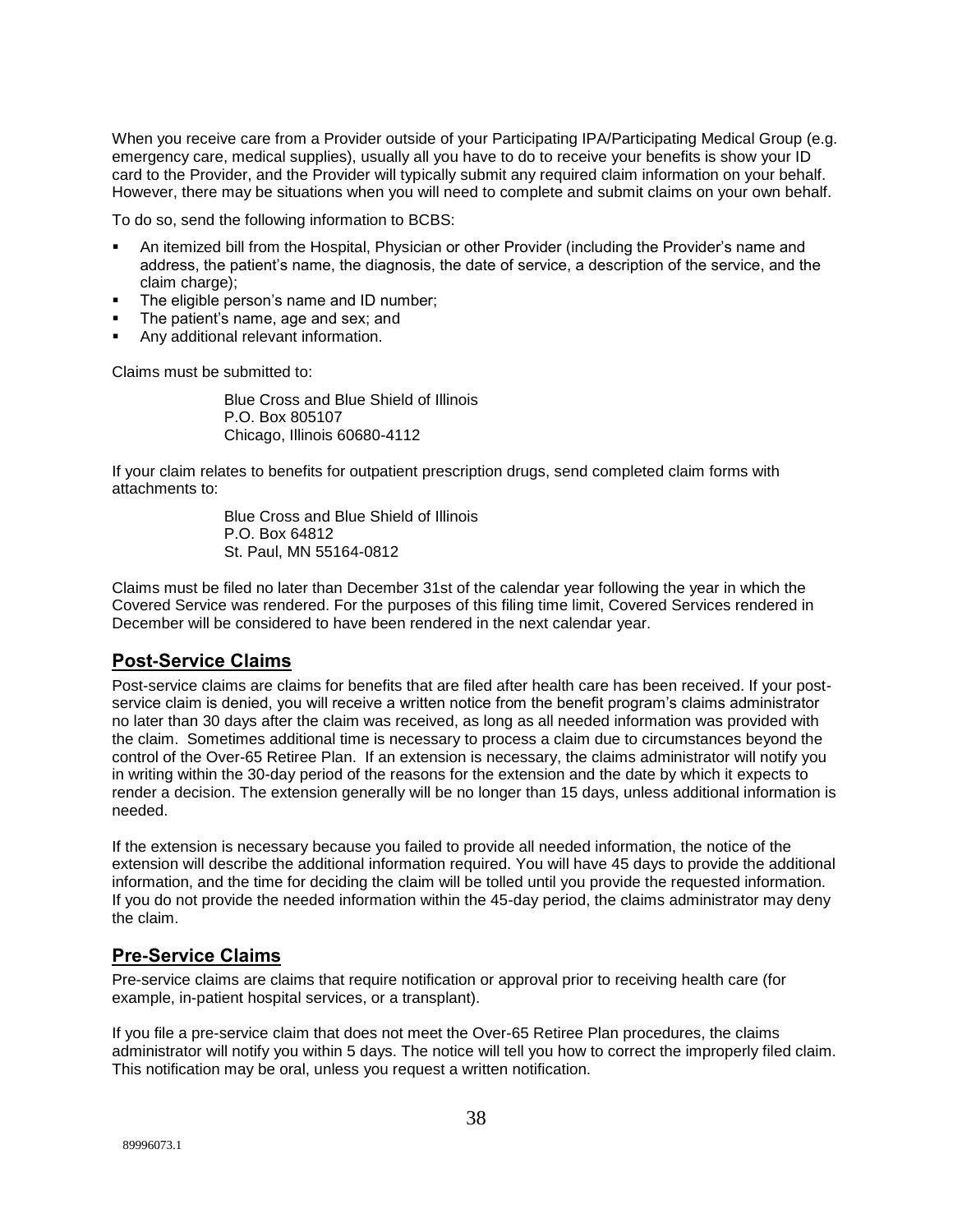If your pre-service claim is submitted properly with all the information necessary, the health program's claims administrator will send you a notice of the benefit determinations, whether denied or not, no later than 15 days after it receives the claim. If an extension is necessary to process your pre-service claim due to circumstances beyond the control of the Over-65 Retiree Plan, the claims administrator will notify you in writing within the initial 15-day response period, and may request a one-time extension up to 15 days. If the extension is necessary because you failed to provide all needed information, the notice of the extension will describe the additional information required. You will have 45 days to provide the additional information, and the time for deciding the claim will be tolled until you provide the requested information. If you do not provide the needed information within the 45-day period, the claims administrator may deny the claim.

## **Urgent Care Claims**

Urgent care claims are pre-service claims that require notification or approval prior to receiving medical care and a delay in the care:

- could seriously jeopardize your life, health or your ability to regain maximum function, or
- in the opinion of a physician with knowledge of your medical condition, could cause severe pain that could not be adequately managed without the care or treatment.

If you file an urgent care claim in accordance with the Over-65 Retiree Plan procedures and include all needed information, the claims administrator will notify you of the determination, whether denied or not, as soon as possible, but no later than 72 hours after receipt of the claim.

However, if you file an urgent care claim that does not meet the Over-65 Retiree Plan's procedures, the claims administrator will notify you within 24 hours. The notice will tell you how to correct the improperly filed claim. This notification may be oral, unless you request a written notification.

If you fail to provide all the information required to decide your urgent care claim, the claims administrator will notify you that additional information is needed within 24 hours. You will then have 48 hours to provide the requested information.

You will be notified of the determination on your claim no more than 48 hours after the earlier of:

- the claims administrator's receipt of the requested information, or
- the end of the 48 hours given to you to provide the requested information.

## **Concurrent Care Claims**

There are two types of concurrent care claims:

- a claim to extend coverage for a course of treatment beyond a previously approved period of time or number of treatments; or
- a claim regarding reduction or termination of coverage by the Over-65 Retiree Plan before the end of a previously approved period of time or number of treatments.

You must submit a request to extend an ongoing course of treatment at least 24 hours before the end of the previously approved limit. If your request for extension is timely and involves urgent care, the health program's claims administrator will notify you of the determination, whether denied or not, within 24 hours after the claim is received. If your claim is not made at least 24 hours prior to the end of the previously approved limit, the request will be treated as an urgent care claim (not a concurrent care claim) and decided according to the timeframes described under *Urgent Care Claims***.**

A request to extend coverage that does not involve urgent care will be considered a new claim and will be decided according to the post-service or pre-service timeframes described previously, whichever applies.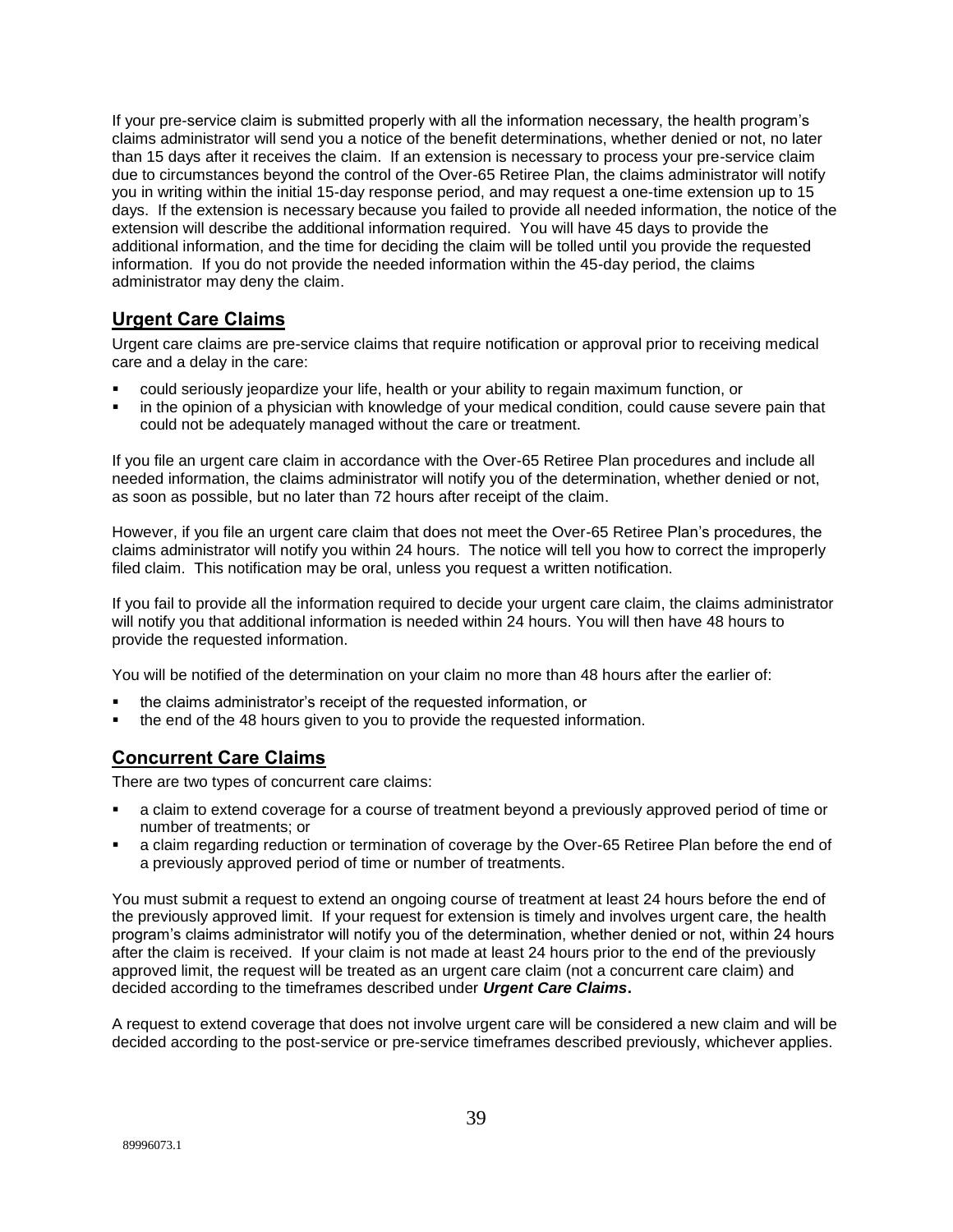If a previously approved ongoing course of treatment is reduced or terminated by the Over-65 Retiree Plan, the claims administrator will notify you sufficiently in advance to allow you to submit an appeal before the treatment is reduced or terminated.

## **Explanation of Denied Health Care Claims**

If your claim for pre-service, post-service, urgent care or concurrent care is denied, the written explanation of the denial will:

- give the specific reason(s) for the denial and cite the applicable Over-65 Retiree Plan provisions on which the denial is based;
- describe any additional material or information necessary to perfect the claim and explain why such information is necessary;
- include information that allows you to identify the claim involved (including the date of service, the health care provider, and the claim amount (if applicable));
- include a statement describing the availability of the relevant diagnosis and treatment codes and their corresponding meanings (if you request this information, it will be provided to you as soon as practicable following your request);
- provide the code assigned to the reason for the denial, the meaning of the code, and a description of the standard that was used in denying the claim (if any);
- disclose any internal rule, guideline, protocol, or similar criterion relied on in denying the claim (or a statement that such information will be provided free of charge upon request);
- if the denial is based on a medical necessity, experimental treatment or similar exclusion, explain the scientific or clinical judgment relied on for the determination (or include a statement that such explanation will be provided free of charge upon request);
- describe the Over-65 Retiree Plan's internal appeal procedures and external review process, including the applicable time limits and how to initiate an internal appeal or external review;
- for urgent care claims, describe the expedited review process applicable to such claims; and
- include contact information for any applicable office of health insurance consumer assistance, or ombudsman that is available to help you with the appeals process.

Notifications regarding urgent care claim determinations may be oral, in which case written or electronic (via e-mail) confirmation will follow within three days.

## **Questions about Benefit Determinations**

If you have questions or concerns about a benefit determination, you may informally contact the claims administrator before requesting a formal appeal. If the customer service representative cannot resolve the issue to your satisfaction over the phone, you may submit your questions in writing. Remember, however, that if you are not satisfied with a benefit determination, you may appeal it immediately as described in the section that follows, without first informally contacting customer service.

## **How to Appeal if Your Claim Is Denied**

If you submit a claim for benefits and your claim is denied, you have the right to appeal your claim. If you appeal a denied claim for benefits, you can obtain, upon request and free of charge, reasonable access to and copies of all documents, records and other information relevant to the claim.

If you disagree with a benefit determination, you (or any person you choose to represent you) may file a written appeal with the claims administrator. Except for appeals involving urgent care (see *Urgent Care Claims*), all appeals must be in writing. You will be informed when and where to direct an appeal when your initial claim is denied. You may submit comments, documents, and other information in support of your appeal. The review of the appeal will take into account any information you submit, even if it was not submitted or considered as part of the initial determination.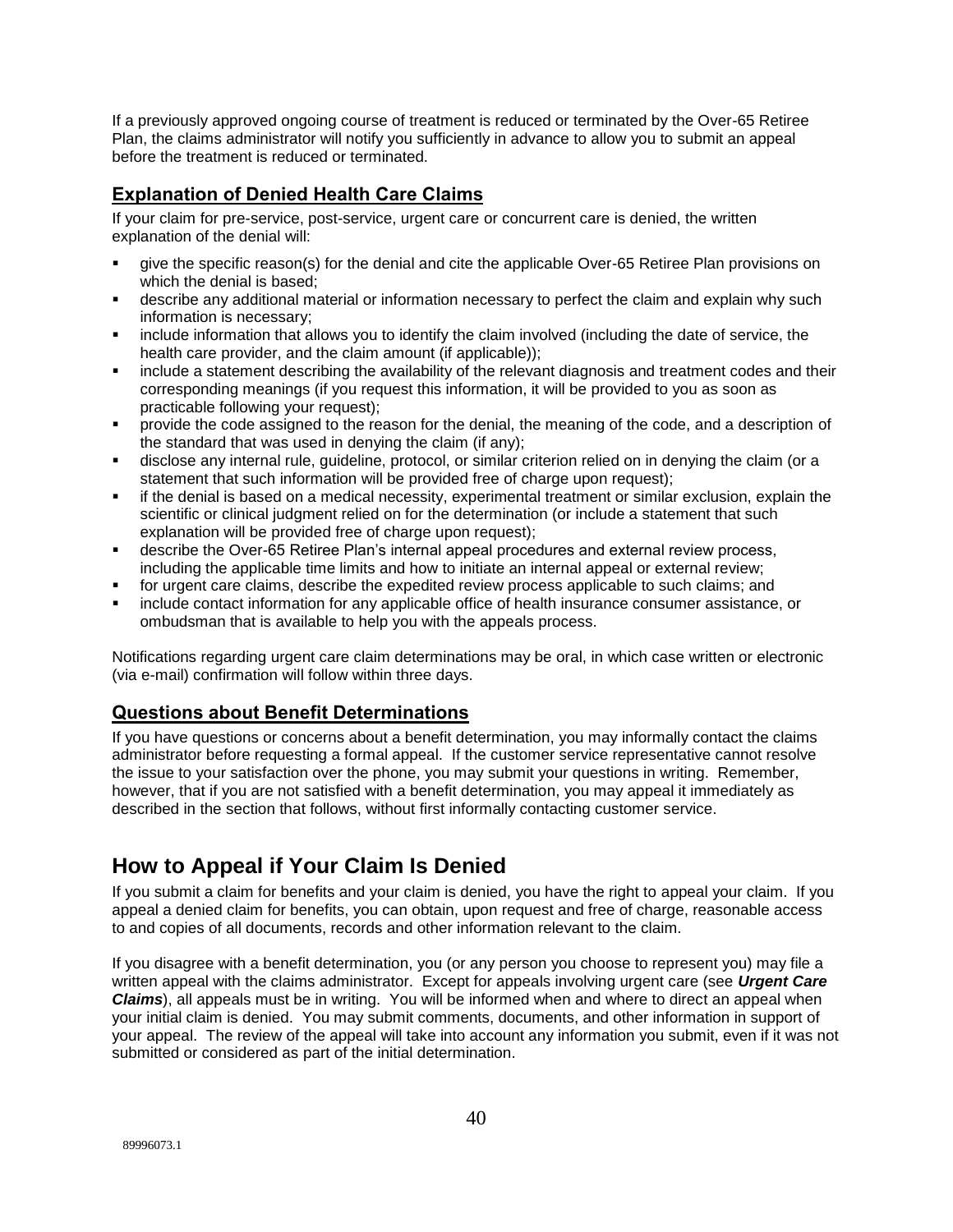DePaul has delegated full discretion, authority, and fiduciary responsibility for claims and appeals decisions to the claims administrators for the Over-65 Retiree Plan, excluding issues of eligibility which will be decided by the Benefits Department.

## **Your Deadline to Appeal a Health Care Claim**

You have 180 days from receipt of the notice of a claim denial to file an appeal. Your request for appeal should include the following:

- the patient's name and identification number as shown on the program option ID card;
- the date of the medical service;
- the provider's name;
- the reason you believe the claim should be paid; and
- any documentation or other written information to support your request for claim payment.

## **Appeals Procedures**

The review of the claim denial will afford no deference to the initial benefit determination. Someone other than an individual involved in the initial benefit determination or a subordinate of such individual will be appointed to decide the appeal.

If your initial claim was denied based on a medical judgment (such as whether a service or supply is experimental or medically necessary), the claims administrator will consult with a health care professional with appropriate training and experience. The health care professional consulted for the first level appeal will not be the professional (if any) who was consulted for the initial claim determination or a subordinate of such professional. The claims administrator also will identify, at your request, medical or vocational experts whose advice was obtained on behalf of the Over-65 Retiree Plan in connection with the denied benefit determination being appealed, even if the advice was not relied upon in making the benefit determination.

If new or additional evidence is considered, relied upon or generated as part of the appeal review, or if an appeal denial is based on a new or additional rationale than was used to deny your initial claim for benefits, you will be provided with this evidence or rationale as soon as possible and sufficiently in advance of the date on which any notice of an appeal denial is required, so that you may have a reasonable chance to respond.

The claims administrator or appeals committee, as applicable, will provide you written or electronic (via email) notification of the determination as follows:

- For appeals of pre-service claims, no later than 15 days after receipt of your request for an appeal.
- For appeals of post-service claims, no later than 30 days after receipt of your request for an appeal.

Coverage under the Over-65 Retiree Plan will continue pending the outcome of the appeal, so that benefits for an ongoing course of treatment are not reduced or terminated without providing you advance notice and an opportunity for advance review of the appeal.

## **Urgent Care Appeals**

If your appeal involves urgent care (as defined above in *Urgent Care Claims*), the appeal does not need to be submitted in writing. You or your physician should call the claims administrator for urgent care appeals, at the number indicated on your program option ID card, as soon as possible.

The claims administrator will provide you written or electronic (via e-mail) notification of the determination as soon as possible, but in no event later than 72 hours after receipt of the appeal.

### **Explanation of Denied Health Care Appeals**

If your health care appeal is denied, the written explanation of the denial will: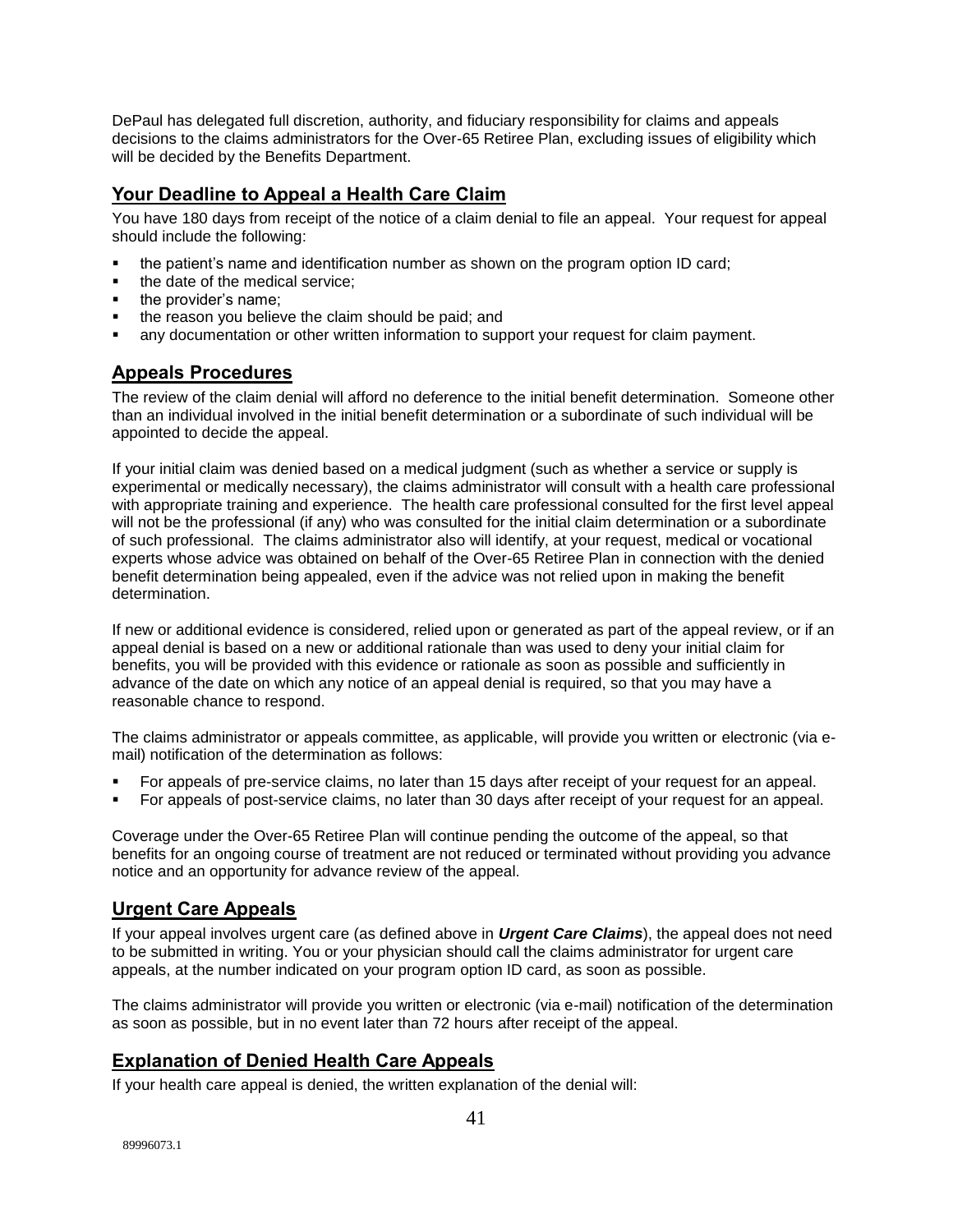- include information that allows you to identify the claim involved (including the date of service, the health care provider, and the claim amount (if applicable));
- include a statement describing the availability of the relevant diagnosis and treatment codes and their corresponding meanings (if you request this information, it will be provided to you as soon as practicable following your request);
- provide the code assigned to the reason for the denial, the meaning of the code, a description of the standard that was used in denying the claim (if any), and, for final appeal decisions, a discussion of the decision to deny the appeal;
- state why the claim has been denied, citing applicable Over-65 Retiree Plan provisions;
- state that you are entitled to receive, upon request and free of charge, reasonable access to and copies of all documents, records and other information relevant to the claim (if you are a Medicare HMO participant, you may be subject to charges if you request documents or records directly from your medical group, instead of going through the claims and appeals process);
- disclose any internal rule, guideline, protocol, or similar criterion relied on in denying the claim (or a statement that such information will be provided free of charge upon request);
- if the denial is based on a medical necessity, experimental treatment or similar exclusion, explain the scientific or clinical judgment relied on for the determination (or a statement that such explanation will be provided free of charge upon request);
- describe the Over-65 Retiree Plan's internal appeal procedures and external review process, including the applicable time limits and how to initiate an internal appeal or external review;
- explain your right to bring a civil action against the Over-65 Retiree Plan under ERISA Section 502(a) within one year of receipt of the denial; and
- include contact information for any applicable office of health insurance consumer assistance, or ombudsman, that is available to help you with the appeals process.

Coverage under the Over-65 Retiree Plan will continue pending the outcome of the appeal, so that benefits for an ongoing course of treatment are not reduced or terminated without providing you advance notice and an opportunity for advance review of the appeal.

## **External Review of Denied Appeals**

If your Over-65 Retiree Plan claim or appeal is denied, you may request to have an Independent Review Organization ("IRO") conduct a standard external review or expedited external review of the denial, as described below. External review may be available if your claim or appeal involves a rescission of Over-65 Retiree Plan coverage, or involves medical judgment (*e.g.*, if the determination is based on medical necessity, appropriateness, health care setting, level of care, effectiveness of a covered benefit, or includes a determination that a particular treatment is experimental or investigational).

#### *Standard External Review*

#### Request for External Review

You may file a request for standard external review within four (4) months after you receive notice from the claims administrator that your Over-65 Retiree Plan claim or appeal has been denied. If there is no corresponding date four (4) months after the date of receipt of such a notice, then the request must be filed by the first day of the fifth month following the receipt of the notice. For example, if the date you receive the denial notice is October 30, because there is no February 30, the request must be filed by March 1. If the last filing date would fall on a Saturday, Sunday, or Federal holiday, the last filing date is extended to the next day that is not a Saturday, Sunday, or Federal holiday.

#### Preliminary Review

Within five (5) business days following the date of receipt of your external review request, the claims administrator will complete a preliminary review of the request to determine whether:

 You are, or were, covered under the Over-65 Retiree Plan at the time the health care item or service was requested or, in the case of a retrospective review, were covered under the Over-65 Retiree Plan at the time the health care item or service was provided;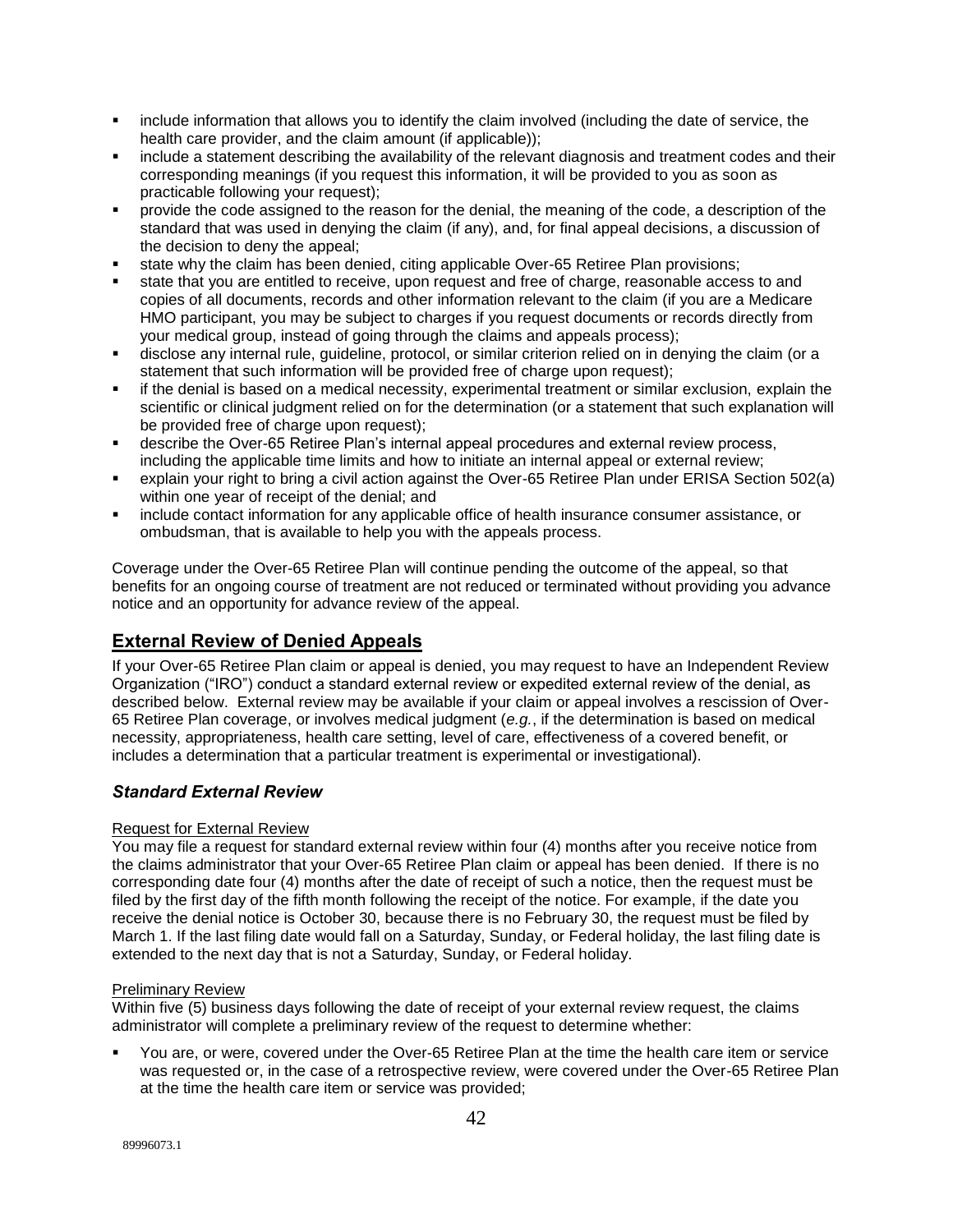- The claim denial or the appeal denial involves either medical judgment or a rescission of coverage (whether or not the rescission has any effect on any particular benefit at the time);
- You have exhausted the Over-65 Retiree Plan's internal appeals process, unless you are not required to exhaust the internal appeals process under the law. Please refer to the "Exhaustion" section below for additional information about exhaustion of the internal appeal process; and
- You have provided all the information and forms required to process an external review.

You will be notified within one (1) business day after the claims administrator completes the preliminary review if your request is eligible for external review, or if further information or documents are needed. You will have the remainder of the four-month period described above (or 48 hours following receipt of the notice, if later) to perfect your request for external review.

If your claim is not eligible for external review, the claims administrator will outline the reasons it is ineligible in the notice and will provide contact information for the Department of Labor's Employee Benefits Security Administration.

#### Referral to Independent Review Organization

If you submit your request for external review within the four-month time period described above and your claim is eligible for external review, the claims administrator will assign the matter to an IRO. The IRO assigned will be accredited by URAC or by a similar nationally-recognized accrediting organization, and the IRO will not be eligible for any financial incentives based on the likelihood that it will support the denial of benefits. In addition, the claims administrator has taken administrative steps to ensure independence in the external review process, such as using unbiased methods for selecting IROs to review claims.

When your request for external review is eligible and assigned to an IRO, the following procedures will apply:

- The IRO will utilize legal experts where appropriate to make coverage determinations under the Over-65 Retiree Plan.
- The IRO will timely notify you, in writing, that your request for external review is eligible and has been accepted for external review. This notice will include a statement that you may submit in writing to the assigned IRO additional information within 10 business days following the date of receipt of the notice, and that the IRO will be required to consider this additional information when conducting the external review. The IRO may, but is not required to, accept and consider additional information submitted after 10 business days.
- Within five (5) business days after the date of assignment of the IRO, the claims administrator will provide to the assigned IRO the documents and any information considered in making the claim denial or appeal denial.
- Failure by the claims administrator to timely provide the documents and information will not delay the IRO from conducting the external review. If the claims administrator fails to timely provide the documents and information, the assigned IRO may terminate the external review and make a decision to reverse the claim denial or appeal denial. Within one (1) business day after making such a decision, the IRO will notify you and the claims administrator.
- Within one (1) business day of receiving any information submitted by you, the assigned IRO will forward the information to the claims administrator. Upon receipt of any such information, the claims administrator may reconsider its claim denial or appeal denial that is the subject of the external review.

Reconsideration by the claims administrator will not delay the external review. The external review may be terminated as a result of the reconsideration only if the claims administrator decides, upon completion of its reconsideration, to reverse its claim denial or appeal denial and provide coverage or payment. Within one (1) business day after making such a decision, the claims administrator must provide written notice of its decision to you and the assigned IRO. The assigned IRO will terminate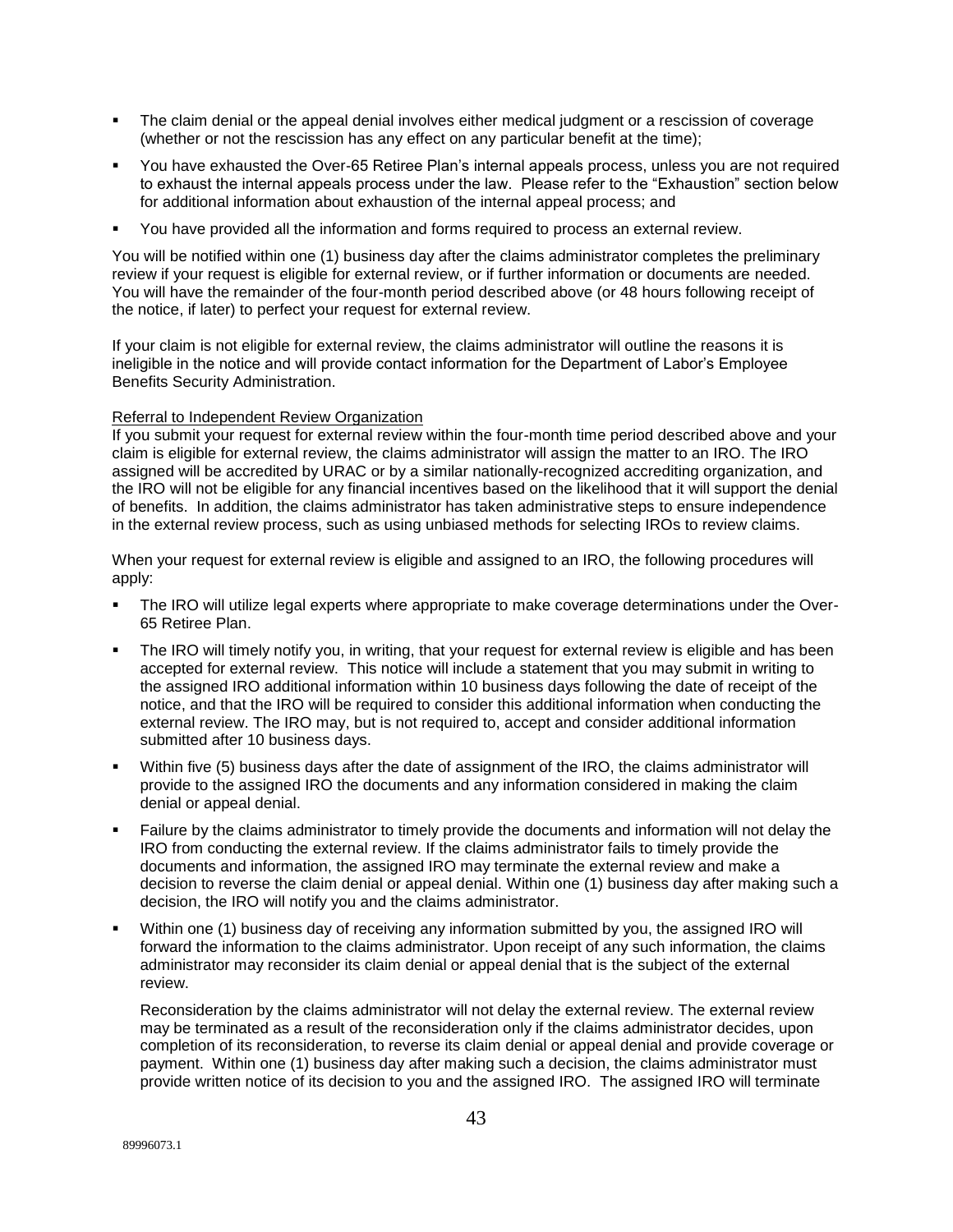its external review upon receipt of the notice from the claims administrator that the claims administrator has decided to reverse its claim denial or appeal denial.

- The IRO will review all of the information and documents timely received. In reaching a decision, the assigned IRO will review the claim de novo and not be bound by any decisions or conclusions reached during the claims administrator's internal claims and appeals process. In addition to the documents and information provided, the assigned IRO, to the extent the information or documents are available and the IRO considers them appropriate, will consider the following in reaching a decision:
	- $\triangleright$  Your medical records.
	- $\triangleright$  The attending health care professional's recommendation.
	- $\triangleright$  Reports from appropriate health care professionals and other documents submitted by the claims administrator, you, or your treating provider.
	- $\triangleright$  The terms of the Over-65 Retiree Plan to ensure that the IRO's decision is not contrary to the terms of the Over-65 Retiree Plan, unless the terms are inconsistent with applicable law.
	- $\triangleright$  Appropriate practice guidelines, which must include applicable evidence-based standards and may include any other practice guidelines developed by the Federal government, national or professional medical societies, boards, and associations.
	- $\triangleright$  Any applicable clinical review criteria developed and used by the claims administrator, unless the criteria are inconsistent with the terms of the Over-65 Retiree Plan or with applicable law.
	- $\triangleright$  The opinion of the IRO's clinical reviewer or reviewers after considering the information described above, to the extent the information or documents are available and the clinical reviewer or reviewers consider appropriate.
- The IRO will provide you and the claims administrator with written notice of the final external review decision within 45 days after the IRO receives the request for the external review.

The notice of final external review decision will include the following information:

- $\triangleright$  A general description of the reason for the request for external review, including information sufficient to identify the claim (including the date or dates of service, the health care provider, the claim amount (if applicable), the diagnosis code and its corresponding meaning, the treatment code and its corresponding meaning, and the reason for the previous denial).
- $\triangleright$  The date the IRO received the assignment to conduct the external review and the date of the IRO decision.
- $\triangleright$  References to the evidence or documentation, including the specific coverage provisions and evidence-based standards, considered in reaching its decision.
- $\triangleright$  A discussion of the principal reason or reasons for its decision, including the rationale for its decision and any evidence—based standards that were relied on in making its decision.
- $\triangleright$  A statement that the determination is binding, except to the extent that other remedies may be available under State or Federal law to either you or the claims administrator.
- $\triangleright$  A statement that judicial review may be available to you.
- $\triangleright$  Current contact information, including phone number, for any applicable office of health insurance consumer assistance or ombudsman that may be available to assist you.
- After a final external review decision, the IRO will maintain records of all claims and notices associated with the external review process for six years. The IRO will make such records available for examination by you, the claims administrator, or State or Federal oversight agency upon request, except where such disclosure would violate State or Federal privacy laws.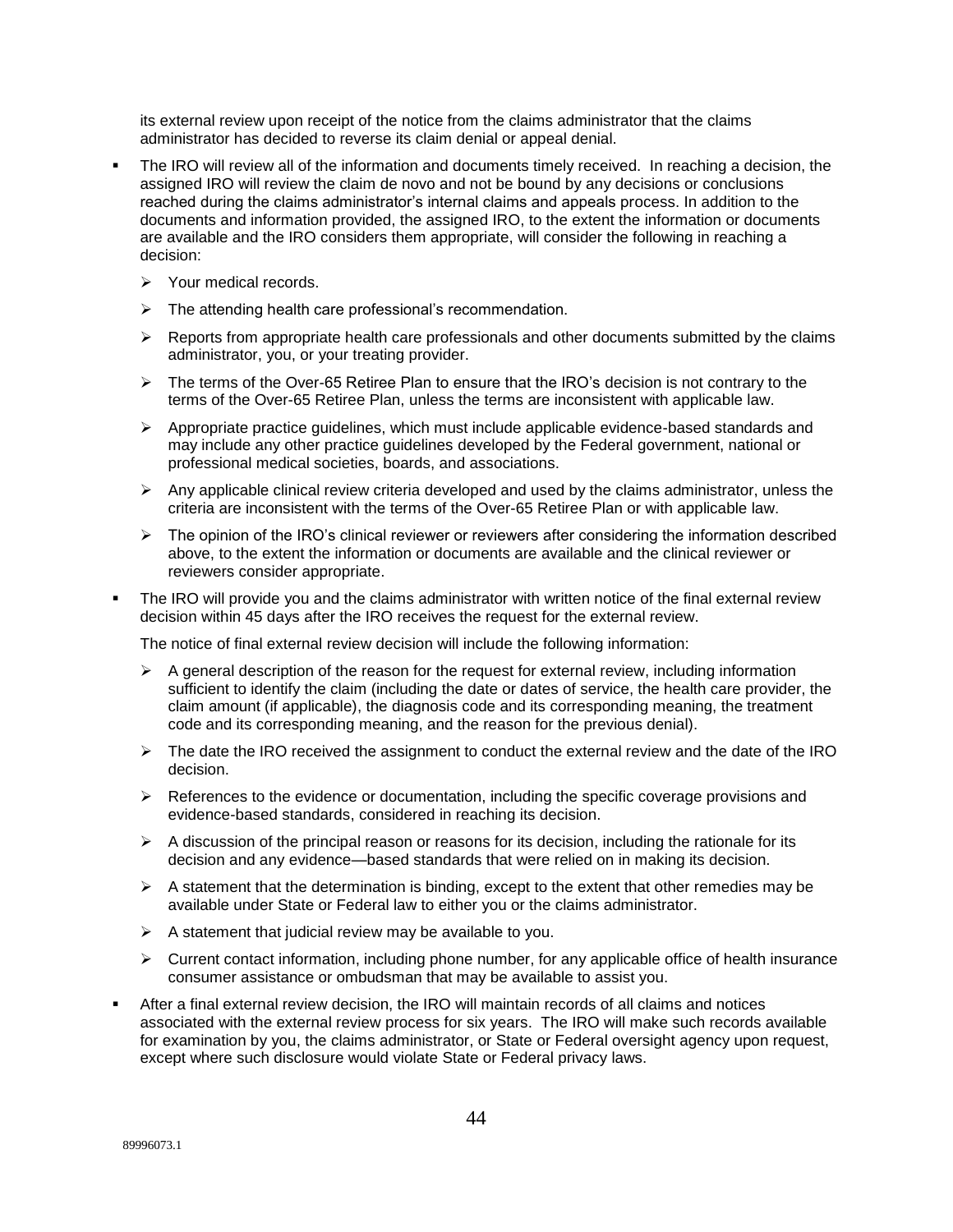#### Reversal of Decision

Upon receipt of a notice of a final external review decision reversing the claim denial or appeal denial, the claims administrator immediately must provide coverage or payment (including immediately authorizing or immediately paying benefits) for the claim.

#### *Expedited External Review*

#### Request for Expedited External Review

You may make a request for an expedited external review with the claims administrator at the time you receive either of the following:

- An claim denial that involves a medical condition for which the timeframe for completion of an expedited internal appeal would seriously jeopardize your life or health or would jeopardize your ability to regain maximum function, provided that you have already filed a request for an expedited internal appeal.
- An appeal denial that involves a medical condition for which the timeframe for completion of a standard external review would seriously jeopardize your life or health or would jeopardize your ability to regain maximum function, or if the appeal denial concerns an admission, availability of care, continued stay, or health care item or service for which you received emergency services, but you have not been discharged from a facility.

#### Preliminary Review

Immediately upon receipt of the request for expedited external review, the claims administrator will complete a preliminary review to determine whether the request meets the reviewability requirements set forth in the "Standard External Review" section above. The claims administrator will immediately send you a notice of its eligibility determination that meets the requirements set forth in the "Standard External Review" section above.

#### Referral to Independent Review Organization

Upon a determination that a request is eligible for external review following the preliminary review, the claims administrator will assign an IRO pursuant to the requirements set forth in the "Standard External Review" section above.

The claims administrator will provide or transmit all necessary documents and information considered in making the claim denial or appeal denial to the assigned IRO electronically or by telephone or facsimile or any other available expeditious method. The assigned IRO, to the extent the information or documents are available and the IRO considers them appropriate, will consider the information or documents described above under the procedures set forth in the "Standard External Review" section. In reaching a decision, the assigned IRO will review the claim de novo and is not bound by any decisions or conclusions reached during the claims administrator's internal claims and appeals process.

#### Notice of Final External Review Decision

The IRO will provide notice of the final external review decision, in accordance with the content requirements set forth in the "Standard External Review" section above, as expeditiously as your medical condition or circumstances require, but in no event more than 72 hours after the IRO receives the request for an expedited external review. If the notice is not in writing, within 48 hours after the date of providing that notice, the assigned IRO will provide written confirmation of the decision to you and the claims administrator.

#### *Exhaustion*

For standard internal appeals, you have the right to request external review after you have completed the required internal appeals process and you have received a final appeal denial. For expedited internal appeals, you may request external review simultaneously with your request for an expedited internal appeal. The IRO will determine whether or not your request is appropriate for expedited external review or if the expedited internal appeals process must be completed before external review may be requested.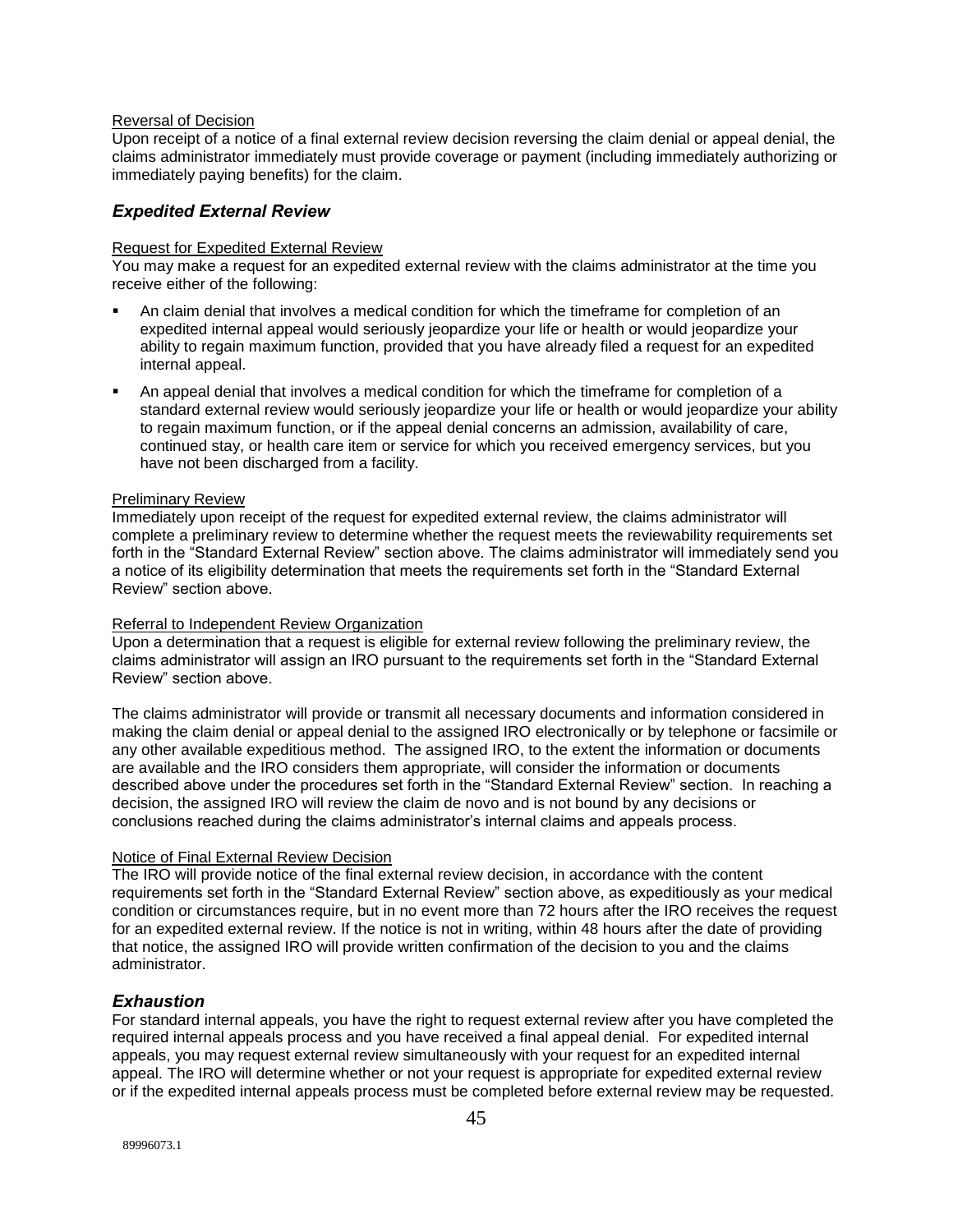External review may not be requested for a claim denial involving a post-service claim until the internal appeals process has been exhausted. You will be deemed to have exhausted the internal appeals process and may request external review if the claims administrator waives the internal appeals process or the claims administrator has failed to comply with the internal claims and appeals process.

Before you may bring any legal action to recover benefits, you must exhaust the required internal claim and appeal process, and your appeal must be decided by the claims administrator. In the event you have been deemed to exhaust the internal appeals process due to the failure by the claims administrator to comply with the internal claims and appeals process, you will have the right to pursue any available remedies under 502(a) of ERISA or under State law.

| Action                                                       | Post-Service<br>Care Claim | <b>Pre-Service</b><br>Care Claim<br>(non-urgent) | <b>Urgent Care Claim</b>                        |
|--------------------------------------------------------------|----------------------------|--------------------------------------------------|-------------------------------------------------|
| Initial decision on complete claim                           | $30 \text{ days}^1$        | $15 \text{ days}^1$                              | as soon as possible, and within 72<br>hours $2$ |
| How long you have to submit your<br>appeal of a denied claim | 180 days                   | 180 days                                         | 180 days                                        |
| Decision on appeal                                           | 30 days                    | 15 days                                          | 72 hours                                        |
| How long you have to submit a<br>request for external review | 4 months <sup>3</sup>      | 4 months <sup>3</sup>                            | 4 months $3$                                    |
| IRO decision on external review                              | 45 days                    | 45 days                                          | 72 hours                                        |

1. Extension may be necessary if proper notice has been given and the delay is beyond the program administrator's control.

2. 24 hours for HMO Illinois

3. In the event that there is no applicable date that falls exactly 4 months after the date on which you receive notice that your internal appeal has been denied, then you must submit your request for external review by the first day of the fifth month following the date you receive the internal appeal denial notice. For example, if you receive a denial notice on October 30, you may request an external review no later than the following March 1 (i.e., because there is no February 30).

## **Submitting Appeals**

If you want to appeal a claim denial, you should submit your appeal to the applicable claims administrator at the address indicated below:

#### *Medicare HMO Option*

Claim Review Section Blue Cross and Blue Shield of Illinois P.O. Box 805107 Chicago, IL 60680-4112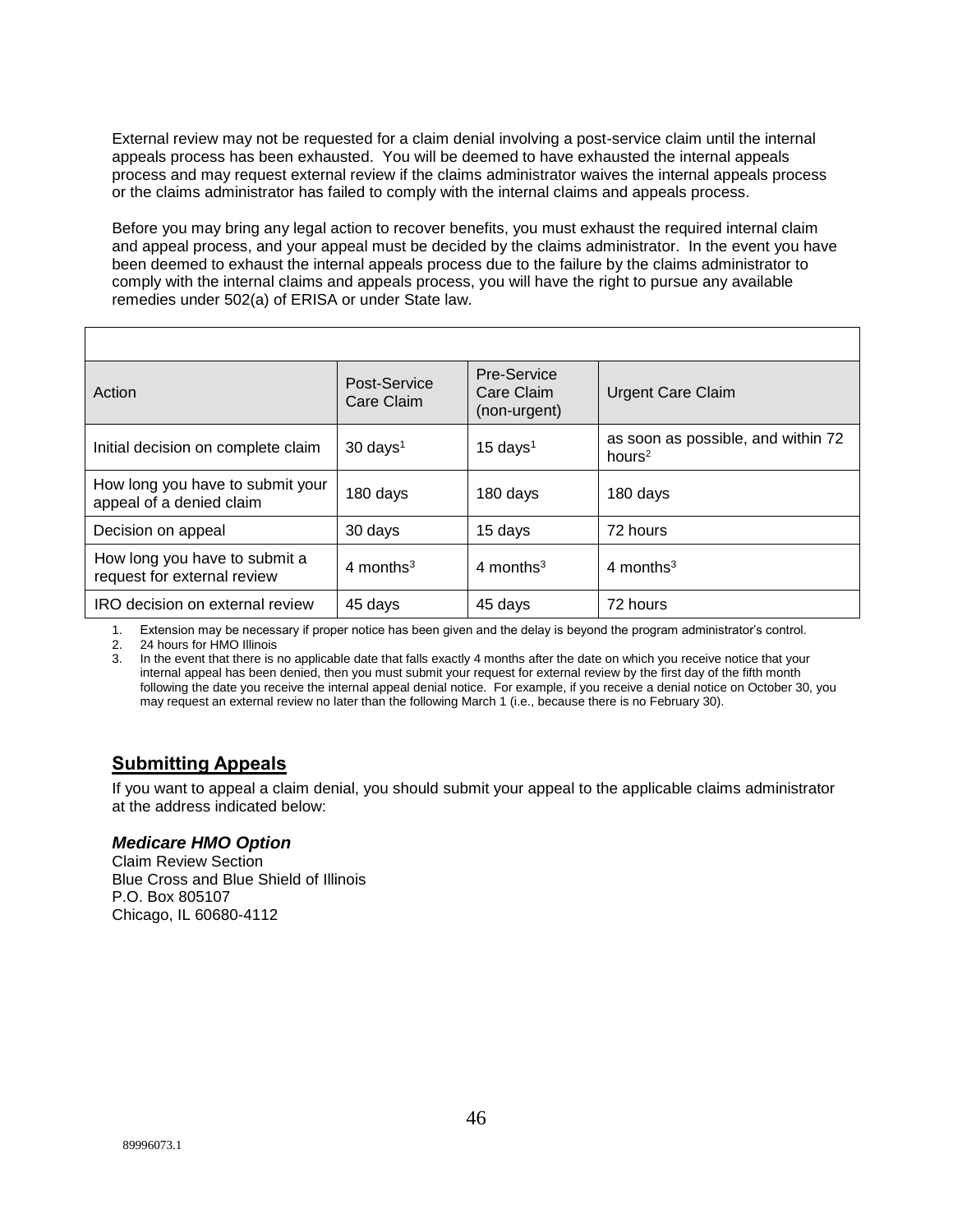## **RECEIVING YOUR BENEFITS – CLAIMS AND APPEALS PROCEDURES FOR THE MEDICARE ADVANTAGE OPTION**

If you are enrolled in the Medicare Advantage option and you receive services from a provider that accepts Medicare, in most cases you will not be billed directly. However, there may be situations in which you need to pay the full cost of medical care or a prescription drug right away.

## **Submitting Claims**

If you need to complete and submit a claim form, the necessary forms are available at [http://www.bcbsil.com,](http://www.bcbsil.com/) or you may call the toll-free number on the back of your ID card to request a claim form. Claims must be submitted to:

> BCBS MAPD Medical Claims Payment Request P.O. Box 4195 Scranton, PA 18505

For **International Emergency/Urgent care claims**, mail your request together with any bills or receipts to us at this address:

BlueCard Worldwide Service Center P.O. Box 261630 Miami, FL 33126

You must submit your claim to us within 12 months of the date you received the service, item, or drug. Claims not filed within 12 months of the date a service, item, or drug is received will not be eligible for payment.

### **Submitting Appeals**

If you want to appeal a claim denial, you should submit your appeal to the applicable claims administrator at the address indicated below:

BCBS MAPD Plan Appeals & Grievances P.O. Box 4288 Scranton, PA 18505

If Medicare Advantage makes a coverage decision and you are not satisfied with this decision, you can "appeal" the decision. An appeal is a formal way of asking BCBS to review and change a coverage decision they have made. Consult your Evidence of Coverage handbook for more detailed information.

Level 1 Appeal - When you appeal a decision for the first time. In this appeal, BCBS reviews the coverage decision BCBS made to check to see if they were following all of the rules properly. Your appeal is handled by different reviewers than those who made the original unfavorable decision. When they have completed the review they give you their decision.

Level 2 Appeal - If they say no to all or part of your Level 1 Appeal, you can go on to a Level 2 Appeal. This Appeal Level is conducted by an Independent Review Organization (IRO) that is not connected to BCBS. (In some situations, your case will be automatically sent to the IRO for a Level 2 Appeal. If this happens, BCBS will let you know. In other situations, you will need to ask for a Level 2 Appeal.)

Level 3 Appeal - If the Independent Review Organization "upholds the decision" you have the right to a Level 3 appeal. However, to make another appeal at Level 3, the dollar value of the claim you are requesting must meet a minimum amount. If the dollar value of the claim is too low, you cannot make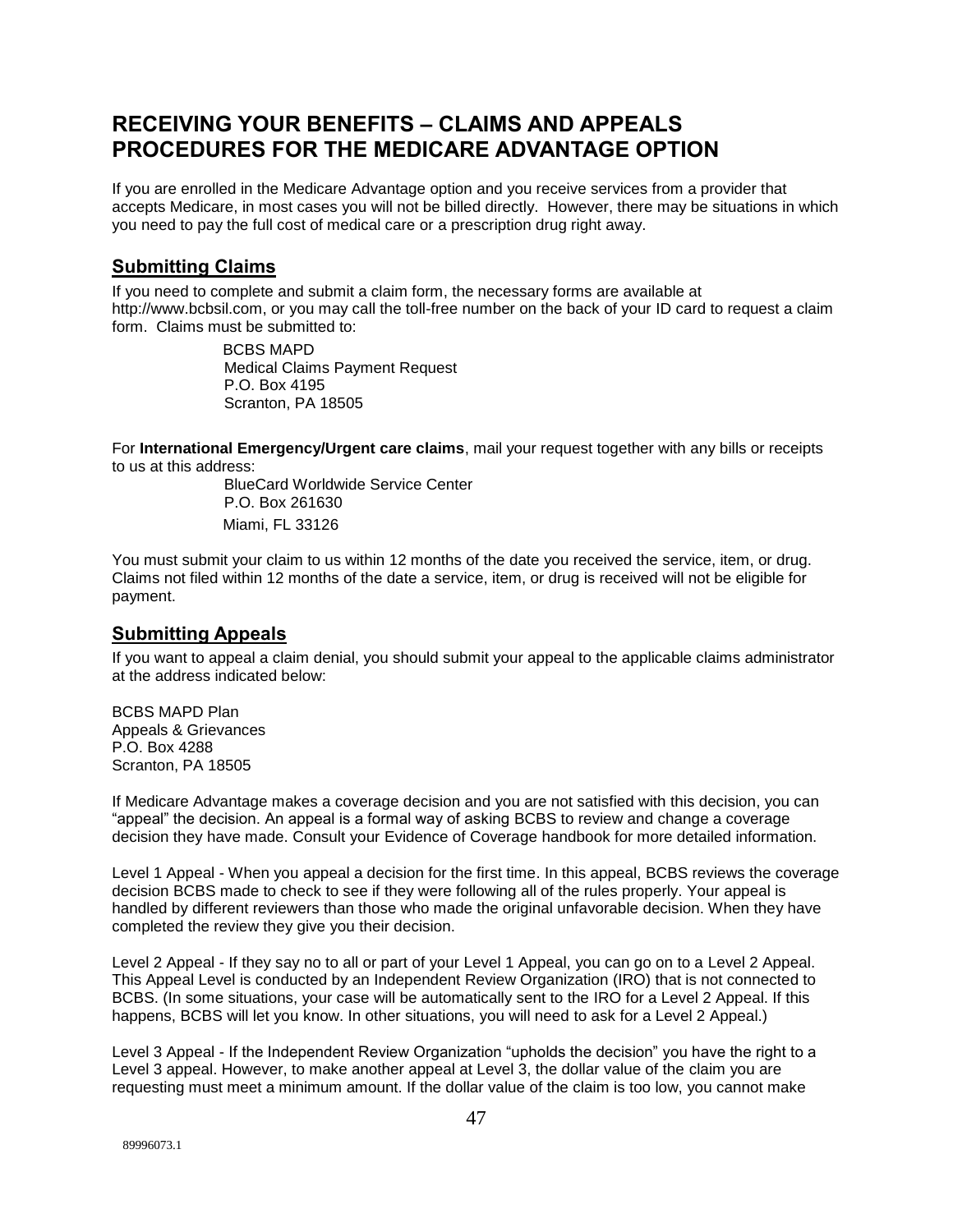another appeal and the decision at Level 2 is final. The notice you get from the Independent Review Organization will tell you the dollar value that must be in dispute to continue with the appeals process. This level is handled by an Administrative Law Judge.

More information about how claims and appeals are processed can be found in your Evidence of Coverage handbook.

## **Exhaustion of Administrative Remedies**

These claims and appeals processes are provided in the hope that most disputes can be resolved. You or your covered spouse must follow and exhaust all the internal administrative remedies described above prior to bringing an action for benefits under the Over-65 Retiree Plan under Section 502(a) of ERISA.

## **Limitations on Actions**

No legal action may be brought to recover under the Over-65 Retiree Plan after the expiration of one year following the date on which you received the final notice of denial of your health care appeal. If you do not bring an action within such one-year period, you will be barred from bringing an action under ERISA related to your claim.

## **THIRD PARTY LIABILITY**

This provision modifies any coverage under the Over-65 Retiree Plan.

## **Right to Reimbursement**

Sometimes, you or a covered family member may have a claim for a sickness or injury, such as from a car accident, that someone else is legally responsible to pay. The portion of the expense that the other party (which may be an individual, a company or an insurer) is responsible for paying is not considered an eligible expense under the Over-65 Retiree Plan.

However, the Plan will pay benefits for a claim that someone else is responsible for paying if:

- the other person has not paid; and
- you (or your legal representative) agree in writing to reimburse the money promptly when the other person pays or another party (such as an insurance company) pays for him or her.

You must reimburse the Plan from any recovery to the extent of benefits the Plan paid on your behalf, regardless of whether the payments you receive make you whole for your losses, illnesses and/or injuries or fully satisfy the judgment, settlement or underlying claim for damages. Notwithstanding any allocation or designation of your recovery (e.g., pain and suffering) made in a settlement agreement or court order, the Plan shall have a right of full recovery, in first priority, against any recovery. This right of reimbursement will apply whether or not the party who is responsible for the payment admits liability, whether or not the payments are itemized or allocated to medical expenses, and whether or not the covered individual has been made whole.

If you make such an agreement and receive payment from the Plan, it is possible that you will incur costs, including attorney's fees, in trying to obtain payments from the responsible party. If you do incur such costs, you may then deduct a reasonable share of costs that you incur in obtaining payment from the responsible party from the amount that you owe the Plan, as determined by the Plan Administrator in the exercise of its sole discretion.

Any settlement proceeds, assets collected from judgments and recoveries paid by a third party shall be held for the Plan, and the Plan's interest therein shall be protected to the same extent as if such proceeds or assets were held in trust for the benefit of the Plan, to the extent of the amount paid by the Plans and subject to reimbursement to the Plan. By accepting benefits under the Plan, you agree that any amounts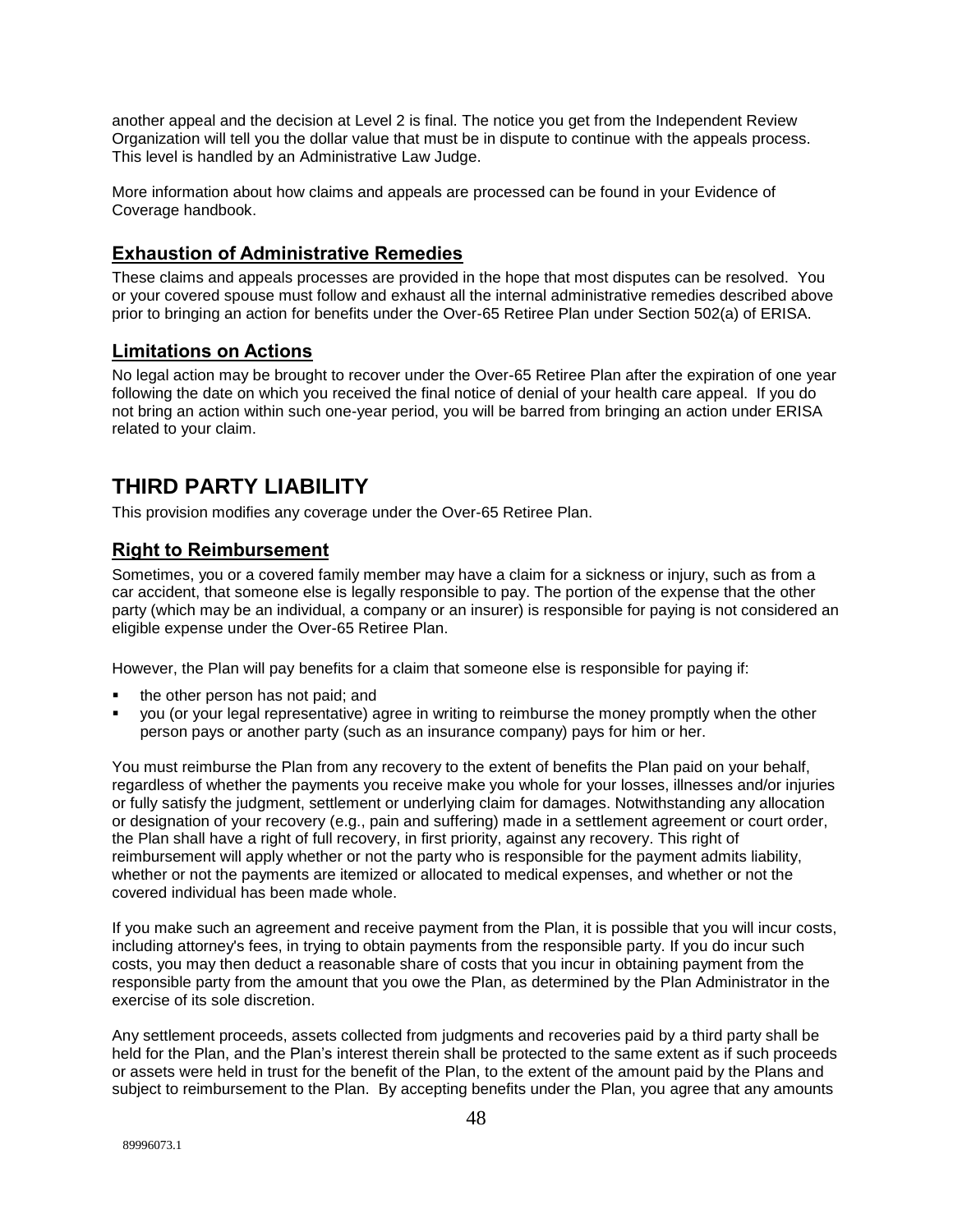you recover from a third party are assets of the Plan (up to the amount of benefits provided by the Plan on your behalf), that you will be a fiduciary of the Plan with respect to those amounts, and that you will be responsible for repaying to the Plan any costs and fees (including reasonable attorney fees) that the Plan incurs to enforce its rights with respect to reimbursement of those amounts. You also agree that, to the extent you have control over such assets, you will exercise all authorities consistent with the Plan's interest in such assets.

If you do not repay the Plan all or a part of an amount that you have agreed to pay, that amount may be deducted from other benefits payable to you under the Plan after payments by or for the responsible person are made.

## **Subrogation of the Plan**

In addition to the Over-65 Retiree Plan's right to reimbursement, if the Plan pays benefits to you or a covered family member for a sickness or injury that another party is responsible for paying, the Plan will be subrogated to the amount of benefits it paid. This means that the Plan takes on the rights you or a covered family member have to bring a lawsuit or make a claim against any person or insurer whose act or failure to act caused the sickness and injury from whom you could recover payment for the sickness or injury. You have the following obligations:

- To notify the Plan Administrator of any responsible person or insurer that you may have a claim against, including an insurance company;
- To notify the Plan Administrator of any claims for damages made in connection with the sickness or injury; and
- To fully cooperate with the Plan Administrator and the claims administrator in obtaining information, providing relevant documents, and signing any necessary forms. You will be required to sign a document that assigns to the Plan your right of payment from an insurer or other responsible party, but only up to the amount that the Plan paid for the claim. If a covered family member is a minor, the Plan may require that a court appoint a legal representative to act on behalf of the minor.

The Plan will place a lien against any responsible person, that person's insurer, and your insurer; and suspend payment of future benefits pending receipt of documents and forms it needs to act under this subrogation provision. If the Plan, DePaul, or you bring an action against the responsible person or insurer, the party bringing the action must provide written notice of it to the other parties by personal service or registered or certified mail. The Plan Administrator in its discretion will determine whether to exercise the Plan's subrogation rights.

### **Subrogation and Reimbursement under the Medicare Advantage Option**

In addition to the general subrogation and reimbursement provisions described above, if you are enrolled in the Medicare Advantage option you may have other responsibilities with respect to benefits under the Over-65 Retiree Plan. You should refer to your Evidence of Coverage handbook for more information.

## **ADMINISTRATIVE INFORMATION ABOUT THE OVER-65 RETIREE PLAN**

## **Plan Administrator**

DePaul, as the Plan Administrator, has the sole and complete discretionary authority to determine eligibility for Over-65 Retiree Plan benefits and to construe the terms of the Over-65 Retiree Plan and the Plan, including the making of factual determinations. The Plan Administrator shall have the discretionary authority to grant or deny benefits under the Over-65 Retiree Plan. Benefits under the Over-65 Retiree Plan will be paid only if the Plan Administrator decides in its discretion that the applicant is entitled to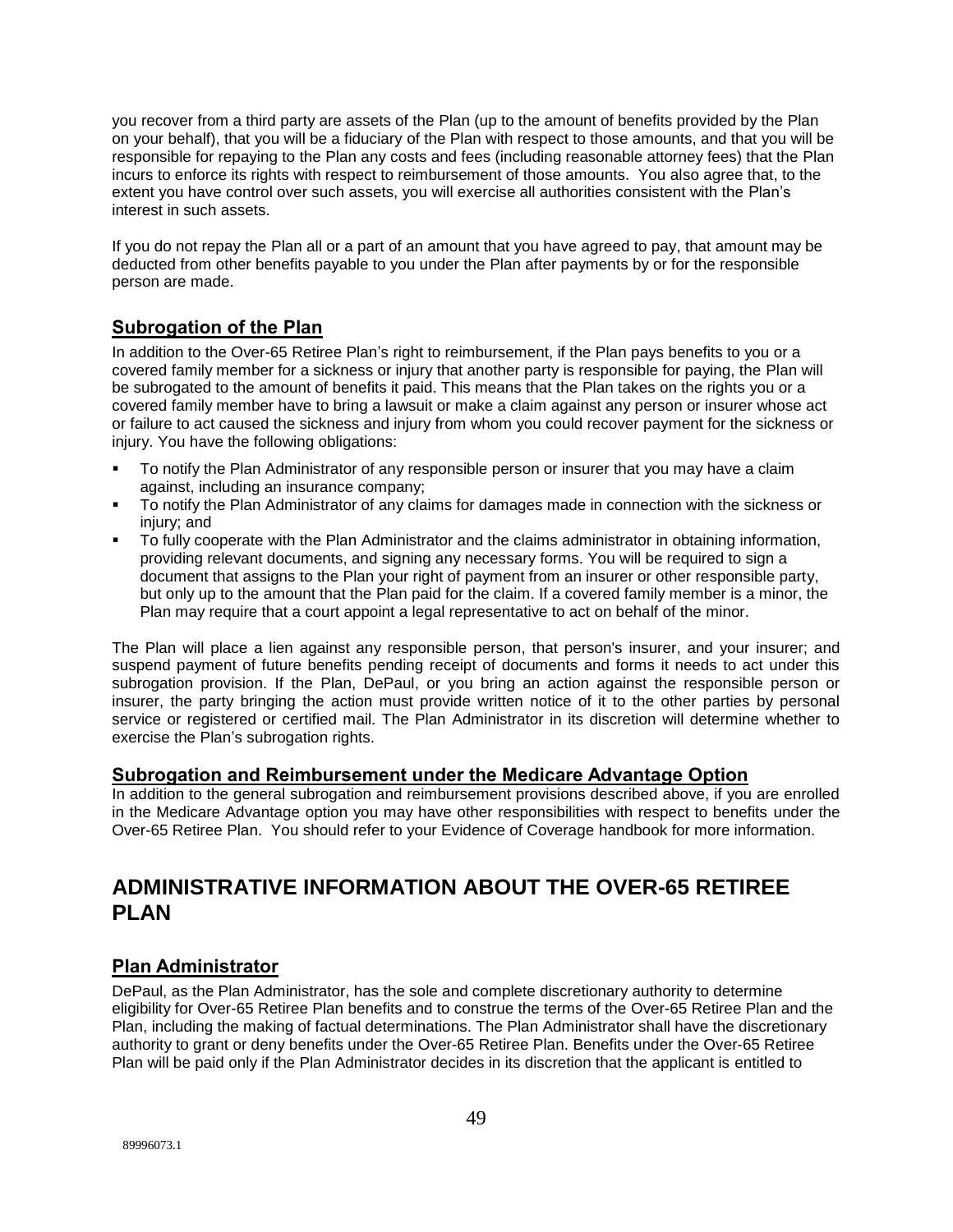them. The decisions of the Plan Administrator shall be final and conclusive with respect to all questions relating to the Over-65 Retiree Plan.

The Plan Administrator may delegate to other persons responsibilities for performing certain duties of the Plan Administrator under the terms of the Over-65 Retiree Plan and the Plan and may seek such expert advice as the Plan Administrator deems reasonably necessary with respect to the Over-65 Retiree Plan and the Plan. The Plan Administrator shall be entitled to rely upon the information and advice furnished by such delegates and experts, unless actually knowing such information and advice to be inaccurate or unlawful.

The Plan Administrator may adopt uniform rules for the administration of the plan from time to time, as it deems necessary or appropriate.

## **Facility of Payment**

If you are under a legal disability, or in the opinion of the Plan Administrator are in any way incapacitated so as to be unable to manage your financial affairs, the Plan Administrator may direct the claims administrator to make payments or distributions to:

- the covered person's legal representative; or
- until a claim is made by a conservator or other person legally charged with the care of the person, to a relative or friend of such person for such person's benefit.

Or, the Plan Administrator may direct payments or distributions for the benefit of the covered person in any manner that is consistent with the provisions of the Over-65 Retiree Plan. Any payments so made will be a full and complete discharge of any liability for such payment under the Over-65 Retiree Plan.

## **Benefits Not Transferable**

Except as otherwise permitted by the Plan Administrator to assign benefits to providers, or as may be required by a qualified medical child support order, or applicable tax withholding laws, or pursuant to an agreement between you and DePaul, your benefits under the Over-65 Retiree Plan are not in any way subject to your or your spouse's debts and may not be voluntarily sold, transferred, alienated or assigned.

## **Recovery of Benefits**

If you or a covered spouse receives a benefit payment under the Over-65 Retiree Plan that is in excess of the benefit payment that should have been made, the Plan Administrator has the right to recover the amount of the excess. The Plan Administrator may, however, at its option, direct the claims administrator or trustee to deduct the amount of the excess from any subsequent benefits payable under the Over-65 Retiree Plan to or for the benefit of you or your covered spouse.

### **Information to be Furnished**

You must furnish DePaul, the Plan Administrator, the insurance companies and the claims administrators with the information they consider necessary or desirable to administer the Over-65 Retiree Plan. If you make a fraudulent misstatement or omission of fact in an enrollment form or a claim for benefits under the Over-65 Retiree Plan, it may be used to deny claims for benefits under the Over-65 Retiree Plan.

### **Physical Exam**

The Plan Administrator, at its own expense, has the right and opportunity to have the person whose injury or sickness is the basis of a claim, examined by a physician designated by it, when and as often as it may reasonably require while a claim is pending under the Over-65 Retiree Plan.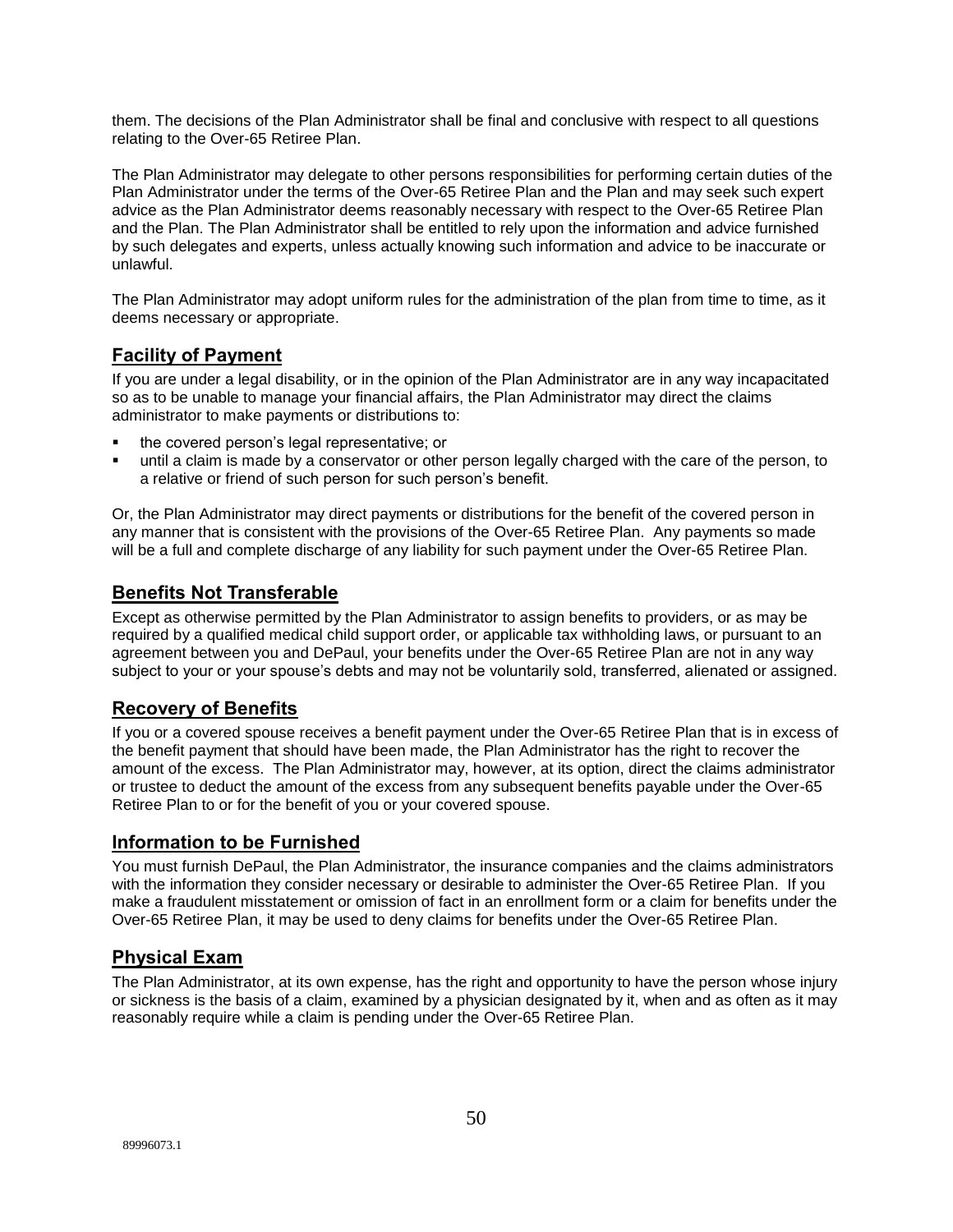## **Governing Law**

The Over-65 Retiree Plan shall be governed by the laws of Illinois, to the extent not superseded by federal law. If any part of any program is determined to be invalid or illegal for any reason, the remaining provisions of the Over-65 Retiree Plan shall be applied as if the illegal or invalid provision had never been a part of the Over-65 Retiree Plan.

## **STATEMENT OF YOUR RIGHTS UNDER FEDERAL LAW**

As a participant in the Over-65 Retiree Plan, you are entitled to certain rights and protections under the Employee Retirement Income Security Act of 1974 (ERISA). ERISA provides that all participants shall be entitled to:

## **Receive Information about Your Plan and Benefits**

- Examine, without charge, at the Plan Administrator's office and at other specified locations, such as worksites, all documents governing the Over-65 Retiree Plan, including insurance contracts, and a copy of the latest annual report (Form 5500 Series) filed with the U.S. Department of Labor and available at the Public Disclosure Room of the Employee Benefits Security Administration.
- Obtain, upon written request to the Plan Administrator, copies of documents governing the operation of the Over-65 Retiree Plan, including insurance contracts, and copies of the latest annual report (Form 5500 Series) and updated Summary Plan Description. The Administrator may make a reasonable charge for the copies.
- Receive a summary of the Over-65 Retiree Plan's annual financial report. The Plan Administrator is required by law to furnish each participant with a copy of this summary annual report. (Not applicable to certain programs.)

### **Continue Group Health Plan Coverage**

 Continue health care coverage for your covered spouse if there is a loss of coverage under the Over-65 Retiree Plan as a result of a qualifying event. Your spouse may have to pay for such coverage. Review this Summary Plan Description and the documents governing the Over-65 Retiree Plan on the rules governing COBRA continuation of coverage rights.

### **Prudent Actions by Plan Fiduciaries**

In addition to creating rights for Over-65 Retiree Plan participants, ERISA imposes duties upon people who are responsible for the operation of the Over-65 Retiree Plan. The people who operate the Over-65 Retiree Plan, called plan fiduciaries, have a duty to do so prudently and in the interest of you and other participants and beneficiaries. No one, including your employer or any other person, may fire you or otherwise discriminate against you in any way to prevent you from obtaining a benefit or exercising your rights under ERISA.

## **Enforcing Your Rights**

If your claim for a benefit is denied or ignored, in whole or in part, you have a right to know why this was done, to obtain copies of documents relating to the decision without charge, and to appeal any denial, all within a certain time schedules.

Under ERISA, there are steps you can take to enforce the above rights. For instance, if you request a copy of Plan documents or the latest annual report from the Over-65 Retiree Plan and do not receive them within 30 days, you may file suite in a Federal court. In such a case, the court may require the Plan Administrator to provide the materials and pay you up to \$110 a day until you receive the materials, unless the materials were not sent because of reasons beyond the control of the Plan Administrator.

If you have a claim for benefits which is denied or ignored, in whole or in part, you may file suit in a state or Federal court. In addition, if you disagree with the Over-65 Retiree Plan's decision or lack thereof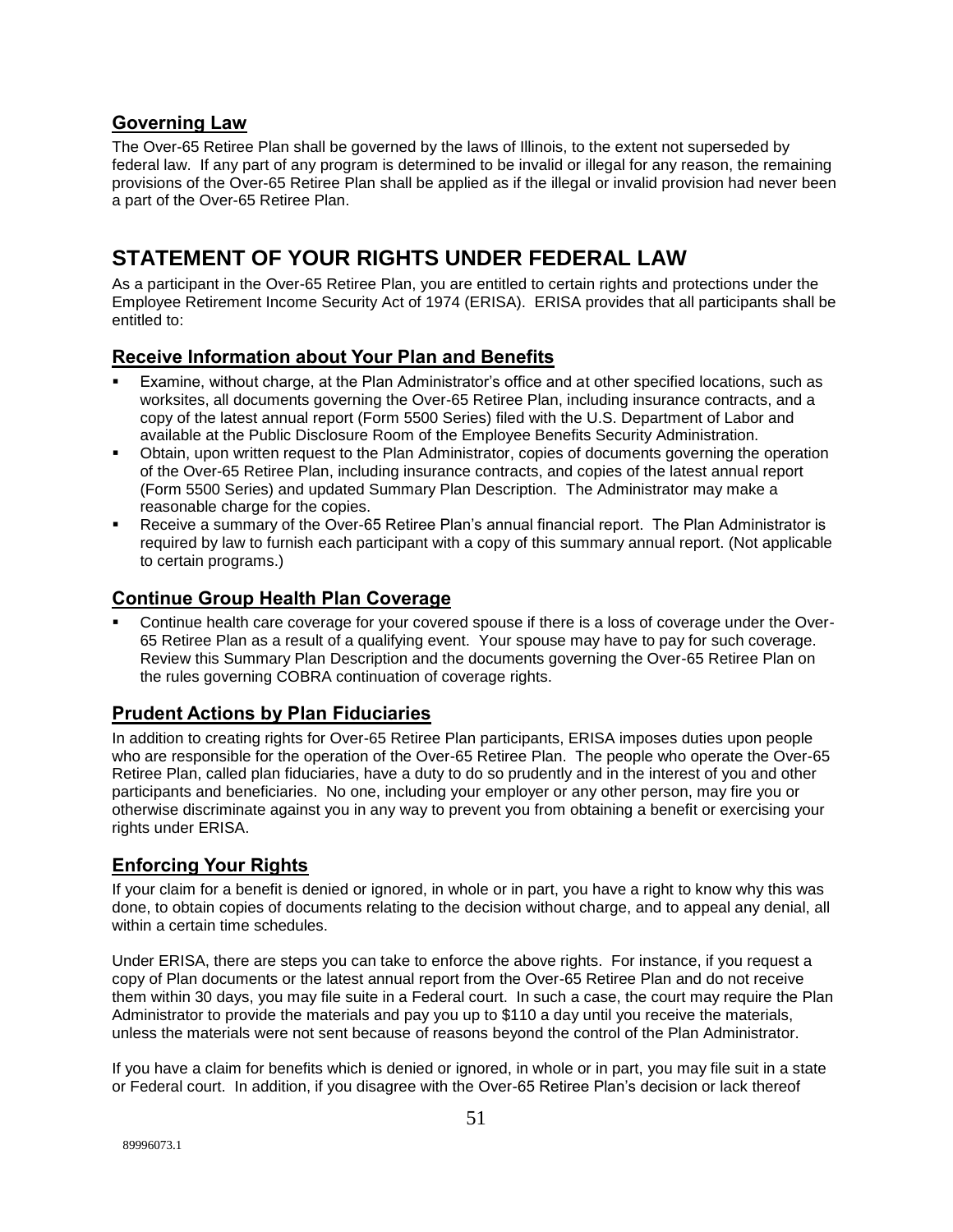concerning the qualified status of a medical child support order, you may file suit in Federal court. If it should happen that Over-65 Retiree Plan fiduciaries misuse the plan's money, or if you are discriminated against for asserting your rights, you may seek assistance from the U.S. Department of Labor, or you may file suit in a Federal court. The court will decide who should pay court costs and legal fees. If you are successful, the court may order the person you have sued to pay these costs and fees. If you lose, the court may order you to pay these costs and fees, for example, if it finds your claim is frivolous.

## **Assistance with Your Questions**

If you have any questions about the Over-65 Retiree Plan, you should contact the Plan Administrator. If you have any questions about this statement or about your rights under ERISA, or if you need assistance in obtaining documents from the Plan Administrator, you should contact the nearest office of the Employee Benefits Security Administration, U.S. Department of Labor, listed in your telephone directory or the Division of Technical Assistance and Inquiries, Employee Benefits Security Administration, U.S. Department of Labor, 200 Constitution Avenue N.W., Washington, D.C. 20210. You may also obtain certain publications about your rights and responsibilities under ERISA by calling the publications hotline of the Employee Benefits Security Administration.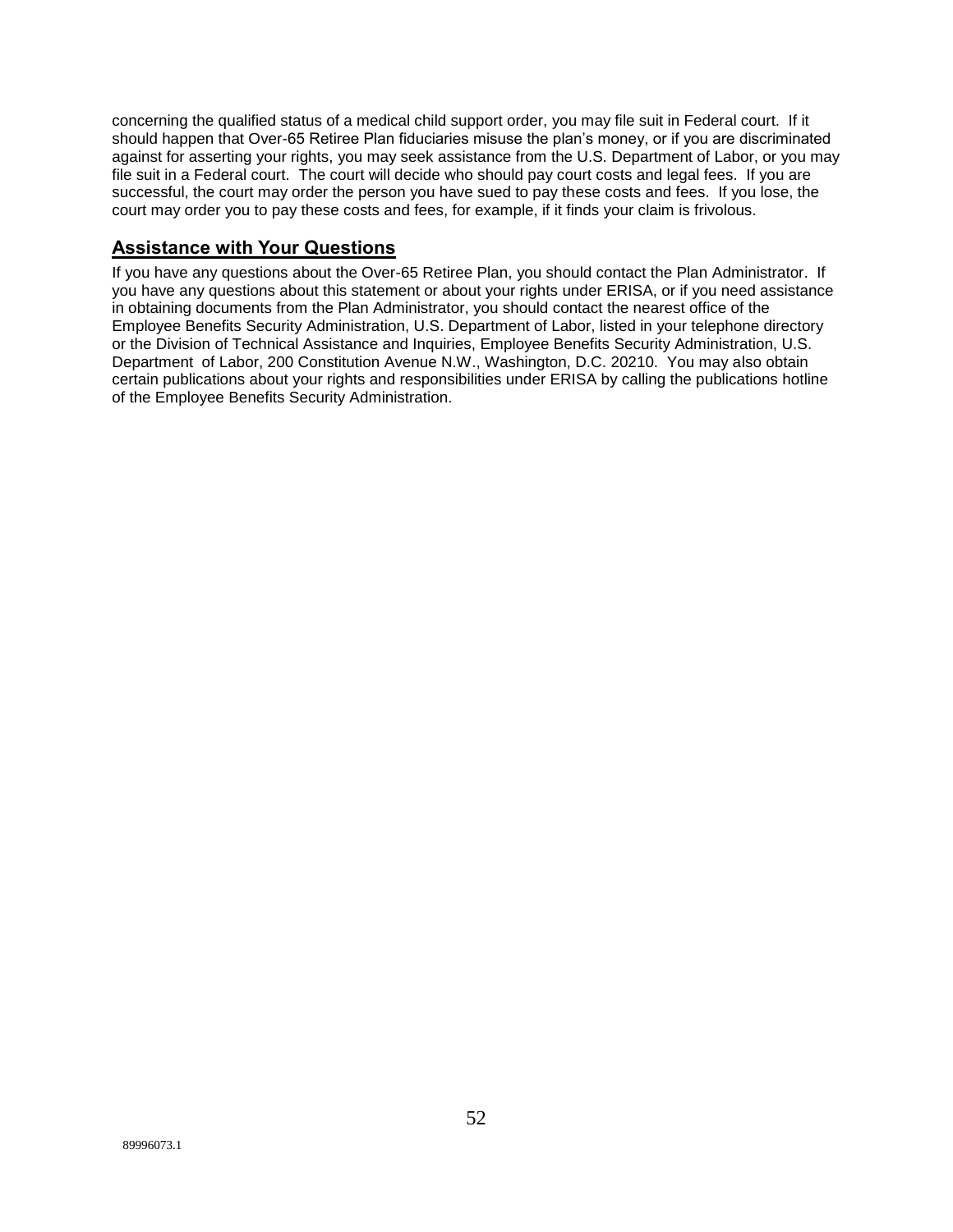## **GENERAL PLAN INFORMATION**

| <b>Plan Name</b>                                                             | This SPD describes the DePaul University Medical Plan for Retirees Age 65<br>and Over, which is offered under the DePaul University Health and Welfare<br>Benefits Plan.                                                                                                                                                                                  |
|------------------------------------------------------------------------------|-----------------------------------------------------------------------------------------------------------------------------------------------------------------------------------------------------------------------------------------------------------------------------------------------------------------------------------------------------------|
| <b>Employer Identification Number</b>                                        | 36-2167048                                                                                                                                                                                                                                                                                                                                                |
| <b>Plan Number</b>                                                           | The Over-65 Retiree Plan is part of the DePaul University Health and<br>Welfare Benefits Plan, and the plan number is 520.                                                                                                                                                                                                                                |
| <b>Type of Plan</b>                                                          | Group health plan                                                                                                                                                                                                                                                                                                                                         |
| <b>Plan Year End Date</b>                                                    | December 31st                                                                                                                                                                                                                                                                                                                                             |
| <b>Address for Plan Sponsor</b>                                              | DePaul University<br><b>Office of Human Resources</b><br>1 East Jackson Boulevard<br>Chicago, IL 60604-2287                                                                                                                                                                                                                                               |
| <b>Plan Funding</b>                                                          | The Medicare Advantage option is a fully insured benefit option.                                                                                                                                                                                                                                                                                          |
|                                                                              | The Medicare HMO option is a fully insured benefit option.                                                                                                                                                                                                                                                                                                |
| <b>Type of Administration</b>                                                | Insurer administration                                                                                                                                                                                                                                                                                                                                    |
| <b>Address for Plan Administrator</b>                                        | DePaul University (or its delegate)<br>Office of Human Resources<br>1 East Jackson Boulevard<br>Chicago, IL 60604-2287<br>312-362-8232                                                                                                                                                                                                                    |
| <b>Medicare Advantage Option</b><br><b>Address for Claim Administrator</b>   | <b>Blue Cross Medicare Advantage</b><br>c/o Member Services<br>P.O. Box 3686<br>Scranton, PA 18505<br>877-299-1008                                                                                                                                                                                                                                        |
| <b>Medicare HMO Option</b><br><b>Address for Insurer/Claim Administrator</b> | Blue Cross and Blue Shield of Illinois<br>P.O. Box 805107<br>Chicago, Illinois 60680-4112<br>800-892-2803                                                                                                                                                                                                                                                 |
| <b>Address for Service of Legal Process</b>                                  | Jose Padilla<br>Vice President and General Counsel<br>De Paul University<br>55 East Jackson Boulevard, 22 <sup>nd</sup> Floor<br>Chicago, IL 60604-2287<br>Legal process may also be made upon the Plan Administrator c/o<br>Office of the General Counsel<br><b>DePaul University</b><br>55 East Jackson Boulevard, 22nd Floor<br>Chicago, IL 60604-2287 |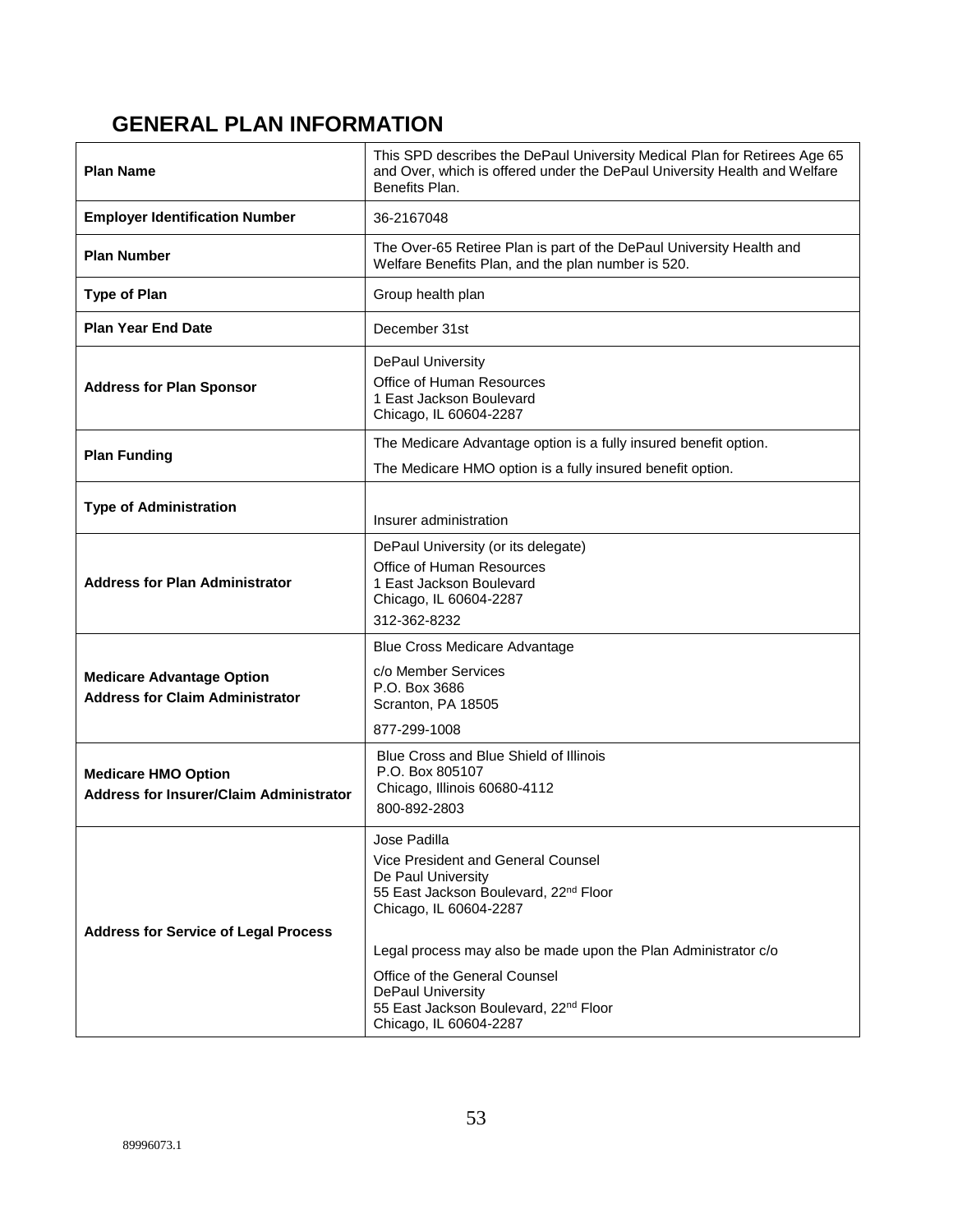|                                           | Medicare Advantage Option:<br>You will be billed separately by BCBS. |
|-------------------------------------------|----------------------------------------------------------------------|
|                                           | <b>BCBS Medicare Advantage</b>                                       |
|                                           | PO Box 258822                                                        |
|                                           | Oklahoma City, OK 73125-8822                                         |
| <b>Address for Submitting Participant</b> |                                                                      |
| <b>Contributions for Coverage</b>         | Medicare HMO Option:                                                 |
|                                           | Payments must be mailed to DePaul University                         |
|                                           |                                                                      |
|                                           | <b>Human Resources</b>                                               |
|                                           | 1 E Jackson Blvd                                                     |
|                                           | Chicago, IL 60604                                                    |